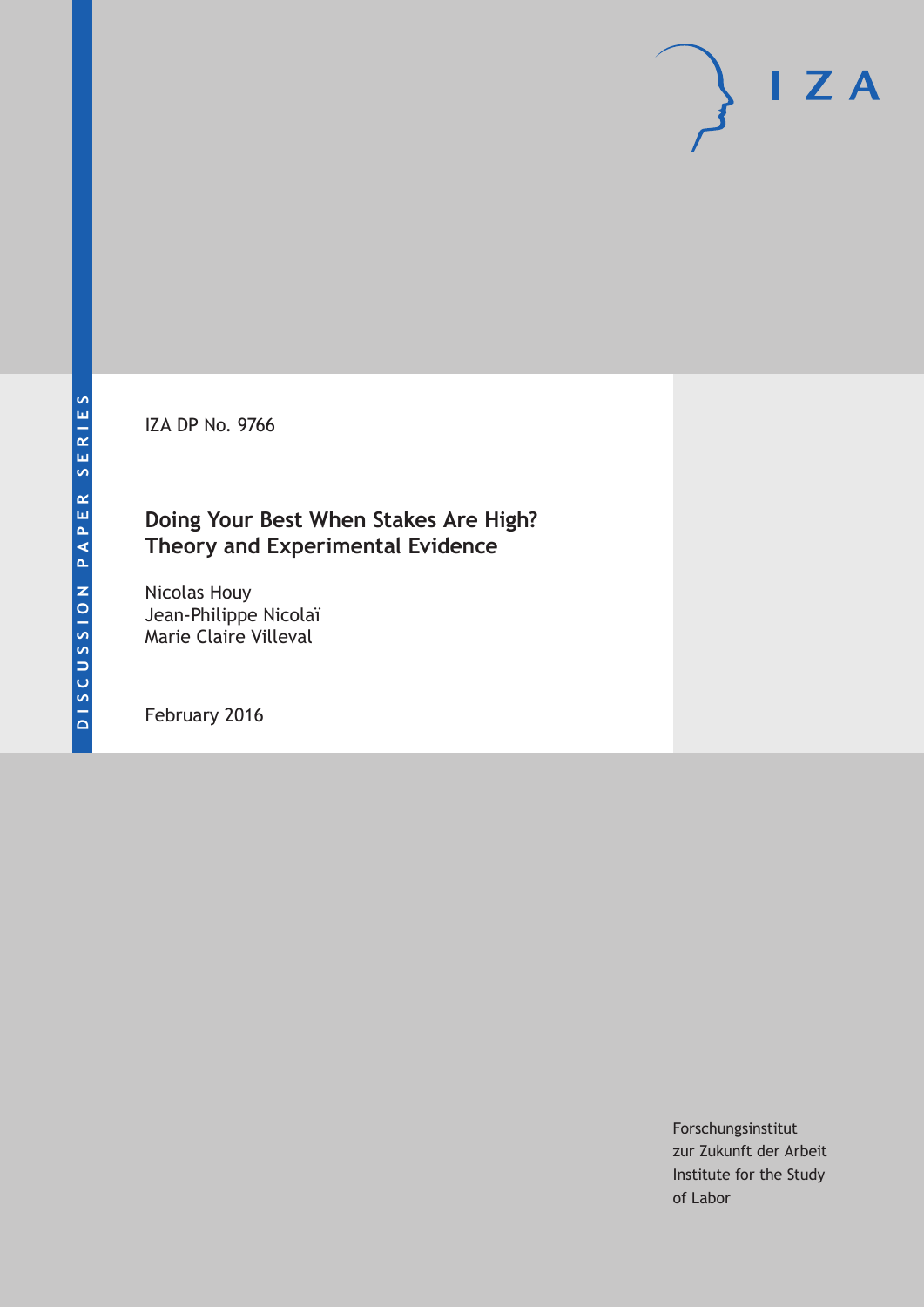# **Doing Your Best When Stakes Are High? Theory and Experimental Evidence**

### **Nicolas Houy**

*Université de Lyon, CNRS, GATE* 

### **Jean-Philippe Nicolaï**

*ETH Zürich* 

### **Marie Claire Villeval**

*Université de Lyon, CNRS, GATE, IZA and University of Innsbruck*

Discussion Paper No. 9766 February 2016

IZA

P.O. Box 7240 53072 Bonn Germany

Phone: +49-228-3894-0 Fax: +49-228-3894-180 E-mail: iza@iza.org

Any opinions expressed here are those of the author(s) and not those of IZA. Research published in this series may include views on policy, but the institute itself takes no institutional policy positions. The IZA research network is committed to the IZA Guiding Principles of Research Integrity.

The Institute for the Study of Labor (IZA) in Bonn is a local and virtual international research center and a place of communication between science, politics and business. IZA is an independent nonprofit organization supported by Deutsche Post Foundation. The center is associated with the University of Bonn and offers a stimulating research environment through its international network, workshops and conferences, data service, project support, research visits and doctoral program. IZA engages in (i) original and internationally competitive research in all fields of labor economics, (ii) development of policy concepts, and (iii) dissemination of research results and concepts to the interested public.

IZA Discussion Papers often represent preliminary work and are circulated to encourage discussion. Citation of such a paper should account for its provisional character. A revised version may be available directly from the author.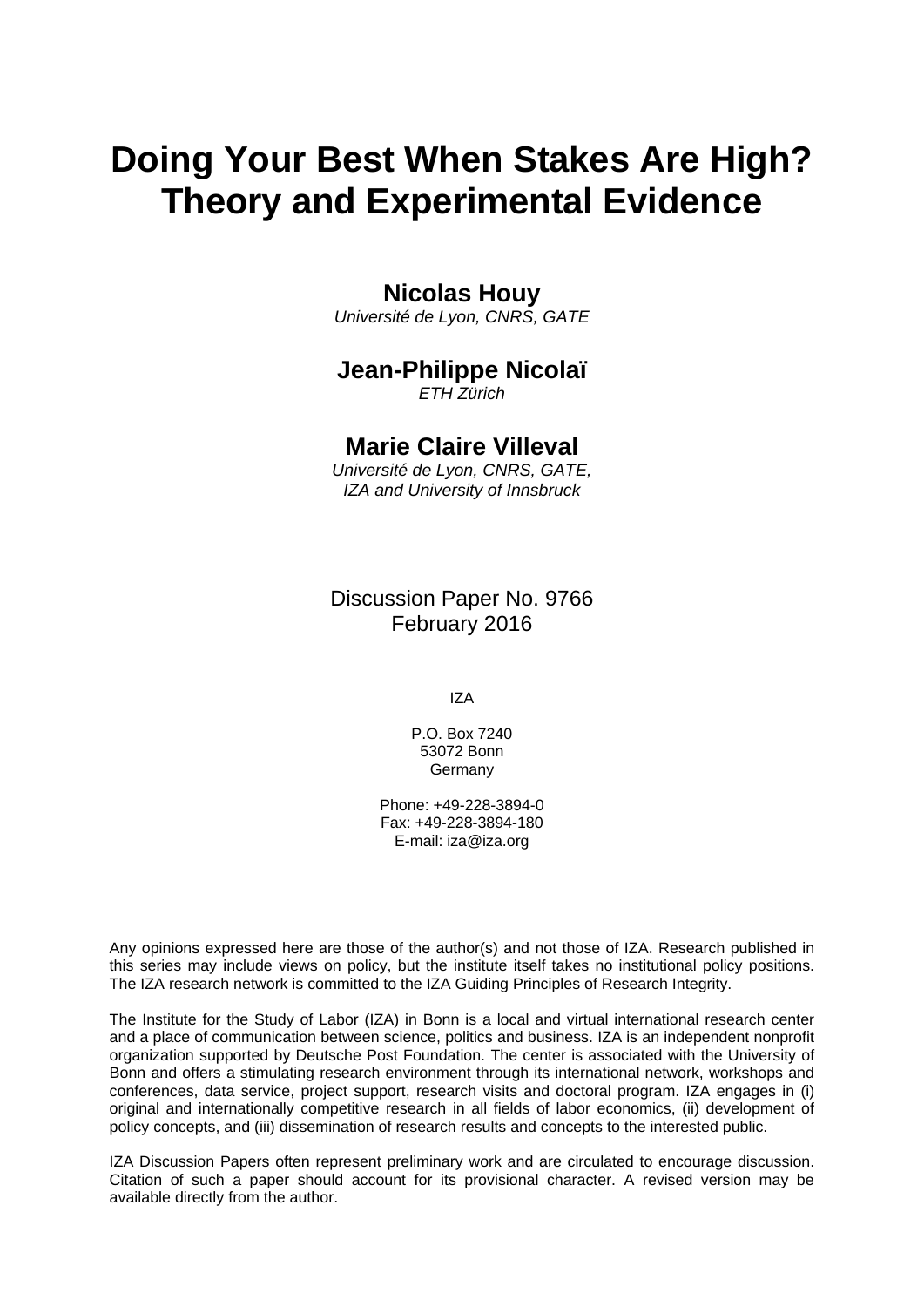IZA Discussion Paper No. 9766 February 2016

## **ABSTRACT**

## **Doing Your Best When Stakes Are High? Theory and Experimental Evidence\***

Achieving an ambitious goal frequently requires succeeding in a sequence of intermediary tasks, some being critical for the final outcome, and others not. Individuals are not always able to provide a level of effort sufficient to guarantee success in all the intermediary tasks. The ability to manage effort throughout the sequence of tasks is therefore critical. In this paper we propose a criterion that defines the importance of a task and that identifies how an individual should optimally allocate a limited stock of exhaustible efforts over tasks. We test this importance criterion in a laboratory experiment that reproduces the main features of a tennis match. We show that our importance criterion is able to predict the individuals' performance and it outperforms the Morris importance criterion that defines the importance of a point in terms of its impact on the probability to achieve the final outcome. We also find no evidence of choking under pressure and stress, as proxied by electrophysiological measures.

JEL Classification: C72, C92, D81

Keywords: critical ability, choking under pressure, Morris-importance, Skin Conductance Responses, experiment

Corresponding author:

 $\overline{\phantom{a}}$ 

Marie Claire Villeval CNRS, GATE Lyon St Etienne 93, Chemin des Mouilles F-69130, Ecully France E-mail: villeval@gate.cnrs.fr

<sup>\*</sup> We are grateful to Mateus Joffily for assistance in the analysis of Skin Conductance Responses. This research has been supported by a grant of the LABEX CORTEX (ANR-11-LABX-0042) of Université de Lyon, within the program Investissements d'Avenir (ANR-11-IDEX-007) operated by Agence Nationale de la Recherche.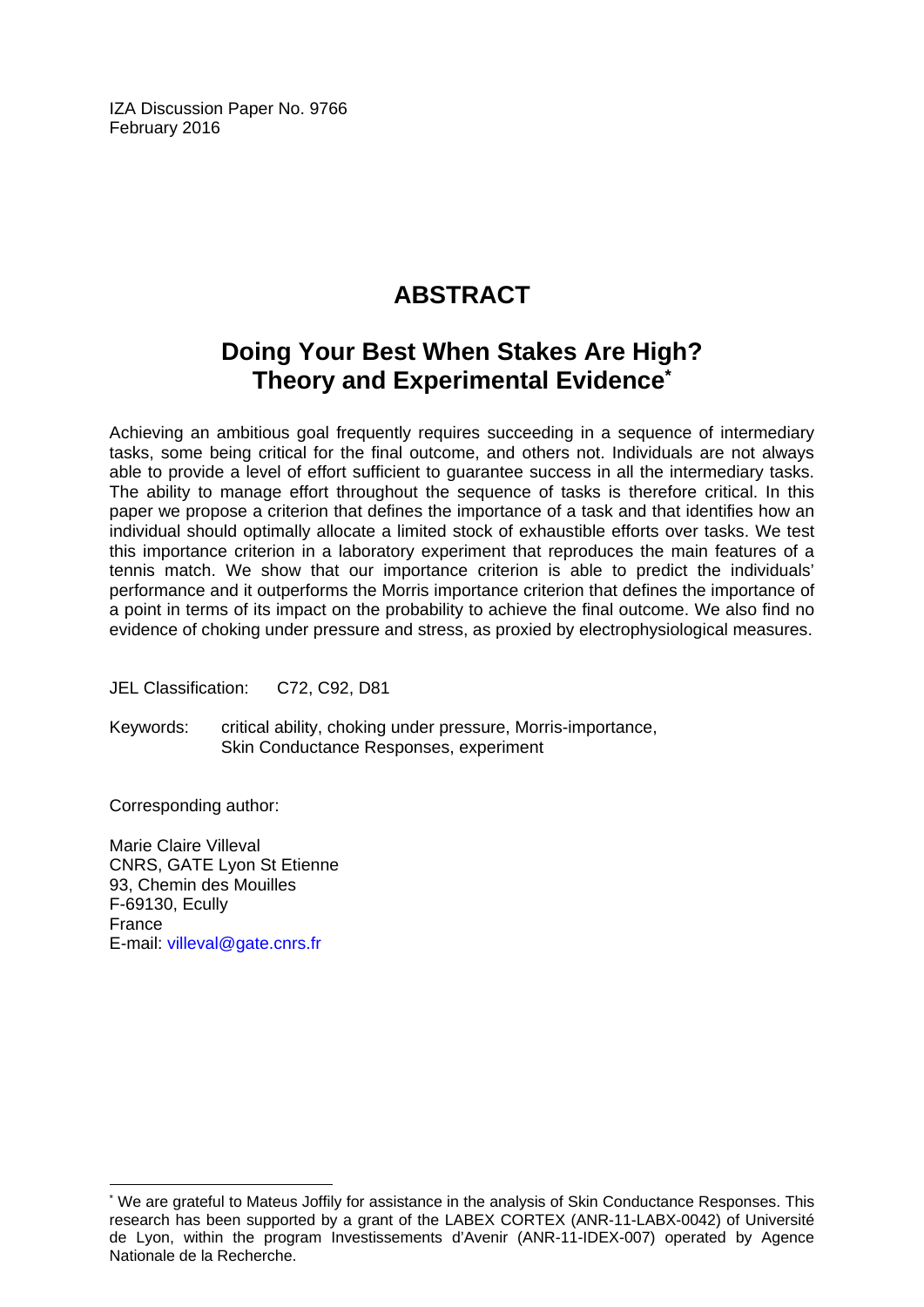#### 1 Introduction

Any professional life is composed of a myriad of trials and hardships. Each one of these sequences is a dynamic experience with various tasks to achieve, each demanding endeavours in order to meet a final, greater objective. These successive tasks do not necessarily have the same importance when it comes to achieve the final goal. Some tasks are of irreversible nature, *i.e.* failing to perform them successfully will impede the achievement of the final goal (think, for example, of the completion of a Ph.D. to become an academics), while failures in other tasks (for example, being put in difficulty during a seminar presentation) can be compensated by success in other ones (for example, making an excellent impression after the presentation of another research paper). The respective importance of these tasks will impact the behavior of agents, especially when they have to compete with others. Indeed, individuals are not always able to provide a level of effort sufficient to guarantee success in all the tasks. The ability to manage effort throughout the sequence of tasks is therefore critical. First, important stakes – *i.e.* the ones essential to achieve the final greater objective – may generate stress that affects behavior. Second, agents who are free to allocate their time and energy as they wish, may be more inclined to exert more effort on these more important tasks. The importance assigned to each task will certainly influence performance. The following question then arises: does performance adjust to the importance of the task to undertake? Illustrations outside of the professional domain can be provided by a tennis match. The degree of importance given to each point by an individual varies according to its potential impact on the final outcome of the match. A match point is more important than the first point of the match. If an individual loses a match point, he may not be given another chance to win the match in the future. It is therefore likely that the individual will concentrate his energy on winning this point. Meanwhile, the level of stress probably increases with the importance of this point, which may affect the probability of success negatively if the individual chokes under pressure. The ability to allocate optimally effort across points (or tasks, more generally) may be therefore fundamental for wining a competition. This requires identifying the relationship between the importance of a task, effort and performance. This is precisely the aim of this paper that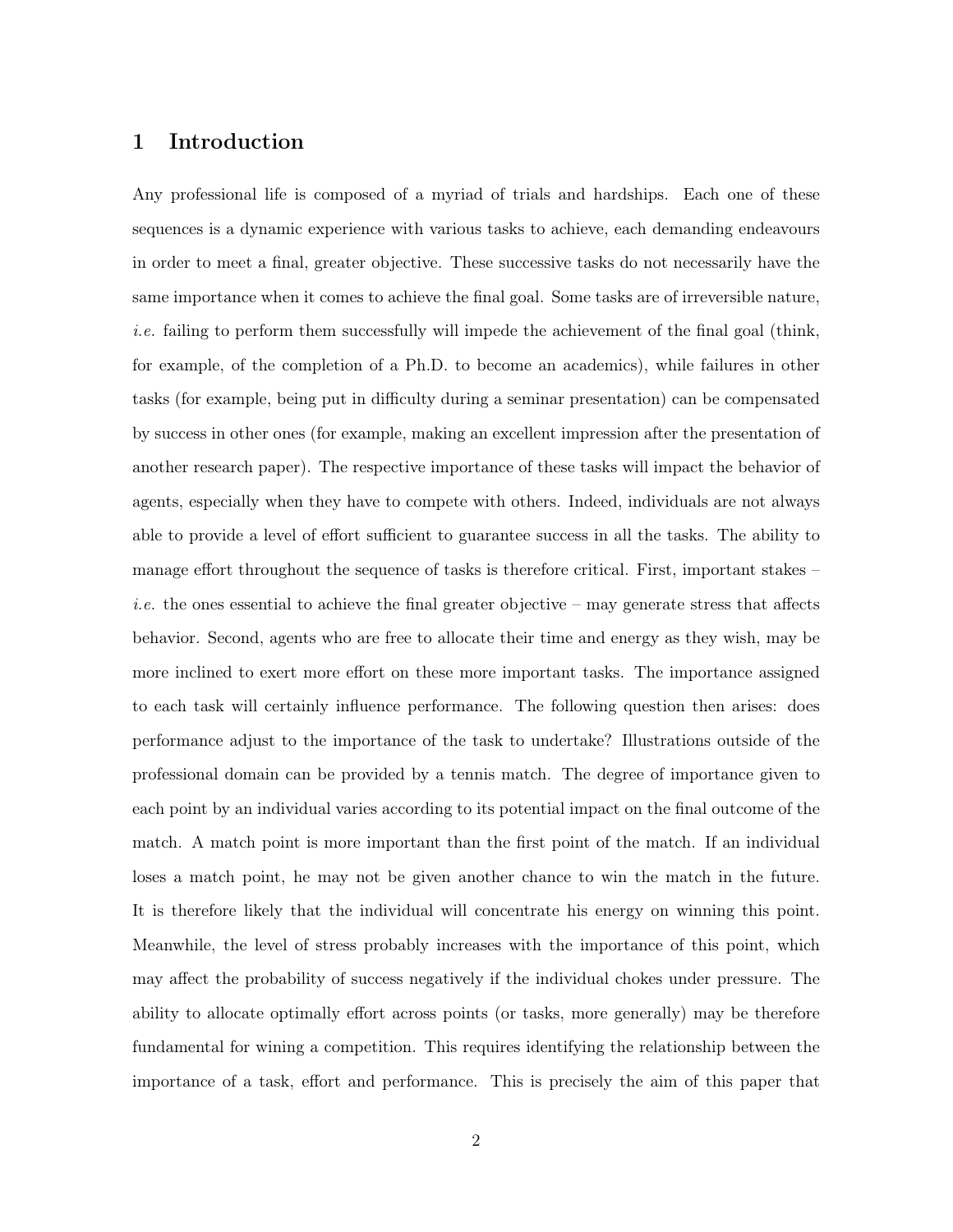considers a dynamic framework and a decision process that develops over time to achieve a high-stake goal.

The relationship between the importance of the task, effort allocation and performance lies at the crossroads of economics and psychology. The idea of choking under pressure was first developed to demonstrate that the importance of a stake may generate pressure that will have negative effects on performance. In particular, Baumeister (1984) showed that pressure increases with the existence of competition between agents. Ariely et al. (2009) further showed in a series of field and lab experiments that very high monetary stakes tend to hurt performance because they generate supra motivation and excess stress. Using soccer penalty shootouts, Apesteguia and Palacios-Huerta (2010) found that in sequential tournaments the fist kicking teams won more frequently, and suggest that psychological pressure distinct from high stakes has a detrimental effect on performance; this first-mover advantage has been challenged, however, by Kocher et al. (2012) by using a larger sample set (see also Dohmen (2008) about football competitions).

More recently, González-Díaz et al. (2012) coined the concept of critical ability that focuses on the capacity of an agent to adapt his performance to the size of the stake. The authors insist in particular on the individual heterogeneity in critical ability. Three interpretations of the concept are proposed by the authors. The critical ability may first be interpreted as the ability to deal with psychological pressure. Such interpretation appears close to the choking under pressure theory except that instead of being inefficient due to the pressure, the agent who possesses such a critical ability is not reactive to a stressful environment. A second interpretation considers the critical ability as a special skill in allocating limited resources optimally across a set of actions. A third interpretation is the ability of an individual to understand when some situations are more crucial than others. The authors apply this concept to tennis players. The stake of each point in a match is defined in terms of the Morris-importance criterion (Morris (1977)), which is the impact of winning this precise point on the probability of winning the match. Using the Association of Tennis Professionals (ATP) Ranking as a proxy to performance, the authors analyze the relation between Morris-importance and the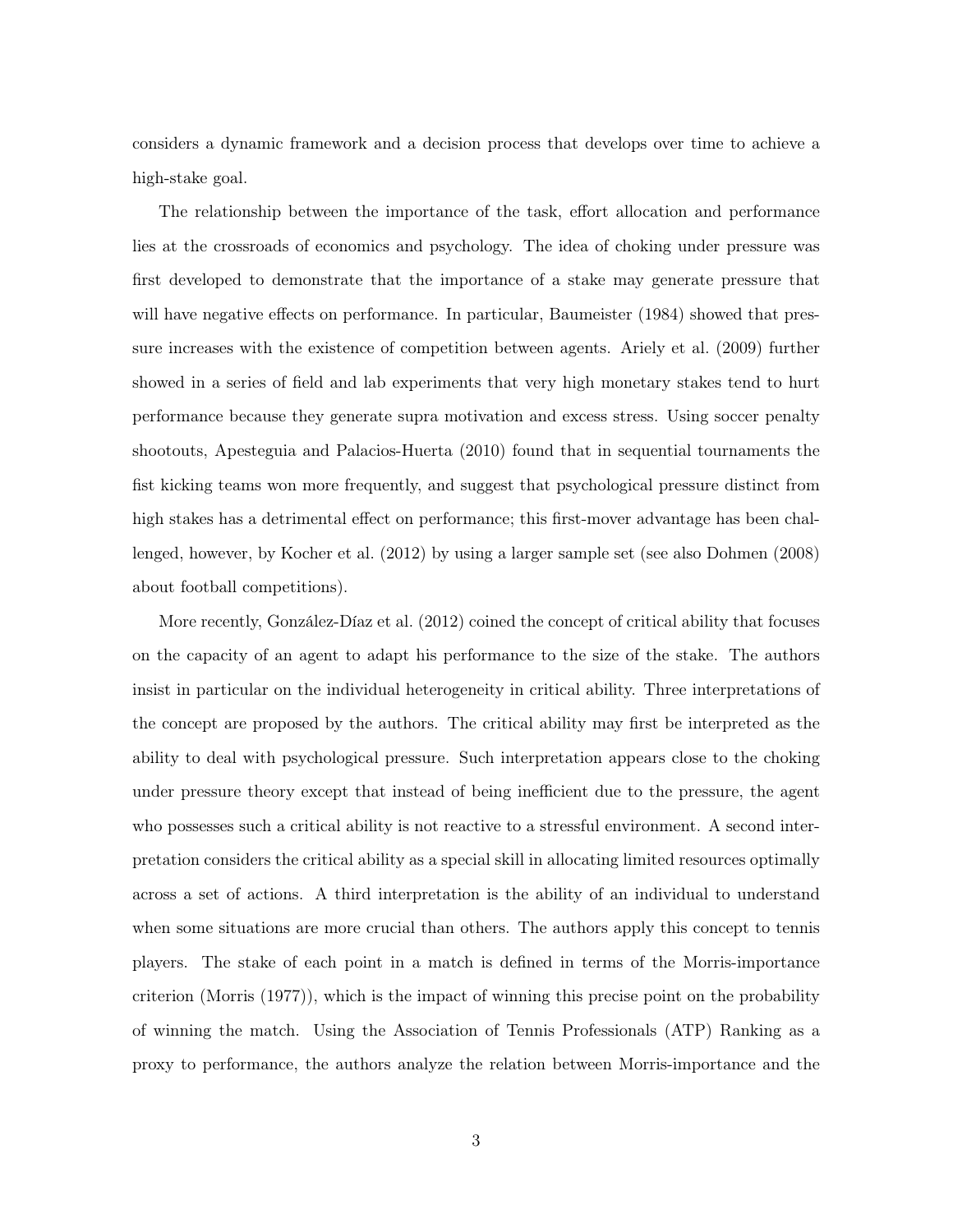ATP ranking. They show that a player's higher critical ability helps predicting his overall career success and they conclude that success depends on the ability to respond to pressure appropriately. However, they do not formally define the critical ability, their paper assuming that critical ability means to perform well when Morris-importance is high.

In contrast, the present paper lays theoretical foundations to critical ability in a decision theory setting and it assesses how performance during successive tasks is affected by stakes. Precisely, we retain the notion of critical ability as the capacity for a player to focus his efforts on the most important tasks, but we differ from González-Díaz et al. (2012) in that we develop a different notion of importance. We consider a situation in which individuals have a stock of exhaustible efforts that they can use to increase performance only for one state each, and they have to decide how to allocate them throughout the successive states. While choosing the ideal moment to make an effort, the agent faces a trade-off between the immediate gain of being successful at a given state and the option value related to the possibility of using this effort latter. This trade-off depends obviously on the state but also on the number of efforts left. This paper proposes then a criterion – the  $HNV(k)$ -importance – which determines whether it is worth to make an effort at a given state when  $k$  exhaustible efforts are left. We show that the two measures (Morris-importance and  $HNV(k)$ -importance) are significantly different in the seminal framework of a simplified tennis match.

To test which criterion of importance better predicts behavior, we have designed a laboratory experiment that reproduces the same rules of point assignment than in a tennis match. We use a novel real effort task that consists in using the mouse pointer to reach the center of a target that appears on the computer screen. Participants have to shoot as accurately as possible in the center of the target. However, the difficulty lies in the fact that a random perturbation is dynamically applied to the mouse position. The difficulty is the same for each participant. The point is won by the participant in the pair whose shot is the closest to the target. The payoffs in the game depend on the final outcome of the competition. Similar to a tennis match, the first participant in the pair who wins at least four points with at least two points ahead of his opponent wins a round. The first participant who wins at least six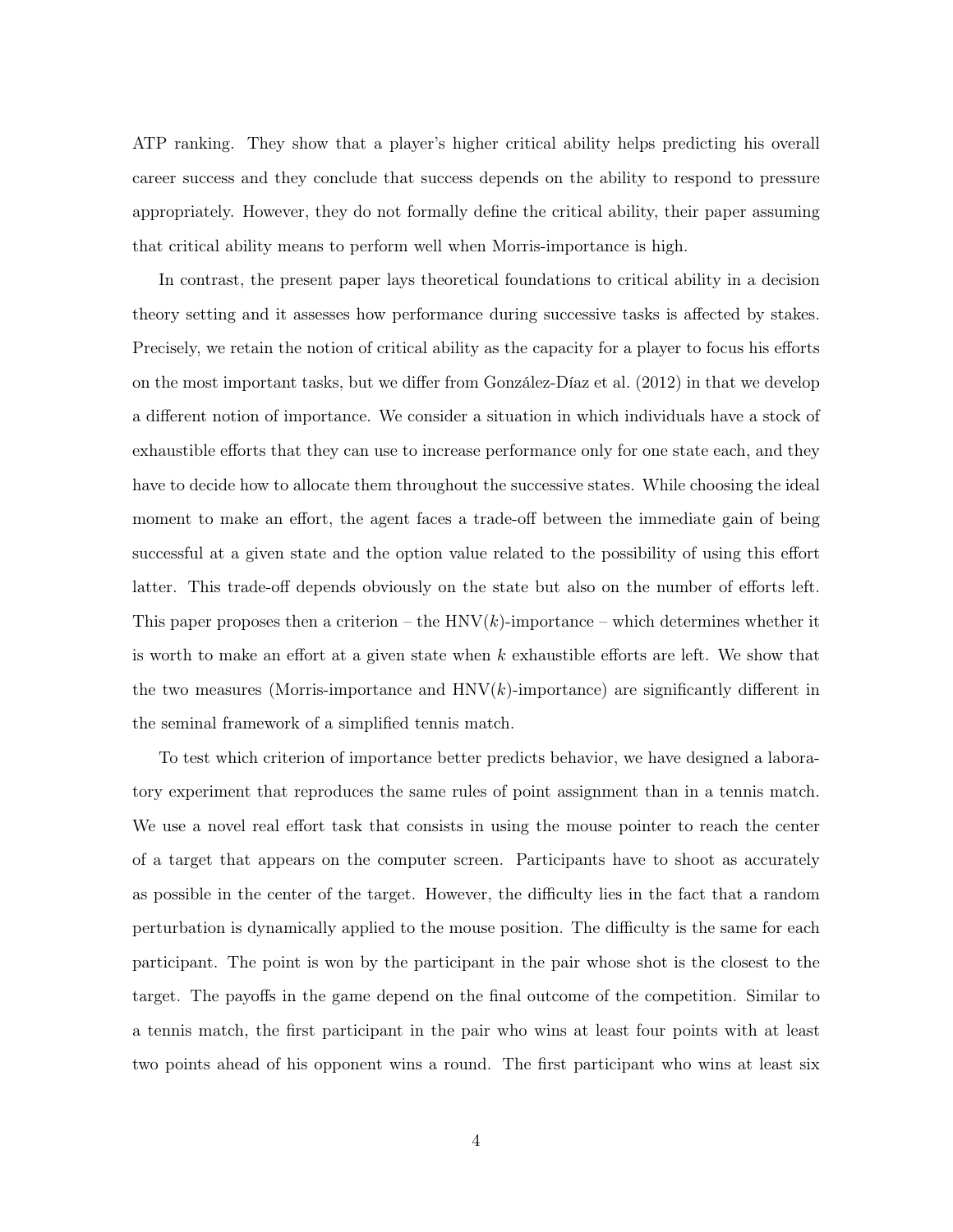rounds wins a set, and the first one who wins two sets wins the match. The experiment consists of two treatments, the Human treatment and the Robot treatment. While in the Human treatment participants in the same session are paired together, in the Robot treatment each participant is paired with a robot. On each point the robot is randomly assigned the performance of previous participants at any moment of the match. The comparison of the two treatments indicates how strategic considerations about the opponent's play can affect how importance influences the assignment of efforts. In each treatment and for each participant, we calculate for each score the Morris-importance and the  $HNV(k)$ -importance. Of course, we ignore the stock of efforts available for each participant. Thus, we consider various situations in which the stock of efforts is arbitrarily set at 10, 20, 30, 40 and 50 at the start of the session. Moreover, to characterize the degree of stress experienced by the participants during a match, we use electrophysiological measures. Specifically, we record continuously the subjects' Skin Conductance Responses (SCR) that are considered as a measure of emotional arousal.

Our main findings show that the Morris-importance criterion fails at predicting participants' performance while the HNV-importance criterion predicts it. This finding holds both when assuming that all participants are endowed with the same initial stock of efforts (of various sizes) in the Human treatment and when allowing each participant to differ in his stock of efforts in both treatments. Also, we do not find evidence of choking under pressure: stress, as measured by the Skin Conductance Responses, does not affect performance in the Human treatment. This contrasts notably with Apesteguia and Palacios-Huerta (2010).

The remainder of this paper is structured as follows. Section 2 presents the modeling assumptions and the theoretical results. Section 3 details the experimental design and procedures. Section 4 presents the experimental results. Section 5 concludes.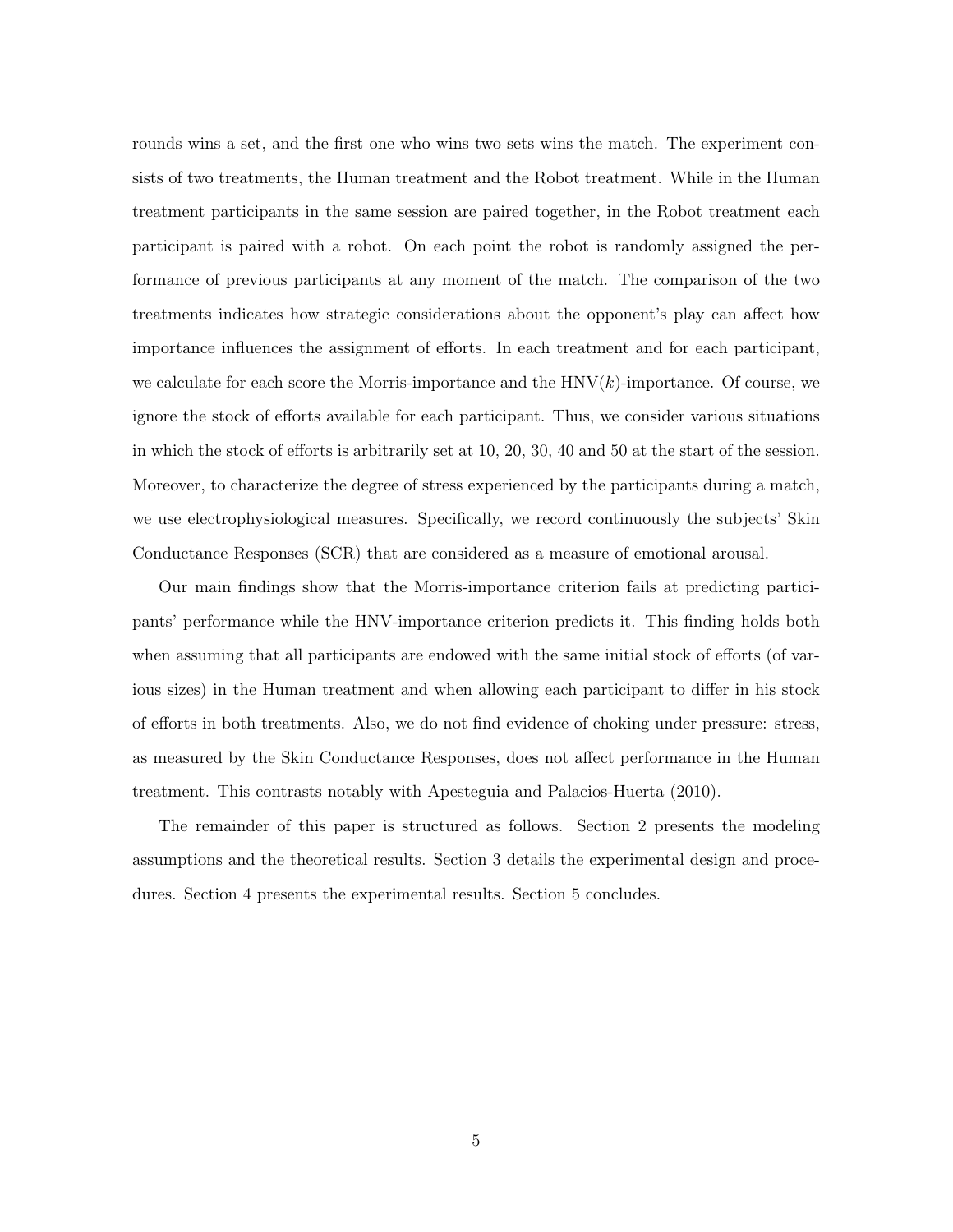#### 2 Theoretical analysis

#### 2.1 Set-up

This paper considers various states and focuses on both the relationship between importance and states, and the relationship between importance and performance.

#### 2.1.1 States

Let S be a set of states. We add two absorbing states:  $\{W\}$  where the individual wins (or where the individual has definitely reached his goal) and  $\{L\}$  where he loses (or where the individual has definitely failed at reaching his goal). Let  $S^* = S \cup \{W\} \cup \{L\}$ . We denote by  $\Pi(S^*)$  the set of probability distribution over  $S^*$ . We define a transition probability between states  $p: S^* \times S^* \to [0;1]$  such that  $\forall s \in S^*, p(s,.) \in \Pi(S^*)$ , and  $p({W}, \{W\}) = 1$  and  $p(\{L\},\{L\})=1.$ 

First, we define the probability that, starting from a given state, the individual reaches his final goal – state  $\{W\}$  – at some time.

**Definition 1.** (*Probability to reach the final goal*) We call  $P: S^* \to [0, 1]$  the probability to reach the final goal. It is usually referred to as the probability to hit state  $\{W\}$  and it is the  $minimal<sup>1</sup>$  non-negative solution to the following system:

$$
\begin{cases}\nP(\{W\}) = 1 \\
\forall s \in S \cup \{L\}, P(s) = \sum_{s' \in S^*} p(s, s')P(s')\n\end{cases}
$$

Let us give an intuition for the linear system given in Definition 1. Let us assume an individual in state  $s \in S$ . He can reach states  $s_1, s_2,...$  with probabilities  $p_1 = p(s, s_1)$ ,  $p_2 = p(s, s_2),...$  respectively. Conditionally on being in  $s_1$  (resp.  $s_2,...$ ), his probability to reach the final goal is  $P(s_1)$  (resp.  $P(s_2),...$ ). Then,  $P(s)$  is the sum of the conditional probabilities to reach the final goal in latter states, weighted by the transition probability to reach those states as next step.

<sup>&</sup>lt;sup>1</sup>If P is a minimal solution and P' is any solution, then  $\forall s \in S^*, P(s) \leq P'(s)$ . For more details, see Norris (1998).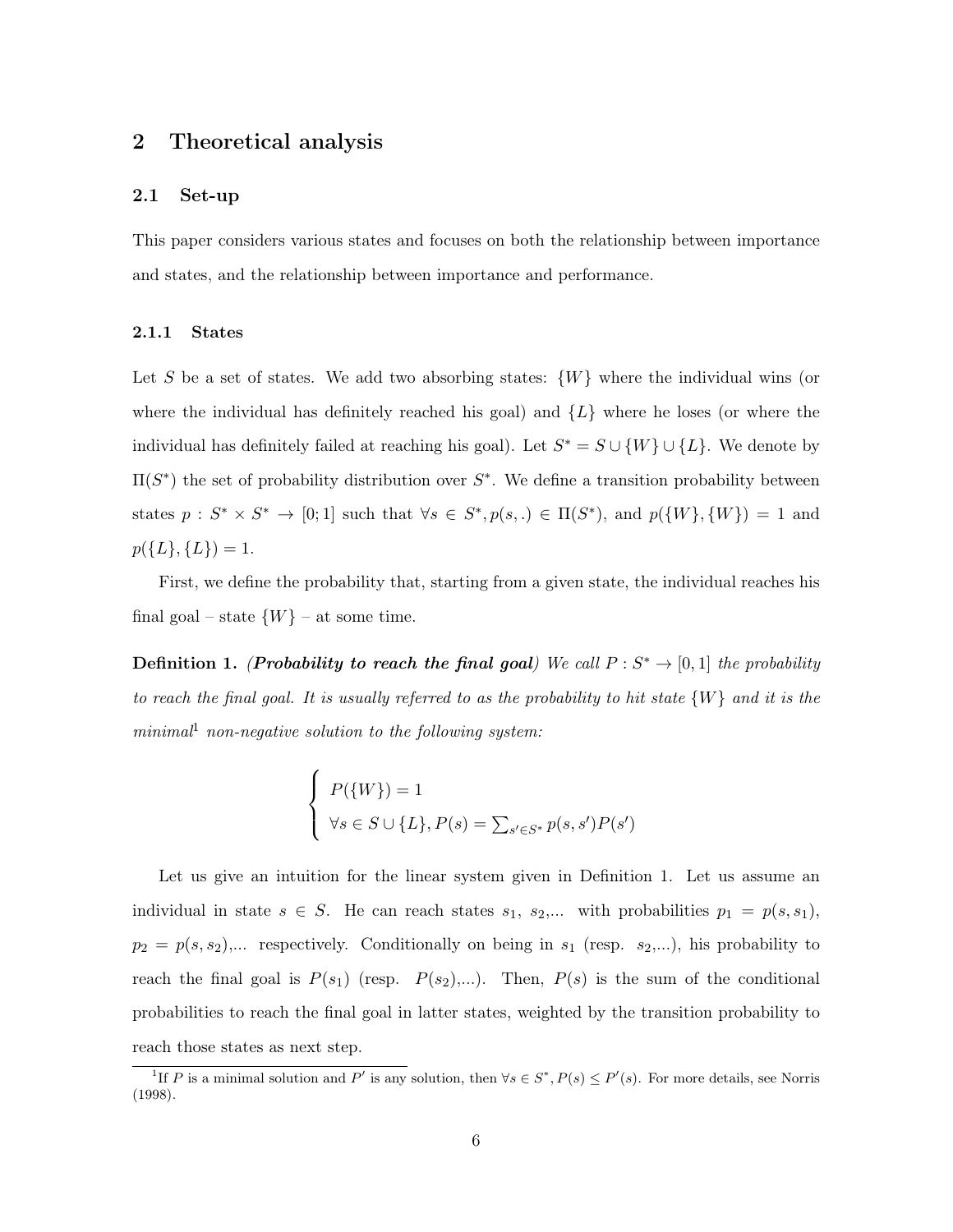Let us define function  $s^+ : S \to S^*$  as the transition function when the individual is successful at a given state. We say that an individual is successful in state  $s \in S$  when he moves towards the next attainable state with the highest  $P$  value. Formally,<sup>2</sup>

$$
\forall s \in S, s^+(s) = \arg \max_{s' \in S^*, p(s, s') > 0} P(s').
$$

Similarly, we consider the function  $s^- : S \to S^*$  as the transition function when the individual is not successful at a given state.

$$
\forall s \in S, s^{-}(s) = \arg \min_{s' \in S^*, p(s, s') > 0} P(s').
$$

In order to define the importance of a given state, we use the probability function  $P$  and adapt<sup>3</sup> the measure proposed by Morris (1977) for the case tennis points to our decision theory setting.<sup>4</sup>

Definition 2. (Morris-importance) The measure of importance of a state s is given by the function  $I: S \to \mathbb{R}$ , defined as:  $\forall s \in S$ ,

$$
I(s) = P(s^+(s)) - P(s^-(s)).
$$
\n(1)

The function I corresponds to the absolute difference in the probability to reach the final goal for a given state, according to whether the individual is successful or not at this specific state. In other words, the Morris-importance is given by the impact of being successful or not on the probability to reach the final goal.

<sup>&</sup>lt;sup>2</sup>For the sake of simplicity, we consider the function  $s^+$  defined onto  $S^*$  whereas it should more rigorously be set-valued.

<sup>3</sup>Because we are not dealing with binary outcome in each state, it may be argued that other adaptations are more natural or suitable. This will make no difference for the remainder of the paper and a study of this adaptation is left for further work.

 $^{4}$ This concept is also used in Magnus and Klaassen (1998), Paserman (2007) and González-Díaz et al. (2012). However, González-Díaz et al. (2012) further use conditional probabilities which allows them to decompose the Morris-importance into the constituent probabilities of winning at the various hierarchical levels of the match.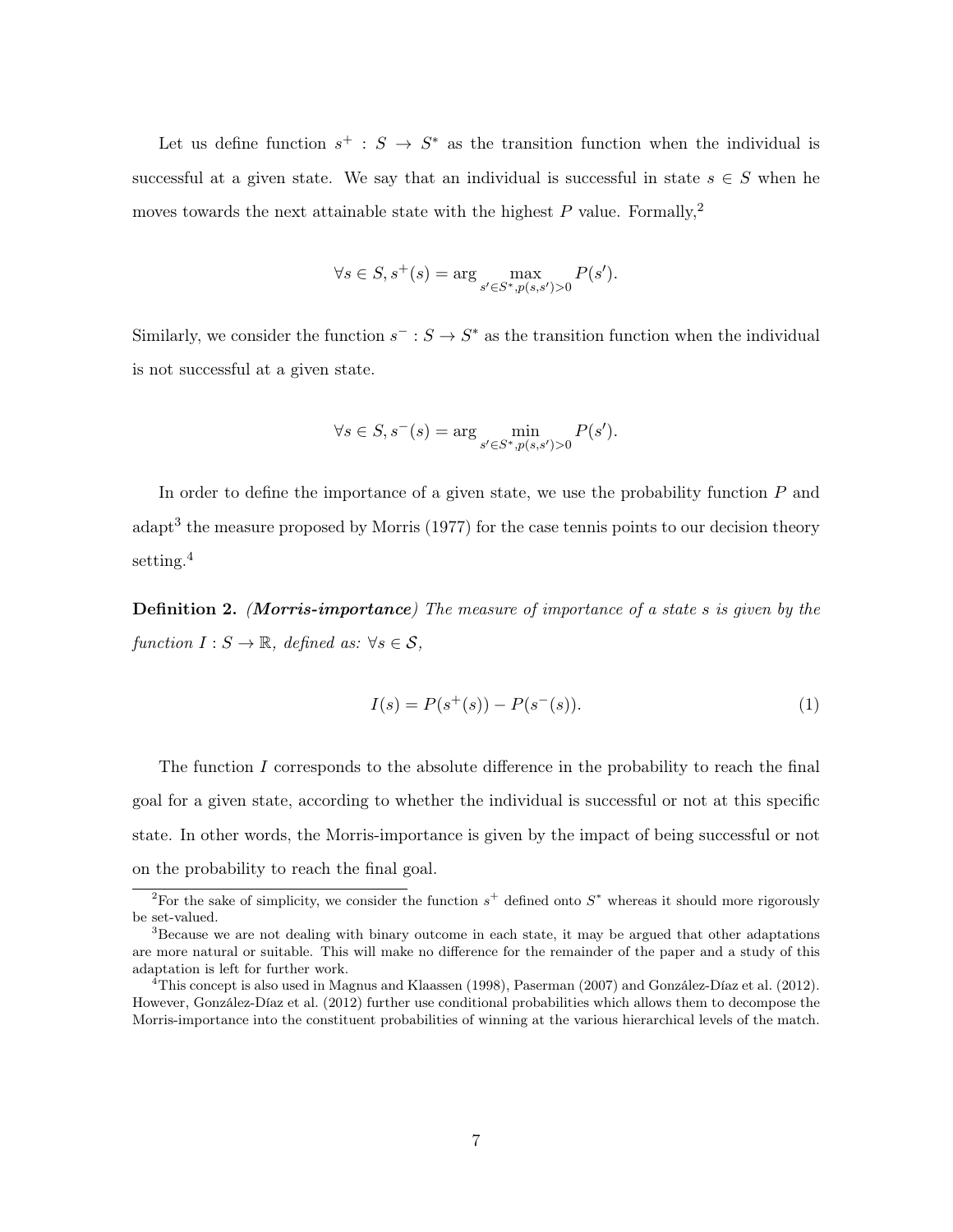#### 2.2 Stock and allocation of efforts

Assume, now, that the individual has some available stock of efforts. If an effort is exerted, the probability to be successful at this state is equal to one. This stock of efforts is independent of the transition probability of an individual. We assume that individuals are able to recognize the importance of a state. Efforts are exhaustible (an effort can be used only once) and limited. Note that individuals have the possibility to choose whether to use the effort or not and they have no obligation to exhaust their stock of efforts. For instance, if at some state  $s \in \mathcal{S}$ , there exists  $s' \in \mathcal{S}$  such that  $p(s, s') = 1$ , then the individual does not have any strict incentive to make an effort. We define function  $V$  as the probability for an individual to reach his final goal with a given stock of efforts to be used optimally.

Definition 3. (Probability to reach the final goal with a stock of efforts.) Consider  $V : \mathbb{N} \times S^* \to \mathbb{R}$  the probability to reach the final goal depending on the number of efforts left to make and at a given state. V is the minimal non-negative solution to the following system:<sup>5</sup>  $\forall s \in S, V(0, s) = P(s)$  and  $\forall k \in \mathbb{N}$  with  $k > 0$ ,

$$
\begin{cases} V(k, \{W\}) = 1 \\ \forall s \in S \cup \{L\}, V(s) = \max\{V(k-1, s^+(s)), \sum_{s' \in S^*} p(s, s')V(k, s')\} \end{cases}
$$

In order to understand the function displayed in Definition 3, two cases should be considered. First, let us consider that one effort is used in the current state. In this case the individual is successful and the probability to reach the final goal is equal to the probability to reach it from the state that the individual reaches after being successful, only with one effort less. Second, if the individual does not use an effort, the probability to reach the final goal is equal to the expected probability to reach the final goal over the next steps but with no change to his stock of efforts. The individual maximizes over the two cases, as we make the assumption that individuals are infinitely far-sighted optimizers.

We propose in this paper an importance criterion that will depend on how worthy it is to use an effort in a specific state, taking into account the number of efforts left.

 ${}^{5}$ Proof of existence and uniqueness is similar to the one for function P and is therefore omitted.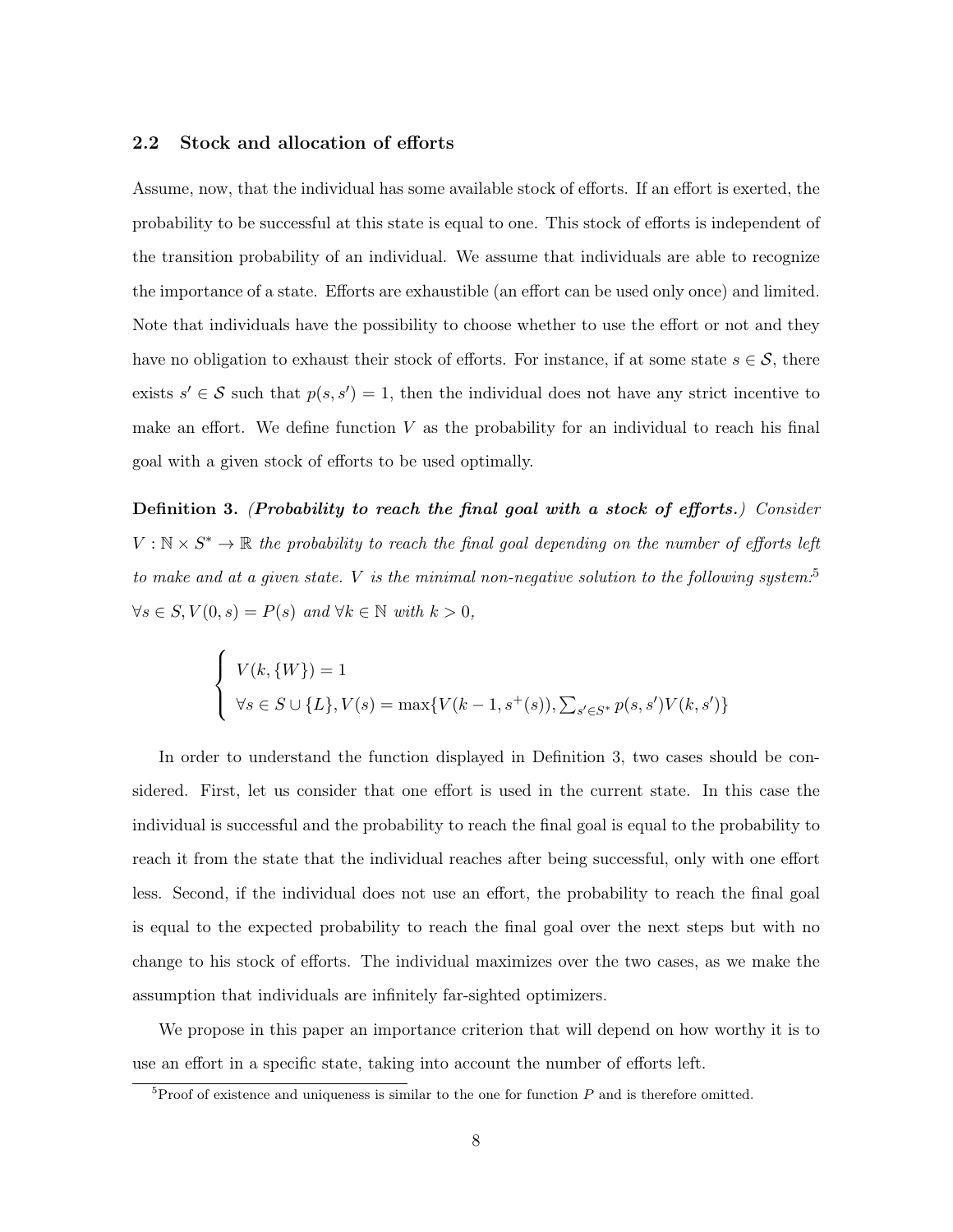**Definition 4.** (HNV(k)-importance) The HNV(k)-importance when  $k > 0$  efforts are left and at state  $s \in \mathcal{S}$  is given by:

$$
HNV(k) = V(k-1, s^+(s)) - \sum_{s' \in S^*} p(s, s')V(k, s').
$$
\n(2)

This measure is the difference between the probabilities corresponding to the two cases we previously described: either one effort is used or the effort is kept to be used later. In other words, this measure determines the incentive to make an effort. When it is positive, it means that it is worth using an effort. When the measure is high, it means that the incentive to use an effort is high.

#### 2.3 Differences between Morris-importance and HNV-importance

To sum up, Morris-importance defines the concept of importance as a measure of how closer to the final goal an individual gets when being successful at an intermediary task compared to being unsuccessful. Differently, HNV-importance defines the concept of importance as the incentive to make an effort when this one ensures the success in an intermediary task. Both definitions rely on the idea that a state should be labeled important when success at this state makes reaching the final goal more probable. Here, we propose to check for the correlations of the two definitions of importance in a simple illustration.

In order to do that, we use the seminal framework of a simplified tennis match as it is widely used in the literature. This framework allows to observe a large diversity of point importance – with both definitions – due to the ratchet effect of game points and set points for instance. More specifically, we consider two different levels of stages, an elementary stage and a crucial one. To reach the elementary stage, the individual should be successful at a minimum of 4 acts with at least 2 acts more than the number of acts for which he is unsuccessful. To reach the crucial stage the individual should be successful at six intermediary stages. If he is unsuccessful at least at six elementary stages, he fails at a crucial stage. We assume that, to reach his goal, the individual should be successful at two crucial stages and be unsuccessful at one crucial stage maximum. We calculate the correlations between Morris-importance and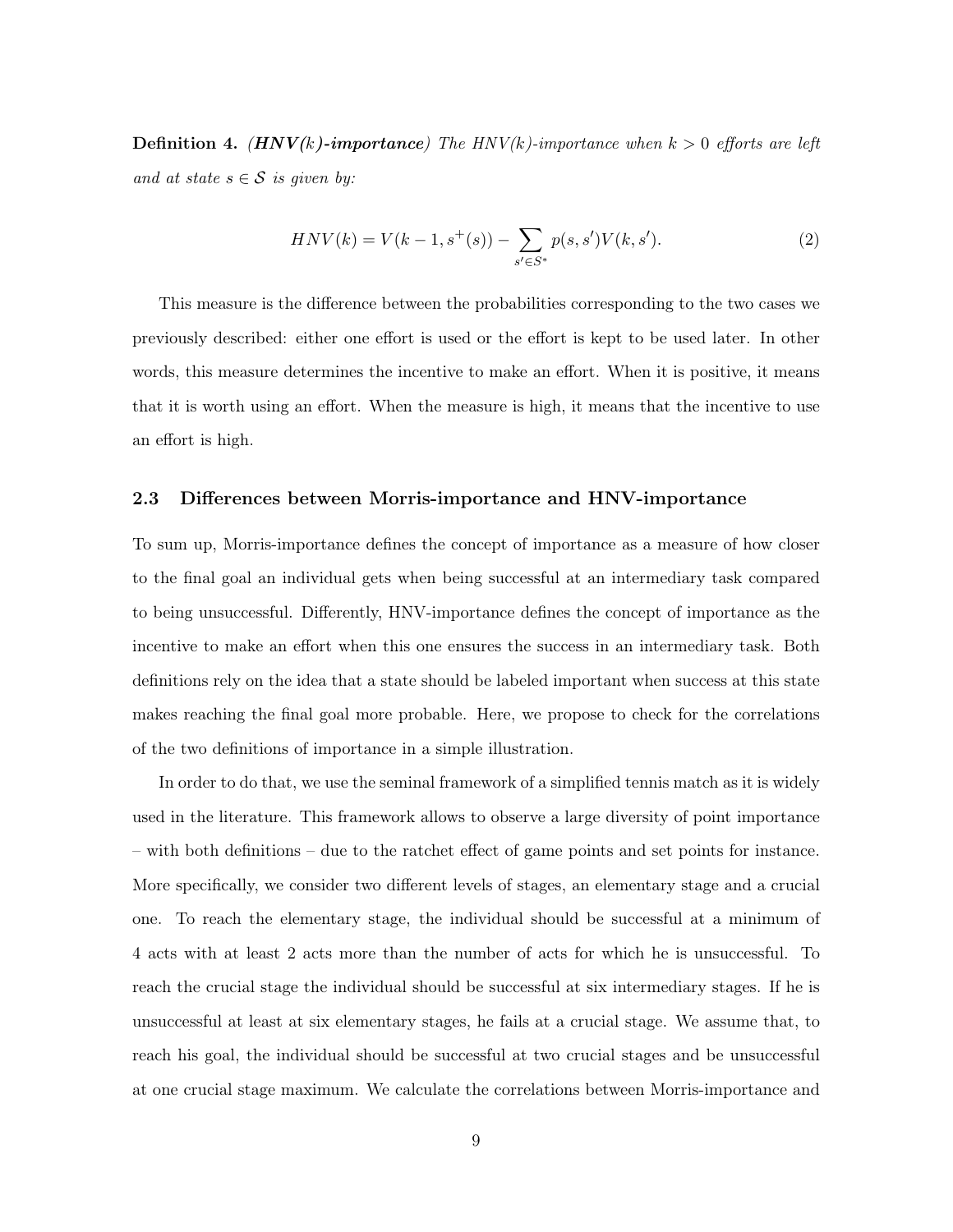$HNV(k)$ -importance, for k equal to 1, 2, 3, 4 and 5, considering various arbitrary transition probabilities: 10%, 20%, 30%, 40%, 50%, 60%, 70%, 80% and 90%. Table 1 depicts these results.

| Probability p                   | $10\%$   | $-20\%$            | $30\%$  | $40\%$                        | $\frac{50\%}{20\%}$ | $60\%$           | $170\%$ 1 | $+80\%$    | $90\%$ |
|---------------------------------|----------|--------------------|---------|-------------------------------|---------------------|------------------|-----------|------------|--------|
| Correlation (Morris, $HNV(1)$ ) | 0.61     | 0.43               | 0.04    | $-0.12$                       | 0.43                | $+0.12$          | 0.04      | $\pm 0.43$ | 0.61   |
| Correlation (Morris, $HNV(2)$ ) | $0.06\,$ | $\vert 0.04 \vert$ | $-0.04$ | $-0.04 \pm 0.46$              |                     | $\mid 0.07 \mid$ | 0.39      | 0.74       | 0.83   |
| Correlation (Morris, $HNV(3)$ ) | 0.01     | $\mid$ 0.03 $\mid$ | 0.06    | $\vert 0.14 \vert 0.48 \vert$ |                     | 0.26             | 0.62      | 0.89       | 0.98   |
| Correlation (Morris, $HNV(4)$ ) | $-0.00$  | 0.03               | 0.07    | 0.21                          | $0.46\,$            | 0.36             | 0.69      | 0.90       | 0.97   |
| Correlation (Morris, $HNV(5)$ ) | $-0.01$  | 0.02               | 0.07    | 0.24                          | $\pm 0.42$          | 0.40             | 0.71      | 0.89       | 0.97   |

Table 1: Correlations between Morris-importance and  $HNV(k)$ -importance, for k equal to 1, 2, 3, 4 and 5, depending on the transition probability  $p$ .

The correlation between the Morris-importance and the HNV(1)-importance varies from 0.61 to -0.12. More specifically, the correlation is very low for the transition probabilities  $p = 30\%, 40\%, 60\%$  and 70%. When  $k > 1$ , the two measures are correlated only when the transition probability is very high. For low transition probabilities, correlations are close to zero.

Then, we conclude that the two measures are significantly different and that this difference justifies further investigation at the validity of the link between importance and performance. In the remainder of this article, we use an experiment to check which definition of importance is better at explaining performance.

#### 3 Experimental design and procedures

#### 3.1 Experimental design

In order to test these different approaches of importance and analyze which criterion has the highest predictive power of performance in a real effort task, we have designed a laboratory experiment. The experiment consists of two treatments, the Human treatment and the Robot treatment. We used a between-subject design. The main difference between these two treatments is that when an individual faces a robot opponent in our game he does not have to form beliefs about how the other individual will use his efforts strategically. Let us describe each of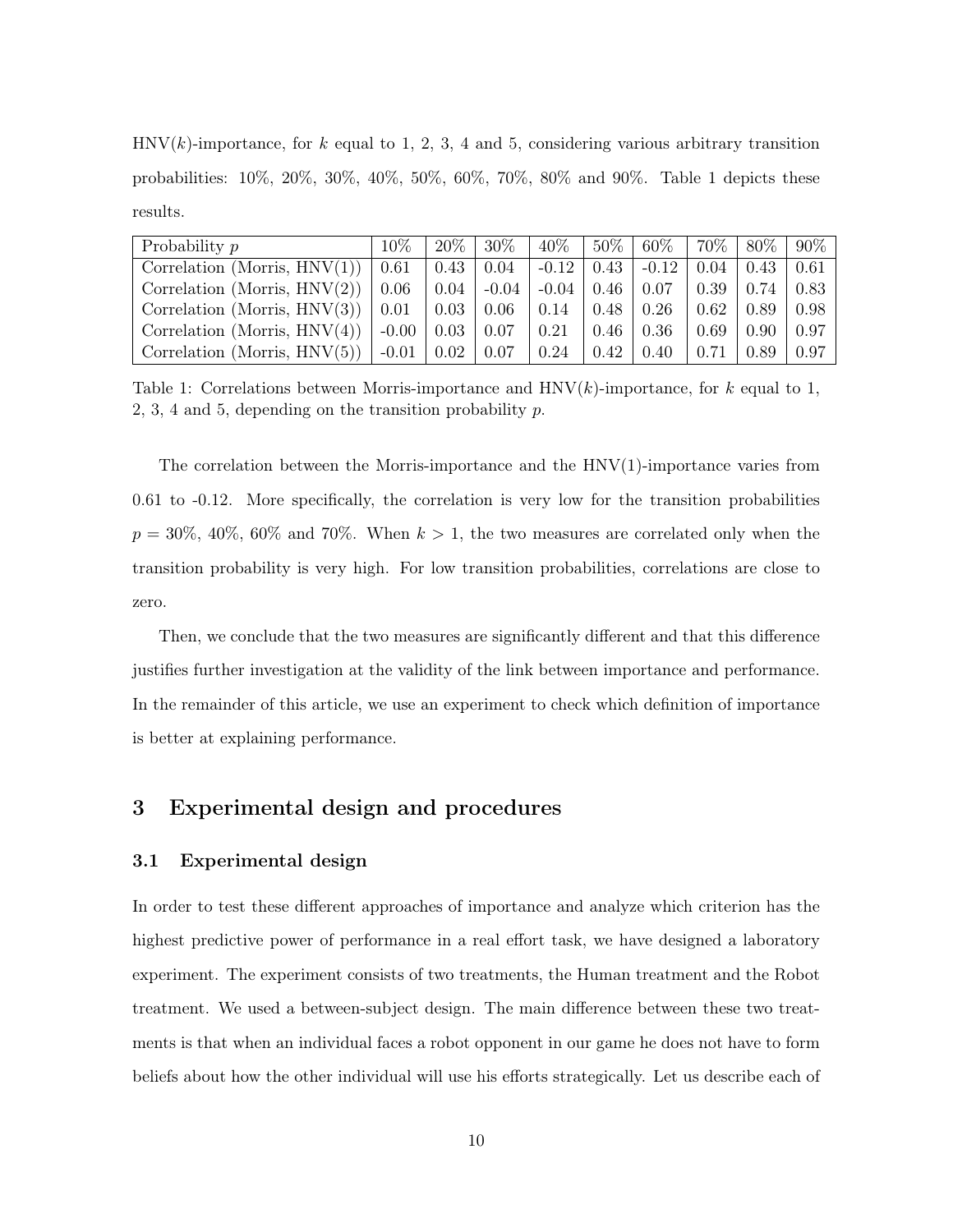these treatments successively.

The Human treatment In the Human treatment we pair participants at the beginning of the session. Each pair member has to compete to win a prize. To win the prize, the two competitors have to perform several rounds of a real-effort task. This task consists in using the mouse pointer to reach the center of a target that is displayed on the computer screen (see Figure 1). Participants have to shoot as accurately as possible in the center of the target. The measure of performance is given by the Euclidean distance in pixels between the impact of the shot and the center of the target. The smaller the distance is, the better the performance. The difficulty of the task comes from a continuous perturbation of the mouse position that is random in each trial (giving the impression of a trembling hand). The perturbation is different across subjects but it is drawn from the same distribution. In a trial, each participant has 8 seconds maximum to shoot. If the shot has not been performed in 8 seconds, it is considered as missing in the current trial.

The payoffs in the game depend on the outcome of the competition. The winner of the game earns 20 Euros while the loser gets nothing. The game consists of several trials, rounds and sets. In a given trial, the competitor with the best performance (that is to say, the lowest distance to the center of the target) scores one point. In case of a tie between the two participants, a random draw determines which one is awarded the point. The first of the two competitors who wins at least 4 points with at least 2 points ahead of the opponent wins the round. The first of the two competitors who wins 6 rounds wins the set. The first of the two competitors who wins 2 sets wins the match. There is one match in each session. As indicated in Figure 1, participants are permanently informed on the number of points, rounds and sets they and their opponent have won so far.

Before the game starts, participants can make 5 test shots and 10 practice shots and receive feedback on the distance to the target after each shot. The test shots are intended to familiarize them with the task. The practice shots are used to calculate each participant's ability. This captures the permanent ability of the participant, independent of his critical ability (i.e., his capacity to recognize important points and focus his efforts on these important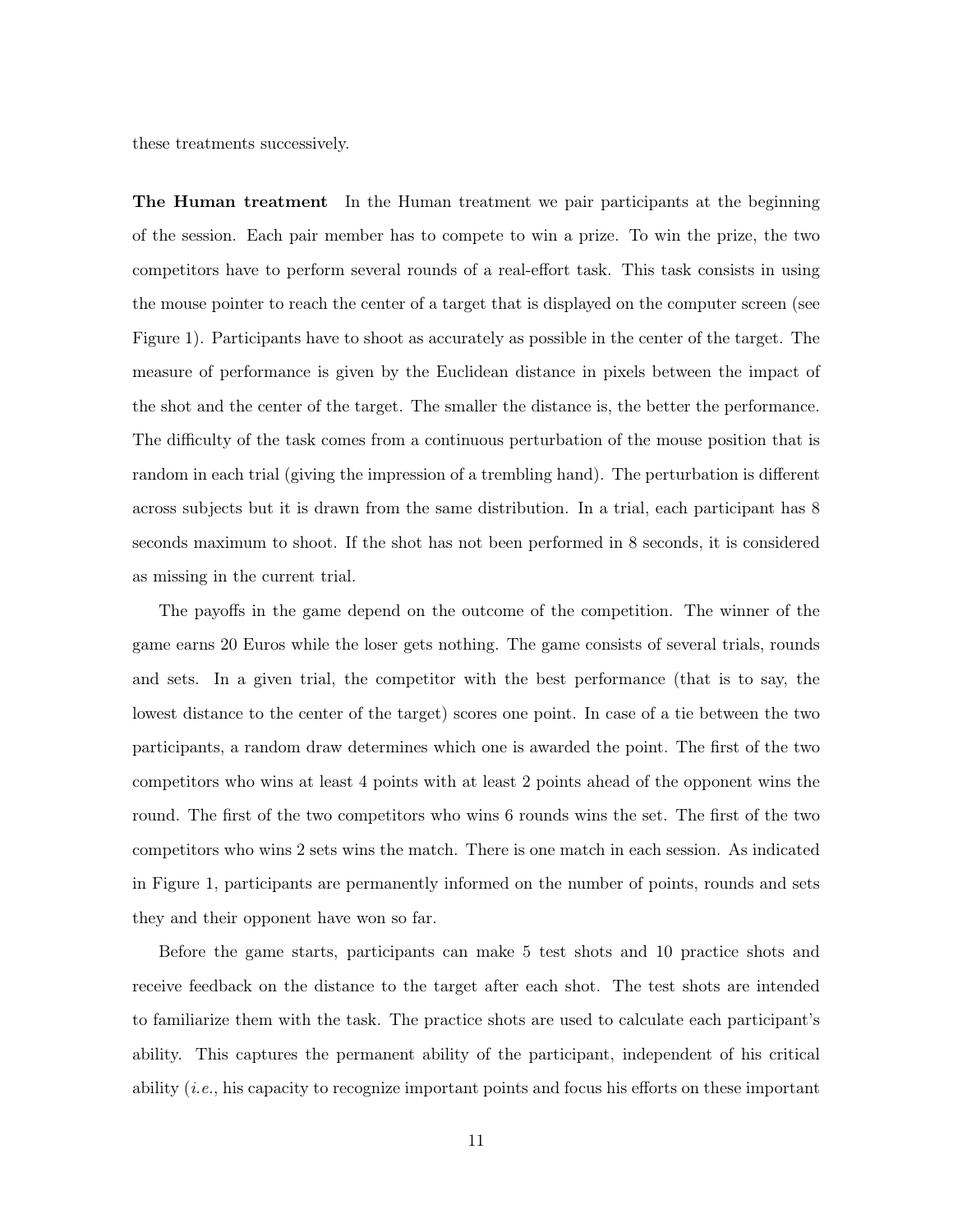

Figure 1: Screenshot of the task.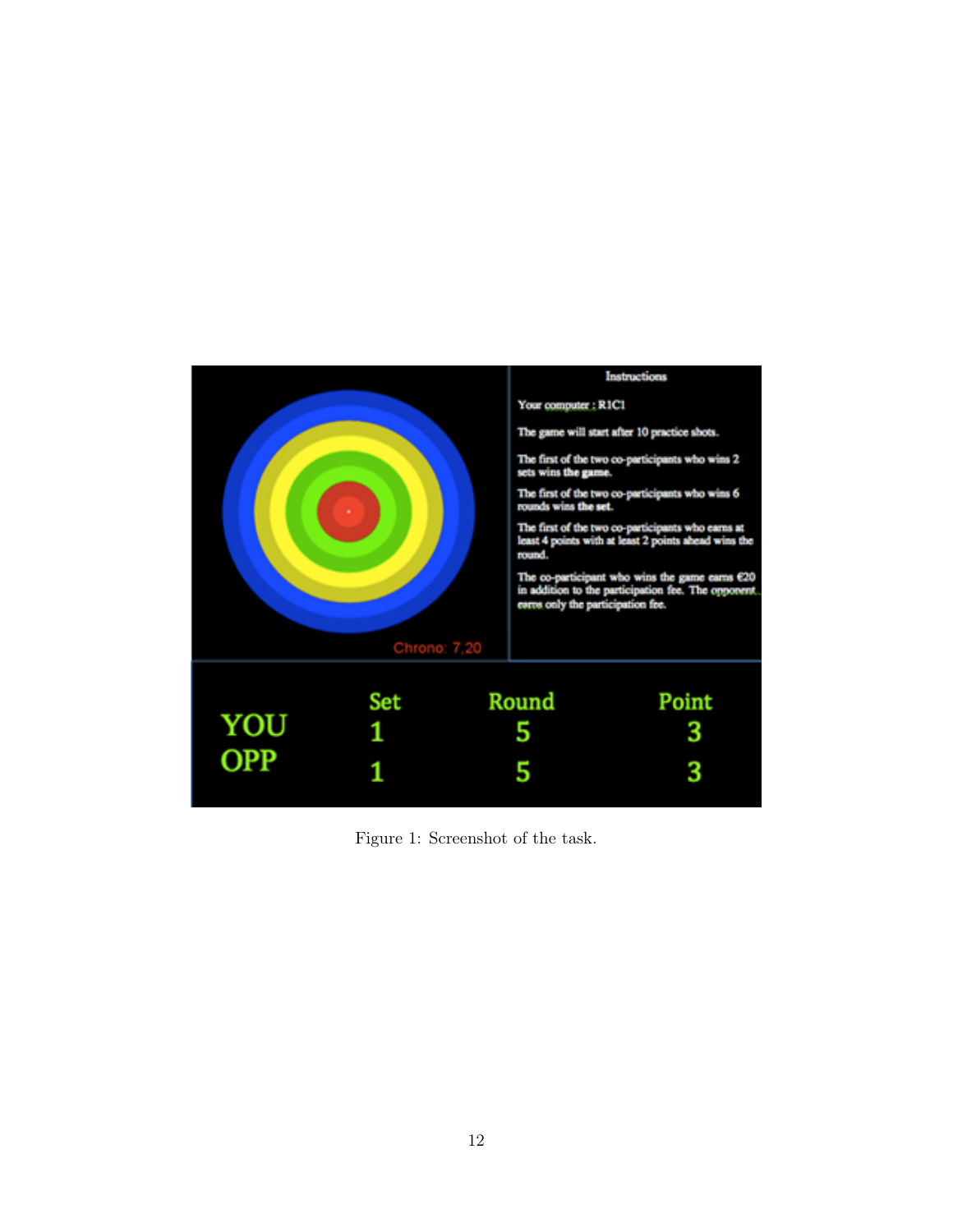points). The program compares the participant's performance in each of the practice shots to the performance of his opponent, taking into account all possible combinations of these shots (ignoring the shots that have not been done before time elapsed). At the beginning of the actual game, participants receive information about the theoretical number of chances out of 100 that they should win a point on their opponent for a given shot.<sup>6</sup>

The Robot treatment In the Robot treatment participants are informed that they are paired with a robot. It is also made common knowledge that the robot does not shoot at random: we assigned the performances of participants in previous sessions to each robot. It means that each shot is an actual shot, but played independently on the current human opponent. The robot's shot can also come from any period of the match  $(i.e.,$  when the human subject plays a match point, the robot's shot is not selected among the previous match points but among all points). Here, a human participant should try to shoot as accurately as possible regardless of his beliefs about his opponent's play since this opponent cannot elaborate a strategy in response to his own play. The rules of the game are similar in this treatment to that used in the Human treatment. Like in the Human treatment, participants receive information at the beginning of the game about the theoretical number of chances out of 100 that they should win a point on their opponent. The difference is that the program compares the participant's performance in each of the practice shots to the performance in the same practice shots of different subjects in previous sessions, taking into account all possible combinations of these shots.

To study the impact of stress on performance, we also measured emotional arousal continuously during the game. This gives us an index of stress. We were able to record electrophysiological measures simultaneously for 12 participants per session (in total, 48 subjects were recorded in the Human treatment and 24 in the Robot treatment). Since some of the participants were not recorded, we can control for whether or not emotions recording influences performance. We take the Skin Conductance Responses (SCR) as a measure of physiological

<sup>&</sup>lt;sup>6</sup>Indeed, in most actual sport or occupational tournaments, when they start competing, competitors are aware of their relative ability compared to that of their opponents, based on previous records of performance.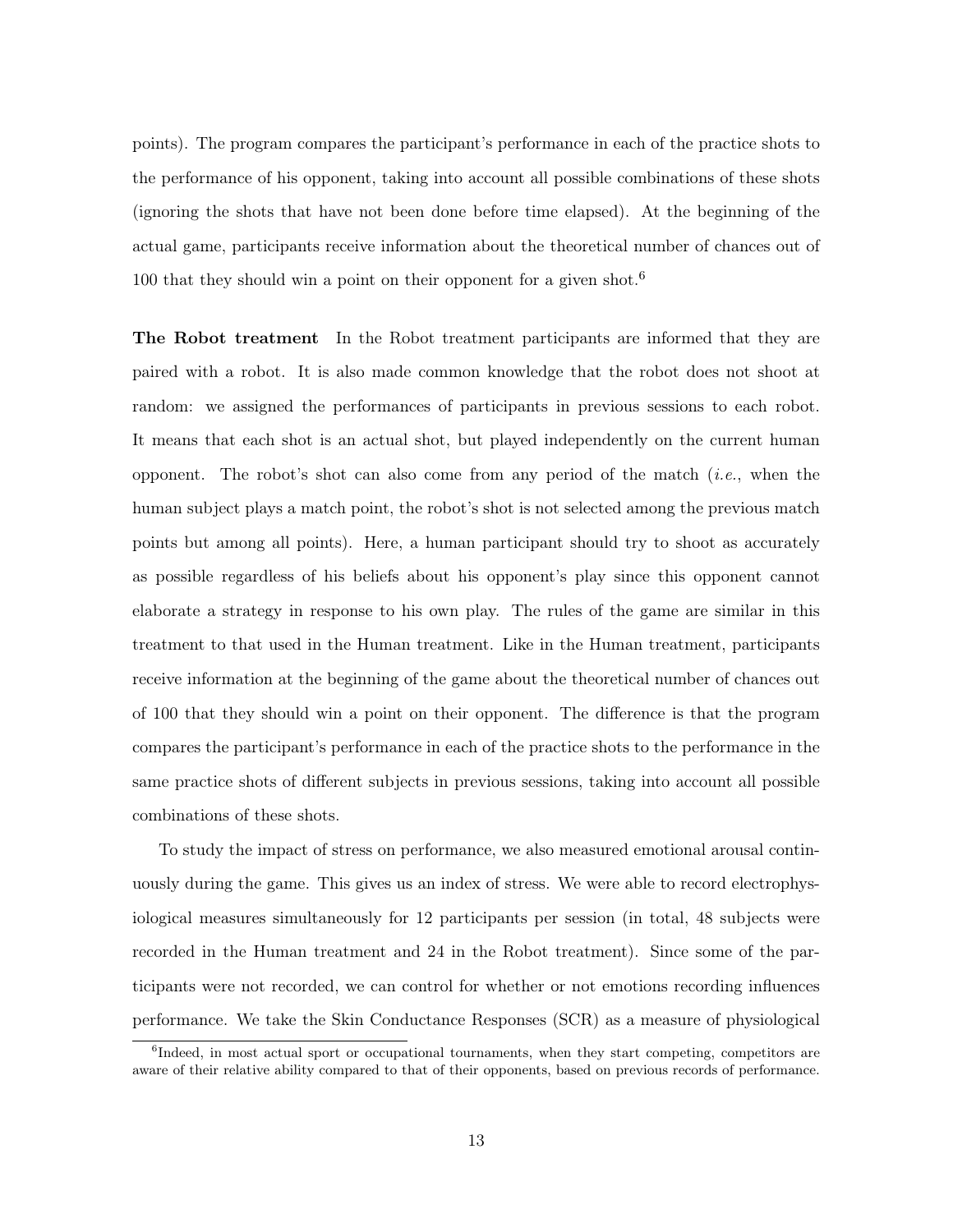arousal associated with an emotional state. SCR were continuously recorded until the end of the session, in a noiseless environment with a stable temperature set to  $21^{\circ}$ C. Skin conductance is analyzed in response to three events. (a) The first is during the time interval between the display of the target and the moment the shot is taken. (b) The second event of interest is the time of receipt of feedback about one's own performance. (c) The third event is the time of receipt of feedback on the opponent's performance (thus, on who wins the point). We imposed a minimum of 5 seconds between the second and third events when sending feedback to the subjects in order to avoid the overlapping of emotional arousals related to two different events. For the first event, SCR are analyzed within a time window with variable duration across subjects and trials since shots are self-paced (between 5 and 8 seconds).<sup>7</sup> For the next two events, the time window is fixed at one to three seconds after the onset of these events to capture the onset of the response and determine whether there is a significant arousal. While emotional arousal is detected within the time window, the SCR magnitude may be given by the observation after the time window. The data analysis is based on this magnitude.<sup>8</sup>

At the end of the experiment, a brief demographic questionnaire was administered, including questions on gender and age. We also inquired about the practice of tennis since familiarity with its rules may possibly help participants in our game.

#### 3.2 Procedures

The computerized experiment was conducted at GATE-LAB, Lyon, France. 103 participants were recruited from local engineering and business schools, using ORSEE (Greiner et al. (2004)). We ran four sessions for the Human treatment and two for the Robot treatment, with respectively 70 and 33 participants. Summary statistics on participants are reported in

<sup>7</sup> If the participant shoots in less than 5 seconds after the target appears on the screen, the window of analysis includes a minimum of five seconds. If the participant shoots between five and eight seconds, the window analysis is the time between the display of the target and the timing of the shot.

<sup>8</sup>The signal was low-pass filtered at 0.5Hz offline, using a 5th order Butterworth low-pass digital filter. The onset and peak of the SCR were detected when the first derivative of the filtered signal changed sign thanks to a routine written in Matlab (The MathWorks Inc., USA). Onsets were identified by a negative to positive zero crossing. Peaks were identified by a positive to negative zero crossing. The SCR amplitude was calculated as the difference between the signal amplitude at the peak and the onset times. It was thresholded at 0.02  $\mu$ S. The whole signal was visually inspected prior to further analysis and ectopic response was removed. The analysis assigns zero amplitude to the subjects without a measurable response (Dawson et al. (2007)).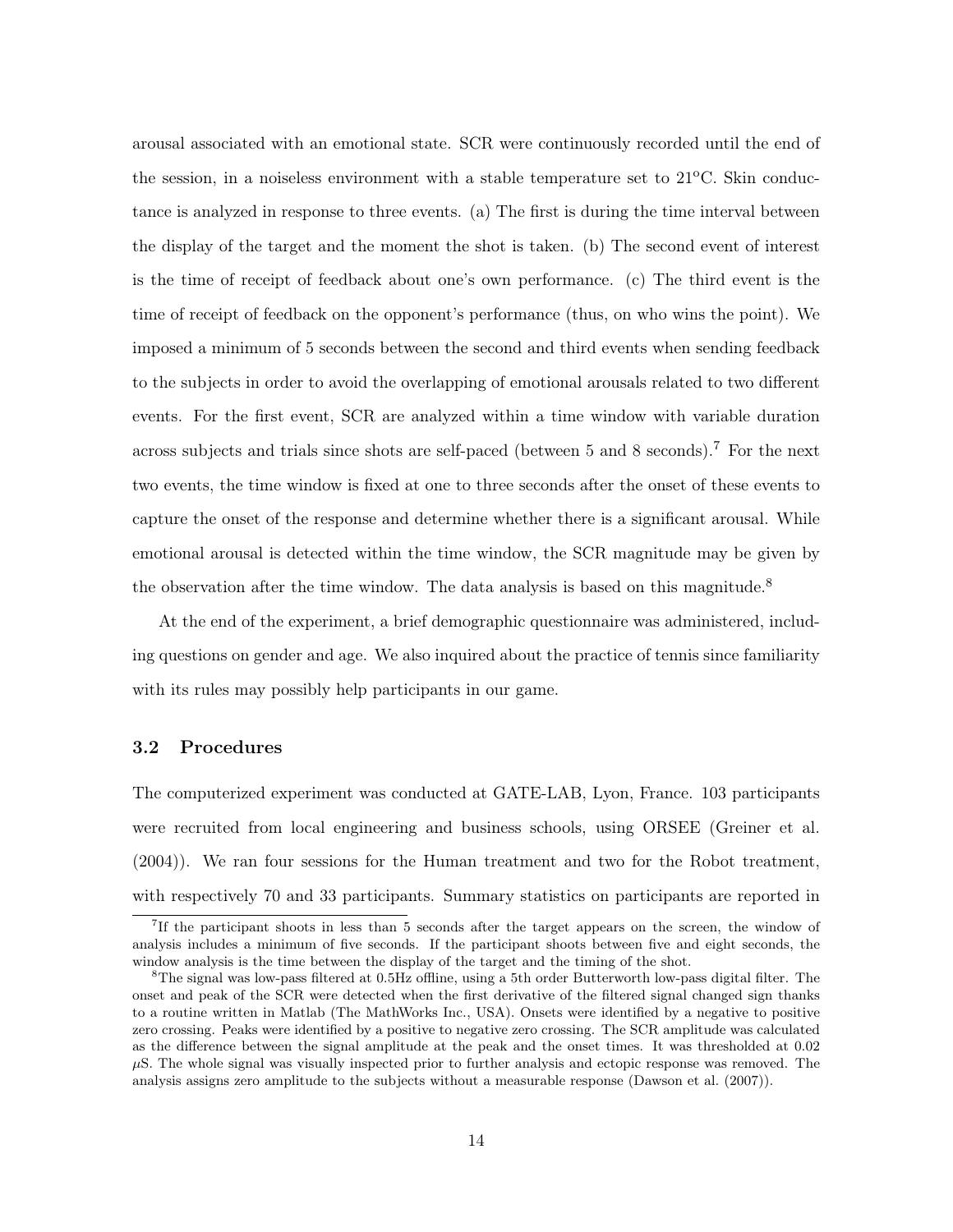|                                                                                                                                                                                                                                                                                                                                                                                                  | All                          | Human                                                                                                           | Robot                                              |
|--------------------------------------------------------------------------------------------------------------------------------------------------------------------------------------------------------------------------------------------------------------------------------------------------------------------------------------------------------------------------------------------------|------------------------------|-----------------------------------------------------------------------------------------------------------------|----------------------------------------------------|
|                                                                                                                                                                                                                                                                                                                                                                                                  | treatments                   | treatment                                                                                                       | treatment                                          |
| Number of sessions                                                                                                                                                                                                                                                                                                                                                                               | 6                            | 4                                                                                                               | $\overline{2}$                                     |
| Number of participants                                                                                                                                                                                                                                                                                                                                                                           | 103                          | 70                                                                                                              | 33                                                 |
| Percentage of players with SCR measured                                                                                                                                                                                                                                                                                                                                                          | 69.90                        | 68.57                                                                                                           | $72.73$ ns PT                                      |
| Percentage of males                                                                                                                                                                                                                                                                                                                                                                              | 40.78                        | 44.29                                                                                                           | 33.33 ns PT                                        |
| Mean age                                                                                                                                                                                                                                                                                                                                                                                         | 21.68(3.18)                  | 21.77(3.45)                                                                                                     | $21.48$ $(2.54)$ ns MW                             |
| Percentage with tennis experience                                                                                                                                                                                                                                                                                                                                                                | 28.16                        | 27.14                                                                                                           | $30.33$ ns PT                                      |
| Mean distance in the 10 practice shots                                                                                                                                                                                                                                                                                                                                                           | 7.80(0.77)                   | 7.73(0.75)                                                                                                      | 7.95 $(0.78)$ ns MW                                |
| $\overline{M}$ $\overline{M}$ $\overline{M}$ $\overline{M}$ $\overline{M}$ $\overline{M}$ $\overline{M}$ $\overline{M}$ $\overline{M}$ $\overline{M}$ $\overline{M}$ $\overline{M}$ $\overline{M}$ $\overline{M}$ $\overline{M}$ $\overline{M}$ $\overline{M}$ $\overline{M}$ $\overline{M}$ $\overline{M}$ $\overline{M}$ $\overline{M}$ $\overline{M}$ $\overline{M}$ $\overline{$<br>$\cdots$ | $\cdot$ $\sim$<br>$\sqrt{2}$ | the contract of the contract of the contract of the contract of the contract of the contract of the contract of | $\sim$ $\sim$ $\sim$<br>$\cdots$ $\cdots$ $\cdots$ |

Note: Standard deviations are in parentheses. ns: non significant. PT: proportion test, with one individual as one independent observation. MW: Mann-Whitney tests. All tests are two-sided.

Table 2: Summary statistics on participants.

Table 2. Based on non-parametric statistics, the composition of the two treatment samples does not differ significantly in terms of percentage of subjects with SCR measured, gender, age, practice of tennis and ability in the game. Permanent ability (distinct from critical ability) is measured as the average distance to the center of the target in the ten practice shots (excluding the shots after allowed time).

Upon arrival, participants drew a tag from a bag that determined their random assignment to a computer terminal. Next, each participant whose SCR were measured had to wash their hands with a neutral soap. Then, an experimentalist put electrodes on the non-dominant hand to be kept until the end of the session. After checking the quality of the signal recording, the set of instructions were distributed to all participants and read aloud. The understanding of participants was checked by means of a questionnaire and questions were answered in private.

On average, a session lasted about 60 minutes, including payment. The participants were paid their earnings from the game (either 20 euros or 0) in addition to a 5 euros show-up fee. On average, participants earned  $14.90$  euros  $(S.D.=10.05)$ . We paid participants individually in cash and in private in a separate room immediately at the end of the session.

#### 4 Experimental results

Table 3 gives a brief overview of descriptive statistics relative to the two treatments. The last column reports non-parametric tests comparing the two treatments. In these tests, one mean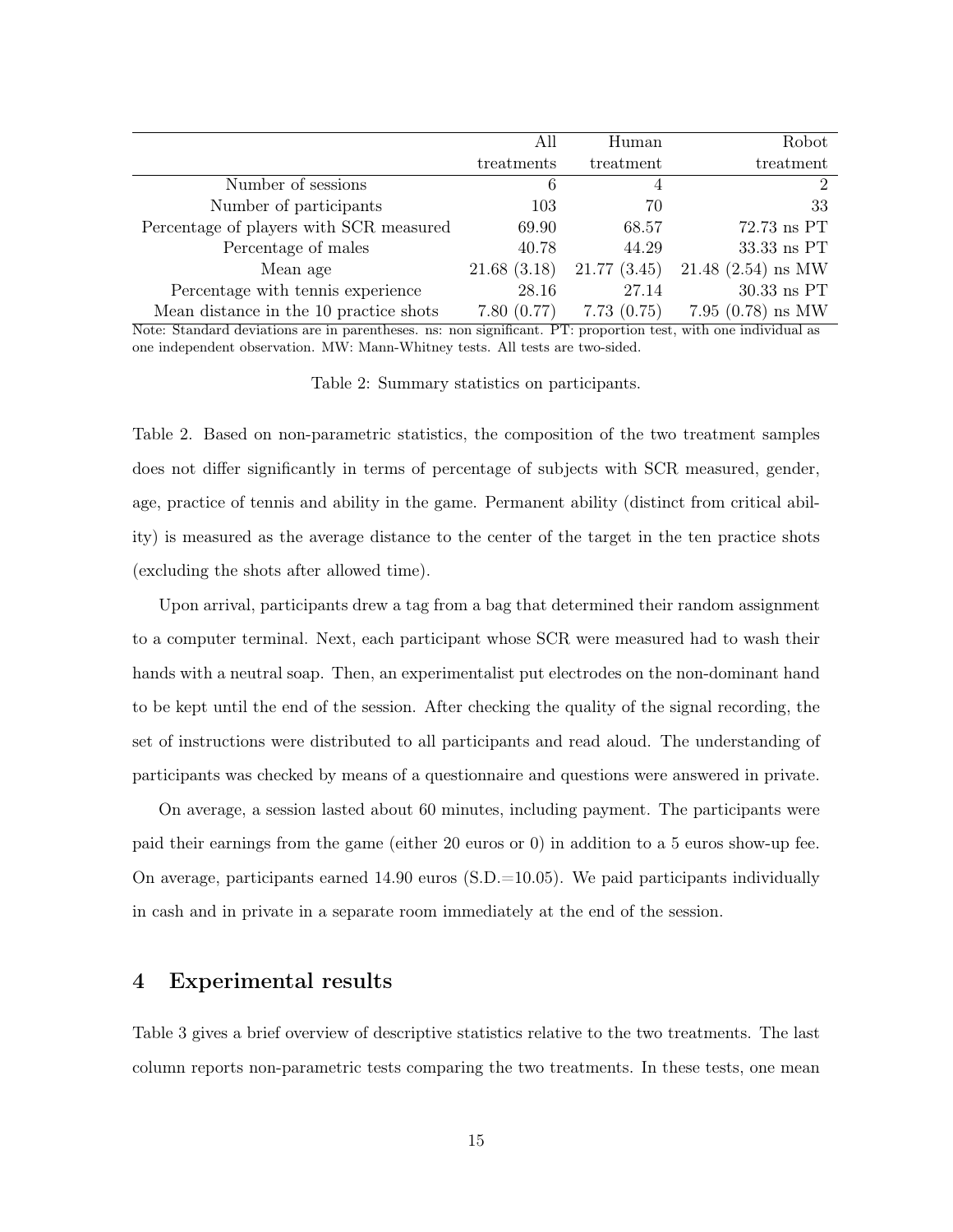|                               | All               | Human             | Robot                         |
|-------------------------------|-------------------|-------------------|-------------------------------|
|                               | treatments        | treatment         | treatment                     |
| Mean distance to the target   |                   |                   |                               |
| (in pixels)                   | 7.68(5.47)        | 7.60(5.15)        | 7.86 $(6.08)$ ** MW           |
| Mean time to shoot            |                   |                   |                               |
| (in milliseconds)             | 3314.56 (1611.42) | 3423.07 (1687.53) | $3087.16$ (1412.30) ns MW     |
| Mean number of shots          | 153.54 (42.95)    | 152.94 (42.79)    | 154.82 $(43.92)$ ns MW        |
| Percentage round shots        |                   |                   |                               |
| (i's advantage)               | 12.68             | 12.67             | $12.70 \text{ ns } \text{MW}$ |
| Percentage set shots          |                   |                   |                               |
| (i's advantage)               | 0.94              | 0.96              | $0.88$ ns MW                  |
| Percentage match shots        |                   |                   |                               |
| (i's advantage)               | 0.70              | 0.72              | $0.67$ ns MW                  |
| Percentage of winning         |                   |                   |                               |
| subjects                      | 49.51             | 50.00             | 48.48 ns binomial test        |
| Mean Morris                   | 0.05(0.06)        | 0.05(0.06)        | $0.05$ $(0.06)$ ns MW         |
| Mean HNV                      | 0.09(0.29)        | 0.09(0.28)        | $0.10$ $(0.30)$ ns MW         |
| Mean SCR amplitude            |                   |                   |                               |
| at presentation of the target | 0.03(0.12)        | 0.02(0.09)        | $0.04$ $(0.17)$ ns MW         |
| Mean SCR amplitude            |                   |                   |                               |
| at feedback on own score      | 0.122(0.178)      | 0.113(0.164)      | $0.145$ $(0.208)$ ns MW       |
| Mean SCR amplitude            |                   |                   |                               |
| at feedback on trial outcome  | 0.110(0.178)      | 0.103(0.175)      | $0.126$ $(0.183)$ ns MW       |

Note: Standard deviations are in parentheses. ns: non significant. MW: Mann-Whitney tests. All tests are two-sided and take the mean value for one individual as one independent observation.

| Table 3: Summary statistics on the games. |  |  |
|-------------------------------------------|--|--|
|                                           |  |  |

value for each individual for the whole game is taken as one independent observation.

Table 3 indicates a significant difference between treatments in terms of performance (distance to the target,  $p=0.046$ ), but no difference regarding time to shoot, duration of the match, percentage of round/set and game shots at the advantage of the individual, and emotional arousal. We introduce our first result.

Result 1: Approaches based either on the nature of the shot (round/set/match shots vs. regular shots) or on the Morris criterion of importance fail at predicting participants' shot performance. Players do not choke under pressure.

Support to Result 1. To compare the predictive values of our different importance criteria, we use an econometric analysis in which the dependent variable is the player's performance captured by the distance of the shot to the center of the target in each trial. We estimate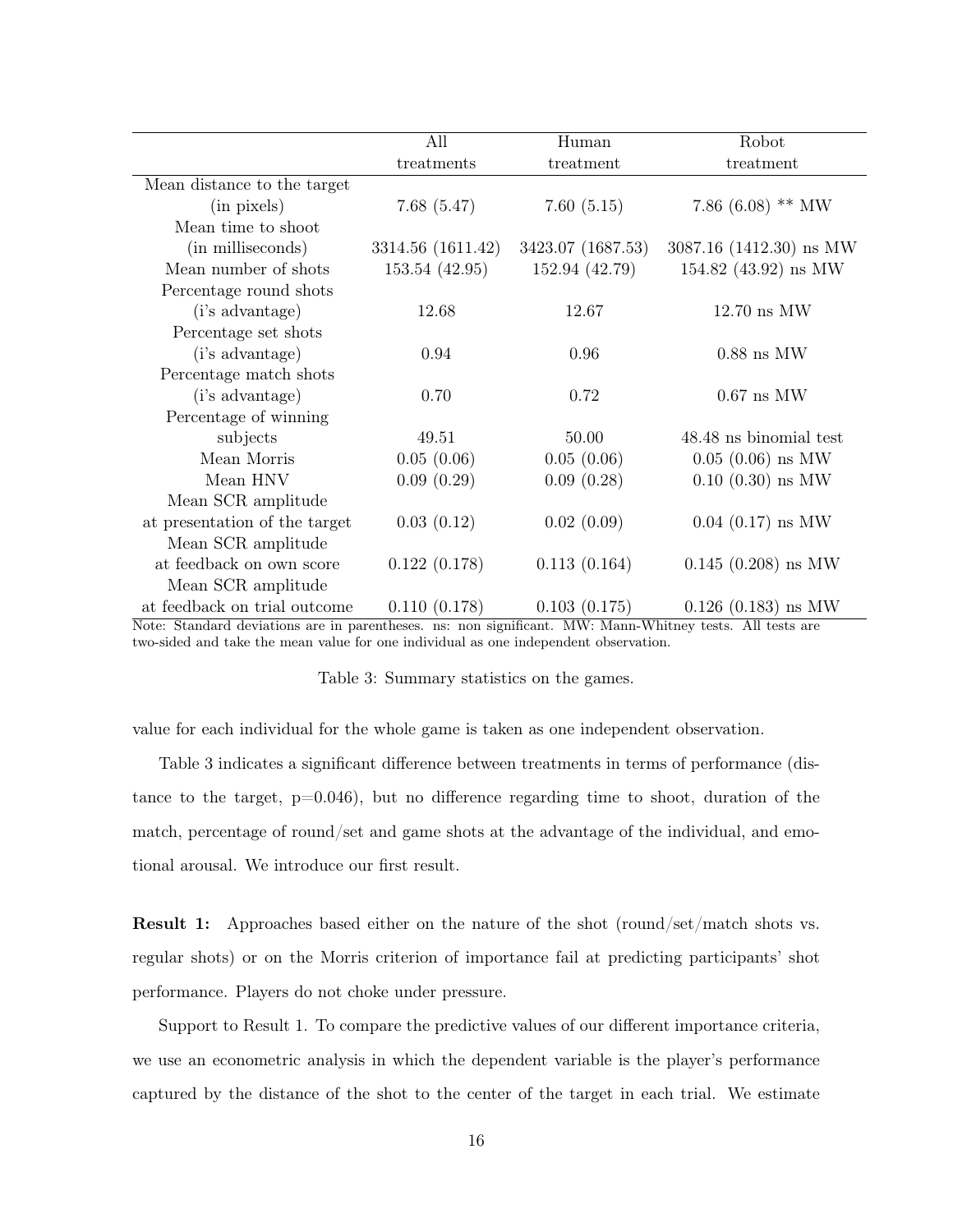linear regressions with robust standard errors clustered at the individual level. In all the econometric models reported in the remainder of this section, the independent variables include the complexity of the current shot, the time to shoot, the shot number in the game. The "Distance practice" variable is the mean distance to the center of the target in the ten practice shots: the higher is this distance, the lower is the player's permanent ability. Complexity is measured by the sum of the net perturbations of the trajectory during 250 milliseconds before the shot.<sup>9</sup> We control for whether the player's electrodermal responses were recorded or not and for the magnitude of the emotional arousal at the time of the shot.<sup>10</sup> We also include controls for gender, age and practice of tennis. Our variable of interest is the measure of effort assignment in each shot.

First, we consider a notion of effort assignment based on the nature of the shot. Precisely, we test whether the distance to the target is affected by the fact that relative performance in this shot determines whether the player or his opponent wins either a round, a set or the match, compared to a regular shot (omitted category). The first three columns of Table 4 report these regressions for the two treatments pooled together (model (1)), the Human treatment (model (2)) and the Robot treatment (model (3)). In model (1), we include a dummy variable indicating whether the player is interacting with a human opponent or with a robot.

In Table 4, model (2) indicates that, in most cases, round, set and match shots have no specific impact on performance compared to regular shots. Exceptions in the Human treatment are that performance is significantly better when it determines whether the player will win the round or whether the opponent will win the match. In the Robot treatment, it is marginally significantly better when it decides whether the opponent will win the round.

 $9$ Every 50ms, we draw two integer numbers, lx and ly in the interval  $[-5,5]$  with uniform probability. The player's pointer is modified by lx pixels on the x-axis and ly pixels on the y-axis. Let  $Lx = (lx_i)_{i \in [1,5]}$  be the sequence of the five values of lx drawn before the player shot and  $Ly = (ly_i)_{i \in [1,5]}$  be the sequence of the five values of ly drawn before the player shot. The value we report is  $S = \sqrt{((\sum_{i=1}^{5} lx_i)^2 + (\sum_{i=1}^{5} ly_i)^2)}$ . Then, S is the distance between the positions of the pointer 0.25 seconds before the player's shot and at the time of the shot that is generated by the noise alone.

 $10$ We also tested the potential influence on the current distance of the emotional arousal experienced during the previous shot at the time of the feedback on one's score and on the trial's outcome. This requires dropping the observations relative to the first shot in the game. Since these two SCR measures were never significant, we do not include these variables in the regressions reported here and keep the data of all periods.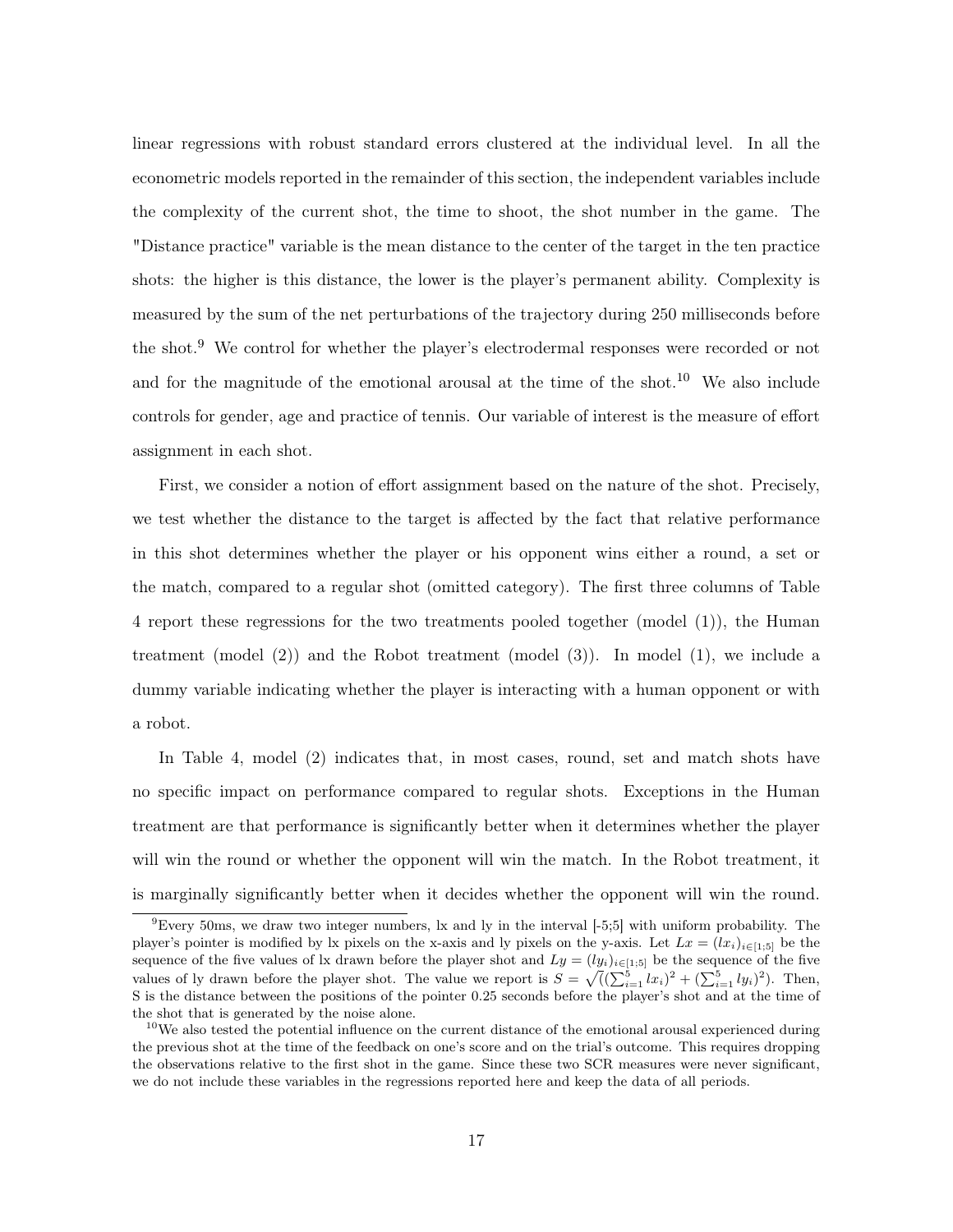| Dep.                             |                       | Nature of the shoot        |                     |                       | Morris criterion    |
|----------------------------------|-----------------------|----------------------------|---------------------|-----------------------|---------------------|
| variable:                        | All                   | Human                      | Robot               | Human                 | Robot               |
| Distance                         |                       | treatment                  | treatment           | treatment             | treatment           |
| to center                        | (1)                   | (2)                        | (3)                 | (4)                   | (5)                 |
| Human opponent                   | $4.\overline{412***}$ |                            |                     |                       |                     |
|                                  | (1.023)               |                            |                     |                       |                     |
| Complexity                       | $0.634***$            | $0.632***$                 | $0.640***$          | $0.631***$            | $0.640***$          |
|                                  | (0.011)               | (0.015)                    | (0.018)             | (0.015)               | (0.018)             |
| Round shot for i                 | $-0.133$              | $-0.334***$                | 0.288               |                       |                     |
|                                  | (0.127)               | (0.104)                    | (0.313)             |                       |                     |
| Set shot for i                   | $-0.348$              | $-0.271$                   | $-0.502$            |                       |                     |
|                                  | (0.243)               | (0.304)                    | (0.404)             |                       |                     |
| Match shot for i                 | 0.065                 | 0.192                      | $-0.143$            |                       |                     |
|                                  | (0.256)               | (0.293)                    | (0.508)             |                       |                     |
| Round shot for j                 | $-0.097$              | 0.012                      | $-0.309*$           |                       |                     |
|                                  | (0.080)               | (0.087)                    | (0.159)             |                       |                     |
| Set shot for j                   | $-0.317$              | $-0.391$                   | $-0.220$            |                       |                     |
|                                  | (0.252)               | (0.322)                    | (0.407)             |                       |                     |
| Match shot for j                 | $-0.535**$            | $-0.973***$                | 0.380               |                       |                     |
|                                  | (0.244)               | (0.247)                    | (0.508)             |                       |                     |
| Morris criterion                 |                       |                            |                     | $-0.023$              | $-2.109$            |
|                                  |                       |                            |                     | (0.547)               | (2.274)             |
| Distance Practice                | $0.933***$            | $0.354***$                 | $0.980***$          | $0.354***$            | $0.943***$          |
|                                  | (0.076)               | (0.108)                    | (0.085)             | (0.108)               | (0.063)             |
| Distance Practice*Human opponent | $-0.576***$           |                            |                     |                       |                     |
|                                  | (0.135)               |                            |                     |                       |                     |
| Time to shoot                    | $< -0.001$            | $< -0.001$                 | $< -0.001$          | < 0.001               | $<\!\!-0.001$       |
|                                  | (<0.001)              | (<0.001)                   | (<0.001)            | (<0.001)              | (<0.001)            |
| Shot number                      | $< -0.001$            | $-0.001$                   | < 0.001             | $-0.001$              | 0.002               |
|                                  | (0.001)               | (0.001)                    | (0.002)             | (0.001)               | (0.003)             |
| SCR measure                      | $-0.062$              | $-0.015$                   | $-0.127$            | $-0.014$              | $-0.148$            |
|                                  | (0.063)               | (0.080)                    | (0.096)             | (0.081)               | (0.098)             |
| SCR magnitude                    | $0.564*$              | $-0.050$                   | $0.924***$          | $-0.054$              | $0.933***$          |
|                                  | (0.291)               | (0.341)                    | (0.302)             | (0.340)               | (0.296)             |
| Male                             | $-0.064$              | $-0.021$                   | $-0.072$            | $-0.02$               | $-0.072$            |
|                                  | (0.058)<br>$0.012**$  | (0.069)<br>$0.019^{***}\,$ | (0.133)             | (0.069)<br>$0.019***$ | (0.129)             |
| Age                              | (0.005)               |                            | $-0.019$            |                       | $-0.021$            |
| Tennis                           | $-0.102$              | (0.007)<br>$-0.111$        | (0.012)<br>$-0.080$ | (0.007)<br>$-0.109$   | (0.014)             |
|                                  | (0.066)               | (0.083)                    | (0.093)             | (0.084)               | $-0.064$            |
| Constant                         | $-4.631***$           | $-0.407$                   | $-4.129***$         | $-0.431$              | (0.084)<br>$-3.821$ |
|                                  | (0.548)               | (0.751)                    | (0.643)             | (0.743)               | (0.515)             |
| Nb observations                  | 15740                 | 10640                      | 5100                | 10640                 | 5100                |
| Nb clusters                      | 103                   | 70                         | 33                  | 70                    | 33                  |
| $\mathbf F$                      | 416.28                | 256.39                     | 412.51              | 348.18                | 410.12              |
| p>F                              | < 0.001               | $<\!\!0.001$               | $<\!\!0.001$        | < 0.001               | $<\!\!0.001$        |
| $\mathbf{R}2$                    | $0.219\,$             | 0.237                      | 0.193               | 0.236                 | 0.193               |
|                                  |                       |                            |                     |                       |                     |

Table 4: Determinants of performance, including the nature of the shot or Morris-importance.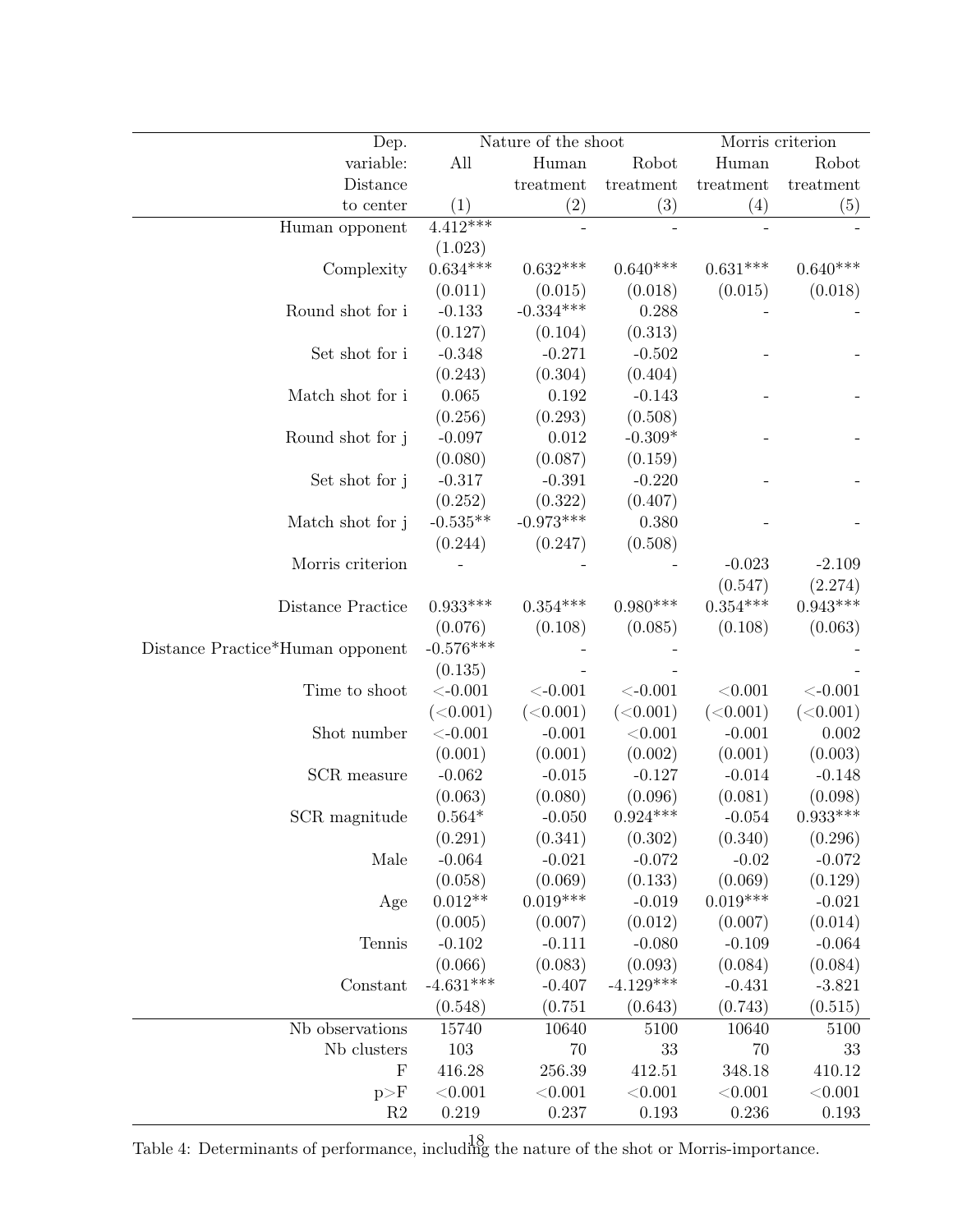Overall, however, considering only the local stake of a shot has very limited predictive value.

Our second measure of optimal effort assignment is based on the Morris criterion. It is calculated for each shot based on the percentage of ex ante chances each competitor has to win the game considering his relative performance in the ten practice shots. The last two columns of Table 4 report the estimates of the model in which we consider the value of the Morris-importance for each shot instead of the stake of the shot. Model (4) is for the Human treatment and model (5) for the Robot treatment. These two models show that the Morrisimportance attracts the predicted negative sign but it is far from reaching standard significance levels in any treatment. We then consider HNV-importance and present our second result.

Result 2: The HNV-importance for the optimal assignment of efforts predicts players' performance. This finding holds in the Human treatment when assuming that all players are endowed with the same stock of effort and in both treatments when allowing each player to differ in his stock of efforts.

Support for Result 2. In a dynamic setting, we consider that all players start the game with a stock of either 10, 20, 30, 40 or 50 efforts to assign during the match. We compute dynamically along the match on which points a subject should optimally use these 10, 20, 30, 40 or 50 efforts, based on his relative ability in the ten practice shots and knowing the actual duration of the game against his actual opponent. Indeed, we assume that players are able to form an expectation about the overall duration of the match, knowing their relative ability. We consider for each trial the incentive players have to use one effort, considering the stock of efforts left. For each initial stock of efforts among 10, 20, 30, 40, 50 we build the HNV-importance variable that takes value 1 or 0, depending on whether the effort for the given stock should or not be invested in the current shot, as determined by our model.

In Table 5, we estimate five models explaining the distance to the target of the current shot in the Human treatment, one for each initial stock of optimal effort assignment between 10 and 50. We add the HNV criterion to the previous independent variables (Distance practice, complexity, time to shoot, shot number, recording of SCR, magnitude of SCR, gender, age, and practice of tennis). We construct the HNV allocation variable as follows: we consider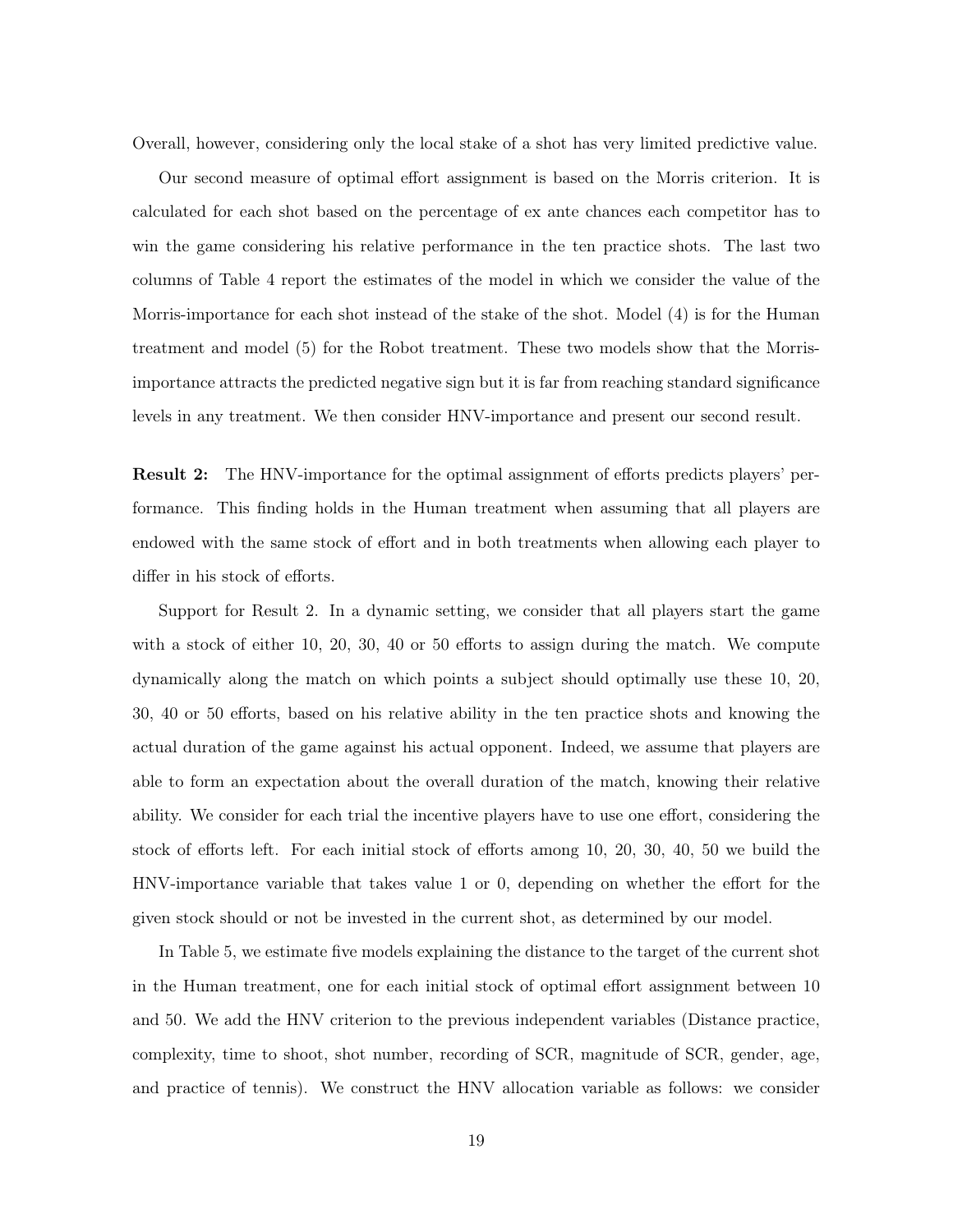that the match starts with players having an initial stock of efforts, k. Then, at the starting point, we compute whether a player has a positive incentive to use an effort using Definition 4. If it is not the case, the HNV allocation variable is 0 for this point and we proceed to the next point considering that this player keeps the same stock of efforts. If it is the case, then, the HNV allocation variable is 1 and we proceed to the next points of the actual game, only considering that, now, the player has only  $k-1$  efforts left. Table A1 in Appendix displays the same models for the Robot treatment.

In all models but one (when we consider 40 optimal efforts to assign) in the Human treatment, the HNV criterion predicts the player's performance at the 5% or at the 1% significance level. In contrast, Table A1 in Appendix shows that in the Robot treatment the HNV allocation variable does not impact performance. This surprising finding indicates that when the player should rationally use one effort from his stock according to HNV theory, this indeed improves his performance by reducing the distance to the target, but exclusively when the player interacts with a human opponent.<sup>11</sup> It suggests that when interacting with a robot, the impossibility to predict one's opponent effort in a specific moment of the match affects the ability of a player to assign his efforts according to the HNV-importance.

In each regression reported in Table 5, we forced each player to use the same initial stock of efforts. We now relax this constraint by allowing for individual heterogeneity in optimal effort assignment. In other words, we now consider the heterogeneity in individuals' critical ability, as shown by González-Díaz et al. (2012) about tennismen. To do so, we estimate for each individual which initial stock of efforts, between 10 and 50, fits the best his distance to the target throughout the game, with a linear model and robust standard errors. We consider five estimations for each individual, one for each possible initial stock of efforts, and include as independent variables the HNV allocation variable for this stock, the complexity of the current shot, the time to shoot, and the shot number. We compare the five regressions for each individual and retain the model -therefore the initial stock of optimal efforts for this player- that gives the highest t-value to the HNV allocation variable.<sup>12</sup> Next, in Table 6 we

 $11$ Note that we also tested the same model considering the assignment of more than 50 units of effort. The HNV allocation variable remains significant at the 1% level. To save space, we omit these regressions here.

 $12$ For some individuals we have to reject the five regressions and assign to the player a missing HNV allo-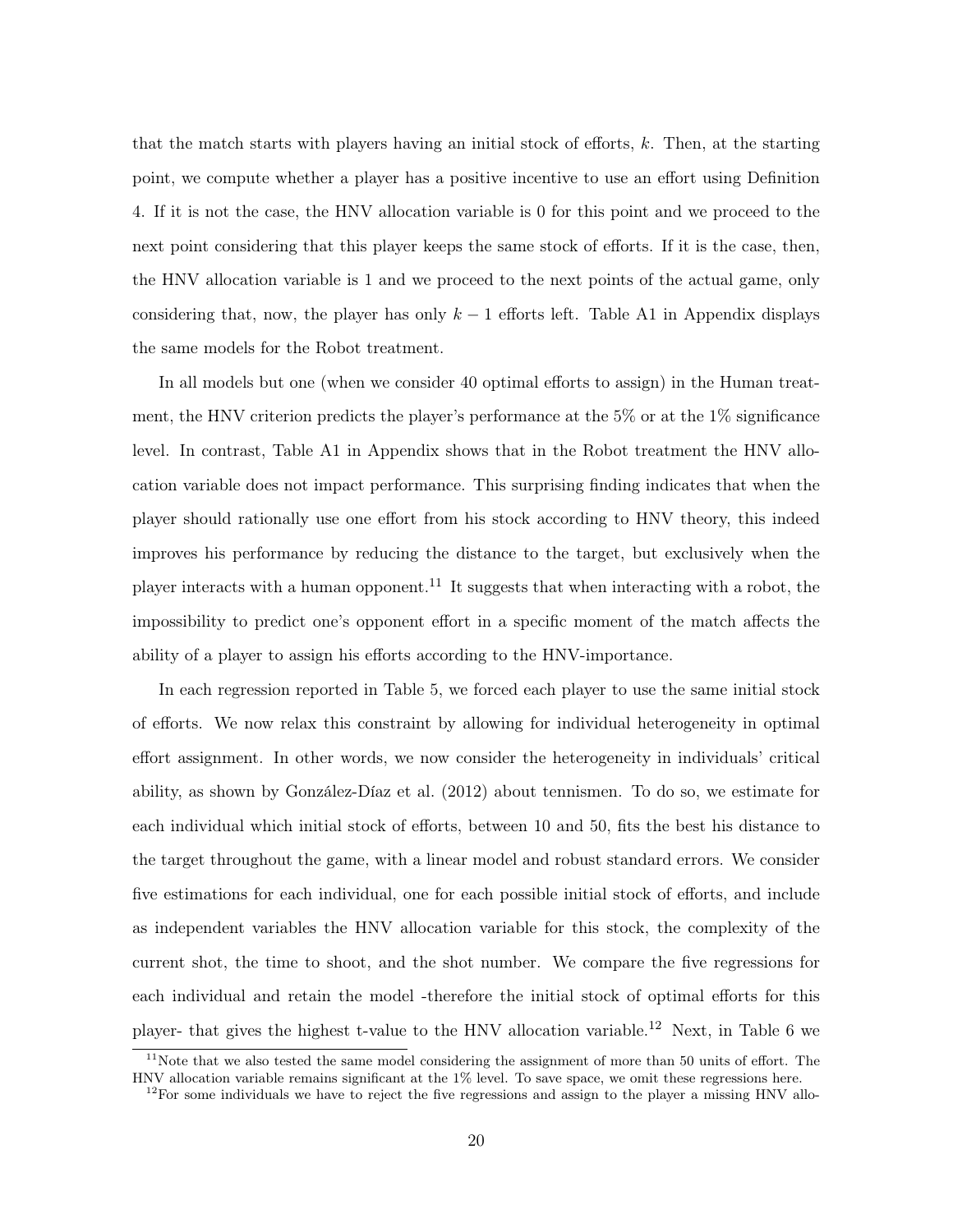| Dep. variable: Distance to center | 10 efforts | 20 efforts  | 30 efforts  | 40 efforts | 50 efforts  |
|-----------------------------------|------------|-------------|-------------|------------|-------------|
|                                   | (1)        | (2)         | (3)         | (4)        | (5)         |
| Complexity                        | $0.631***$ | $0.632***$  | $0.631***$  | $0.631***$ | $0.632***$  |
|                                   | (0.015)    | (0.015)     | (0.015)     | (0.015)    | (0.015)     |
| HNV allocation variable           | $-0.305**$ | $-0.316***$ | $-0.342***$ | $-0.130$   | $-0.934***$ |
|                                   | (0.130)    | (0.115)     | (0.097)     | (0.097)    | (0.254)     |
| Distance Practice                 | $0.353***$ | $0.354***$  | $0.354***$  | $0.357***$ | $0.356***$  |
|                                   | (0.108)    | (0.108)     | (0.107)     | (0.108)    | (0.109)     |
| Time to shoot                     | < 0.001    | < 0.001     | < 0.001     | < 0.001    | < 0.001     |
|                                   | (<0.001)   | (<0.001)    | (<0.001)    | (<0.001)   | (<0.001)    |
| Shot number                       | $-0.001$   | $-0.001$    | $-0.001$    | $-0.001$   | $-0.001$    |
|                                   | (0.001)    | (0.001)     | (0.001)     | (0.001)    | (0.001)     |
| SCR measure                       | $-0.015$   | $-0.016$    | $-0.008$    | $-0.013$   | 0.066       |
|                                   | (0.079)    | (0.079)     | (0.080)     | (0.080)    | (0.112)     |
| SCR magnitude                     | $-0.049$   | $-0.046$    | $-0.059$    | $-0.043$   | $-0.212$    |
|                                   | (0.340)    | (0.341)     | (0.342)     | (0.344)    | (0.407)     |
| Male                              | $-0.019$   | $-0.021$    | $-0.019$    | $-0.017$   | $-0.018$    |
|                                   | (0.069)    | (0.069)     | (0.069)     | (0.070)    | (0.071)     |
| Age                               | $0.019***$ | $0.019***$  | $0.019***$  | $0.019***$ | $0.018**$   |
|                                   | (0.007)    | (0.007)     | (0.007)     | (0.007)    | (0.007)     |
| Tennis                            | $-0.112$   | $-0.110$    | $-0.107$    | $-0.108$   | $-0.112$    |
|                                   | (0.083)    | (0.083)     | (0.083)     | (0.083)    | (0.084)     |
| Constant                          | $-0.417$   | $-0.399$    | $-0.367$    | $-0.446$   | $-0.464$    |
|                                   | (0.750)    | (0.752)     | (0.748)     | (0.751)    | (0.762)     |
| Nb observations                   | 10640      | 10640       | 10640       | 10640      | 10640       |
| Nb clusters                       | 70         | 70          | 70          | 70         | 70          |
| $_{\rm F}$                        | 346.16     | 344.96      | 345.41      | 350.66     | 361.14      |
| p>F                               | < 0.001    | < 0.001     | < 0.001     | < 0.001    | < 0.001     |
| R <sub>2</sub>                    | 0.236      | 0.236       | 0.237       | 0.236      | 0.236       |

Note: All models are OLS regressions with robust standard errors (in parentheses) clustered at the individual level. \*\*\*, \*\* and \* indicate significance at the 1% level, 5% level and 10% level, respectively.

Table 5: Determinants of performance in the Human treatment, based on the homogenous HNV-importance.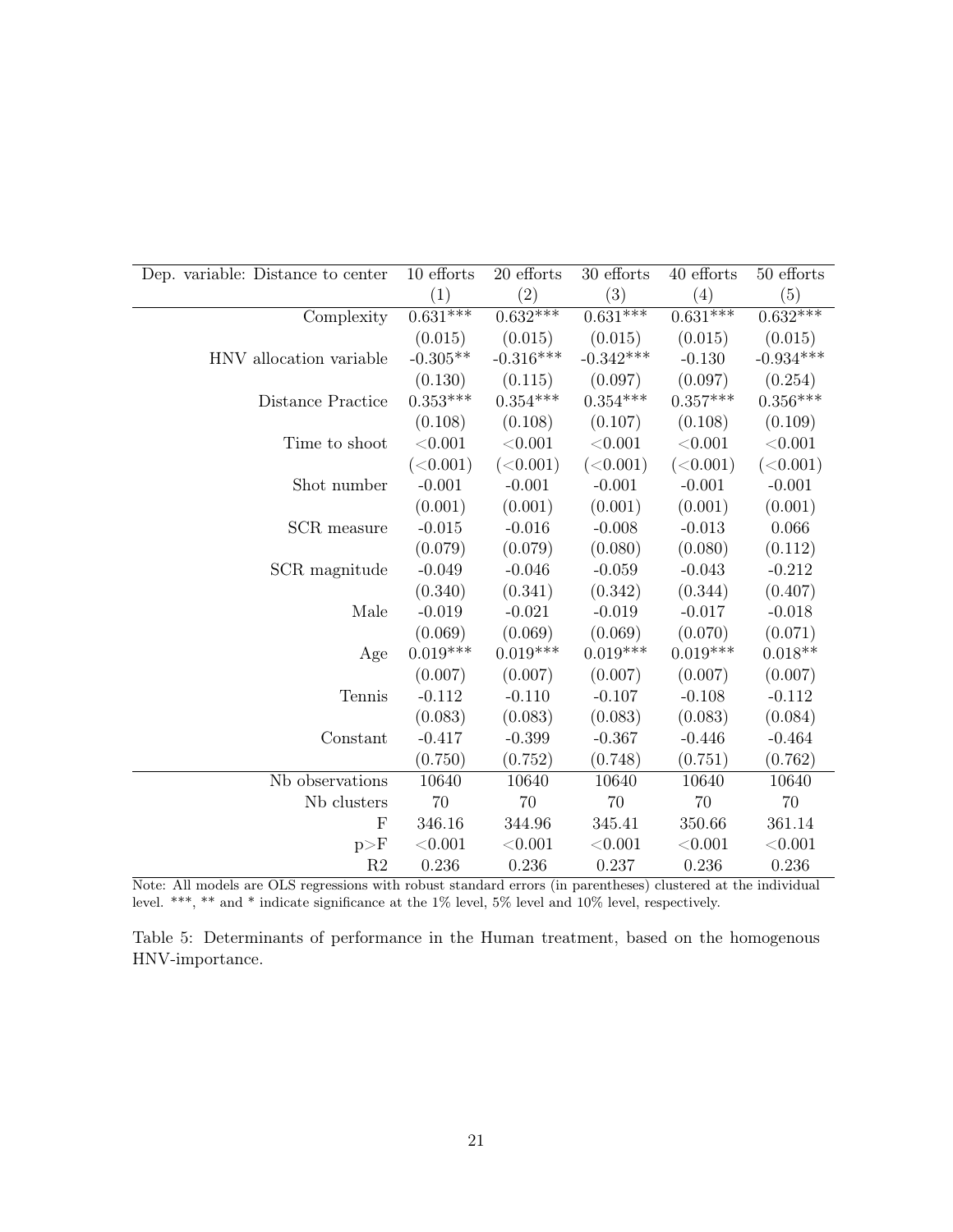report three regressions of the distance to the target, one for the treatments pooled together (1), one for the Human treatment (2) and one for the Robot treatment (3). The independent variables are the same as in Table 5, except that the HNV criterion now corresponds to different stocks of optimal effort assignment across players, as determined by the individual regressions.

Table 6 shows that if we allow for individual heterogeneity in the endowment in terms of effort stock, a shot with a higher importance according to the HNV allocation variable increases significantly the player's performance. This is observed regardless of whether the opponent is a human (model (2)) or a robot (model (3)). While the findings of Tables 5 and 6 are very consistent, Table 6 contradicts those of Table A1. This suggests that players behave more heterogeneously when they are facing a robot, as a general approach of effort assignment fails at predicting performance in this case. We finally introduce our last result.

Result 3: Emotional arousal hinders performance only when players are facing a robot, possibly because they cannot predict the strategy of their opponent.

Support for Result 3. Tables 4 to 6 show that having one's emotions recorded does not impact performance. For the average player, all else held constant, having a robot opponent has a positive impact on performance, except for those subjects who experience a greater SCR magnitude. In contrast, SCR never affects performance in the Human treatment. A possible explanation is that on average individuals feel less discouraged when losing points when they know they can ignore the strategy of the opponent since the robot is not reacting to their play. But the sub-sample of players who are more emotionally aroused when playing against a robot may see the competitive situation as more threatening than when opposed to a human, which affects their performance negatively. Blascovich et al. (2004) and Moore et al. (2012) for example have found a correlation between perception of threat, physiological reaction and performance in sport competitions; Buckert et al. (2015) have shown that perceiving competition as a threat tends to decrease a player's performance in the lab. A possible interpretation

cation variable. This occurs when the HNV allocation variable receives a positive coefficient (indicating that performance decreases when the point is more important in the sense of the HNV model). This corresponds to 7.14% of the players in the Human treatment and to 9.09% of the players in the Robot treatment (the difference is not statistically significant according to a proportion test). These observations are kept in the regressions and we include a dummy variable ("Missing HNV allocation") to the other independent variables.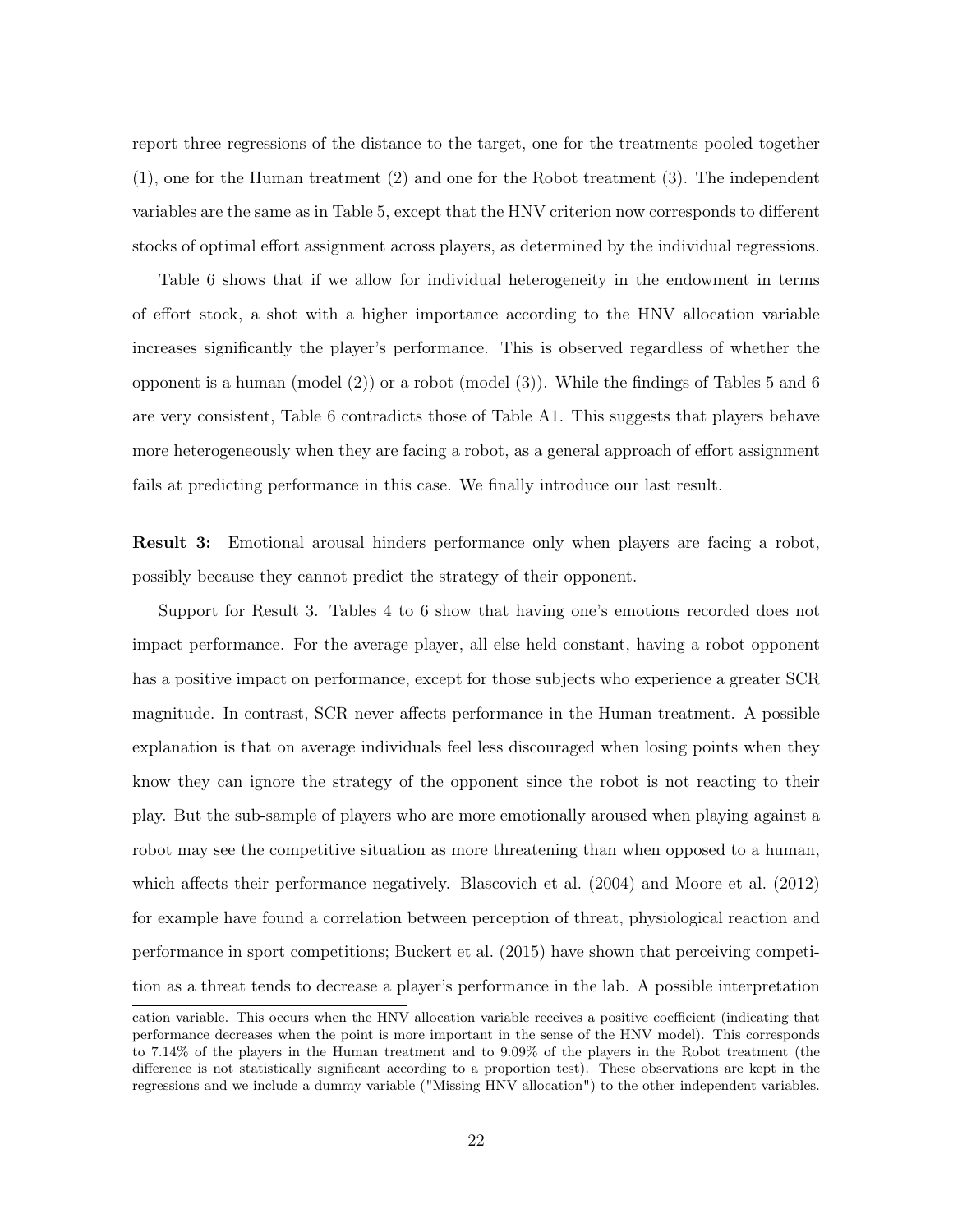| Dep. variable:                  | All treatments                      | Human treatment         | Robot treatment             |
|---------------------------------|-------------------------------------|-------------------------|-----------------------------|
| Distance to center              | (1)                                 | (2)                     | (3)                         |
| Human opponent                  | $3.896***(0.958)$                   |                         |                             |
| Complexity                      | $0.640***(0.017)$                   | $0.631***(0.015)$       | $0.640***(0.018)$           |
| Complexity*human                | $-0.010(0.023)$                     |                         |                             |
| HNV allocation variable         | $-0.898***(0.170)$                  | $-0.897***(0.080)$      | $-0.898***(0.171)$          |
| HNV allocation variable*human   | 0.001(0.187)                        |                         |                             |
| Missing HNV allocation variable | $-0.145(0.090)$                     | $-0.171***$ (0.054)     | $-0.145(0.091)$             |
| Missing*human                   | $-0.026(0.105)$                     |                         |                             |
| Distance Practice               | $0.978***$ $(0.068)$                | $0.339***$ $(0.114)$    | $0.978***$ (0.068)          |
| Distance Practice*human         | $-0.639***(0.133)$                  |                         |                             |
| Time to shoot                   | $\langle -0.001 \ (-0.001) \rangle$ | $< 0.001$ ( $< 0.001$ ) | $\langle -0.001 \ (-0.001)$ |
| Time to shoot*human             | $< 0.001$ ( $< 0.001$ )             |                         |                             |
| Shot number                     | $< 0.001$ (0.002)                   | $-0.001(0.001)$         | < 0.001 (0.002)             |
| Shot number*human               | $-0.002(0.002)$                     |                         |                             |
| SCR measure                     | $-0.093(0.098)$                     | $-0.031(0.083)$         | $-0.093(0.099)$             |
| SCR measure *human              | 0.062(0.129)                        |                         |                             |
| SCR magnitude                   | $0.880***(0.280)$                   | $-0.058(0.342)$         | $0.880***(0.283)$           |
| SCR magnitude *human            | $-0.938**$ (0.441)                  |                         |                             |
| Male                            | $-0.047(0.124)$                     | $-0.002(0.072)$         | $-0.047(0.125)$             |
| Male*human                      | 0.049(0.143)                        |                         |                             |
| Age                             | $-0.016(0.012)$                     | $0.018***(0.006)$       | $-0.016(0.012)$             |
| $Age*human$                     | $0.034**$ (0.013)                   |                         |                             |
| Tennis                          | $-0.068$ $(0.095)$                  | $-0.103(0.084)$         | $-0.068(0.096)$             |
| Tennis*human                    | $-0.035(0.126)$                     |                         |                             |
| Constant                        | $-4.122***$ (0.542)                 | $-0.226(0.791)$         | $-4.122***(0.548)$          |
| Nb observations                 | 15740                               | 10640                   | 5100                        |
| Nb clusters                     | 103                                 | 70                      | 33                          |
| F                               | 441.56                              | $319.72\,$              | 492.06                      |
| p>F                             | < 0.001                             | < 0.001                 | < 0.001                     |
| R <sub>2</sub>                  | 0.221                               | 0.239                   | 0.194                       |

Note: All models are OLS regressions with robust standard errors (in parentheses) clustered at the individual level. \*\*\*, \*\* and \* indicate significance at the 1% level, 5% level and 10% level, respectively.

Table 6: Determinants of performance in the Human treatment, based on the heterogeneous HNV-importance.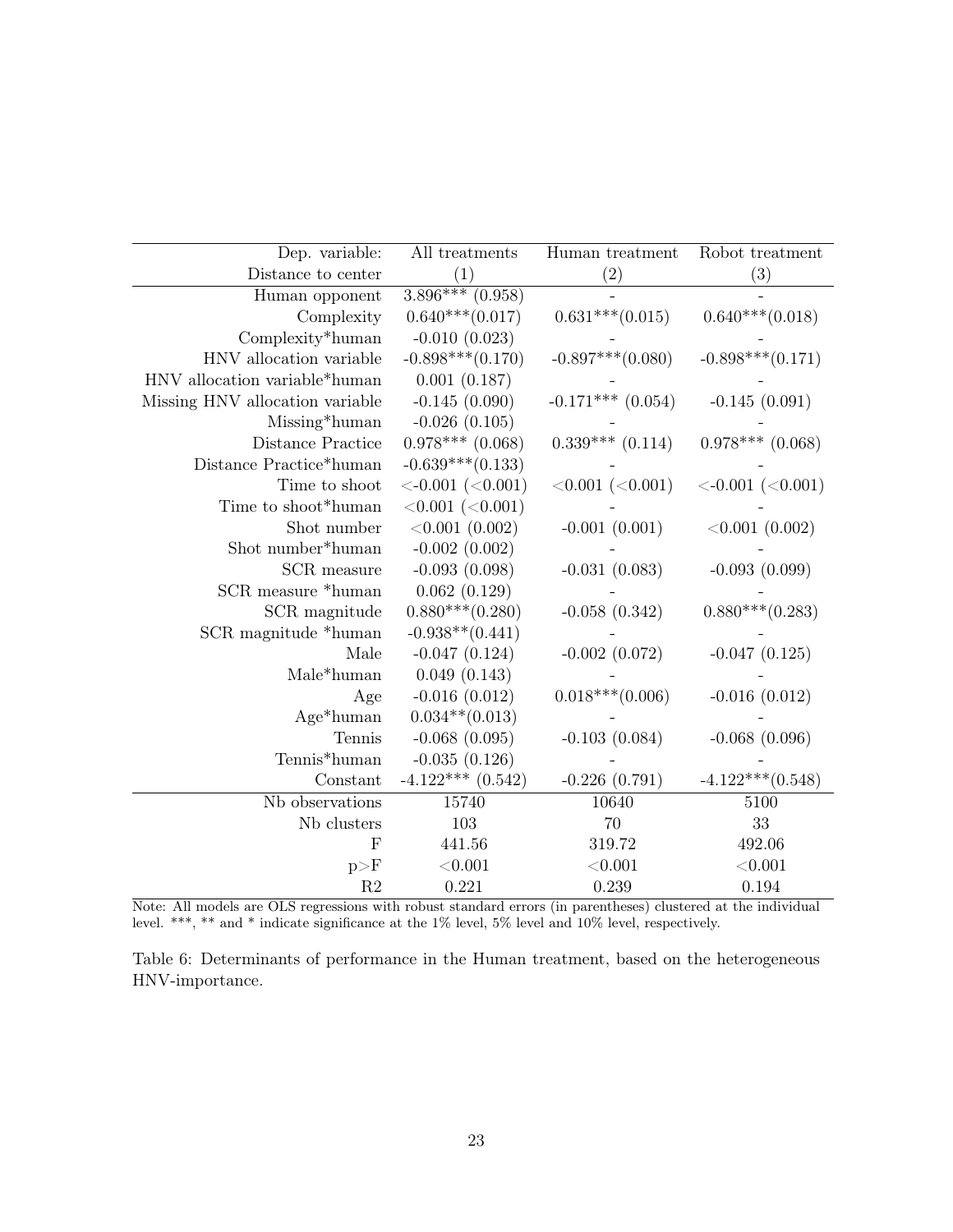is that in our game, emotionally aroused players may be those who see a competition against a robot as more threatening than a competition against a human because they cannot predict the importance of the shot for the robot opponent.

Finally, it should be noted that almost all models show that performance decreases with the level of complexity of the shot and the player's age, and improves with his permanent ability. Other controls are never significant.

#### 5 Conclusion

Successive tasks often do not have the same importance when it comes to achieve a final goal. A clear illustration is given by a tennis match but other examples can be found in the occupational domain (for example not all papers have the same importance when an academics apply for tenure or for full professorship). The present paper assesses whether performance increases according to the importance of the task to undertake and compares various theories related to this issue: choking under pressure and critical ability in relationship with the Morris-importance criterion. Each theory implies a specific relationship between performance and importance. In the first theory, performance is negatively correlated with the Morrisimportance, while in the second theory performance is positively correlated with importance. In this paper we measure the importance of a task not by the Morris-importance criterion but by the HNV-importance criterion. The latter assumes that the agent has a stock of exhaustible efforts and chooses the ideal moment to make an effort. An effort is used when the HNVimportance is higher. This paper tests experimentally these two approaches of importance, as well as a simple measure of importance based on critical shots (round/set/match shots). The experiment shows that the Morris-importance fails at predicting players' performance while the HNV allocation variable has a much better predictive value. Moreover, we do not clear evidence of the existence of choking under pressure: stress, as measured by the Skin Conductance Responses, does not affect performance. This contrasts notably with Apesteguia and Palacios-Huerta (2010).

Our criterion of HNV-importance takes into account the trade-off between the stakes and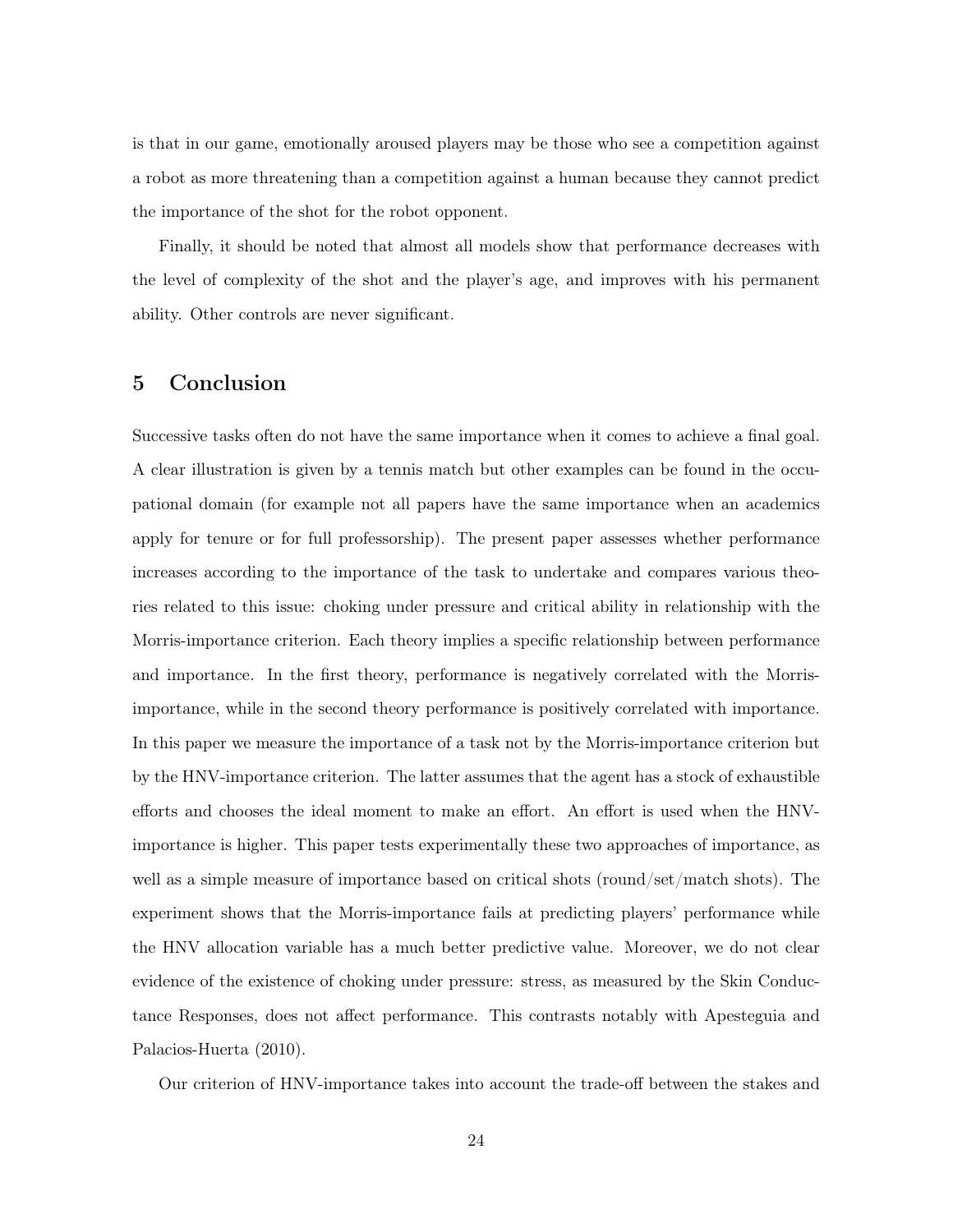the option value for determining whether it is worthy to use or not an effort on a given task. However, the player does not take into account the other player's response to his own play. Our experiment consists of two treatments, the Human treatment and the Robot treatment. In most of our regressions, the HNV allocation variable predicts performance. Introducing strategic concerns in our theoretical framework seems to be an interesting extension that would move our theory from a decision theory setting to a game theory setting.

This study could of course be extended in several other ways. For instance, it could be promising to consider the case under which, after a certain delay, the agent can regain efforts. For example, studies have shown the existence of a momentum effect for the winner of a point in dynamic contests (Gauriot et al. (2014)). The idea that success breeds success could be captured in our model by an increase of the stock of efforts left during the match depending on success at previous important points. A preliminary stage where the agent could choose between two different assets- many lower-efficiency efforts or little high-efficiency efforts could also be considered. Indeed, a player while practicing may improve some characteristics: endurance or explosivity. This may apply to a sportsman, but also to a worker who may try to improve either his ability to work long hours on a project (the extensive margin), or his ability to react very quickly and intensively (the intensive margin). It might be also interesting to investigate the relation between efforts and tiredness. Indeed, an effort increases performance in the current task but it may also decrease performance in the following tasks, decreasing the mean performance of the agent in the rest of the competition. The agent faces then a trade-off: indeed, making an effort may shorten the competition but it may also affect negatively the future performance if the competition lasts.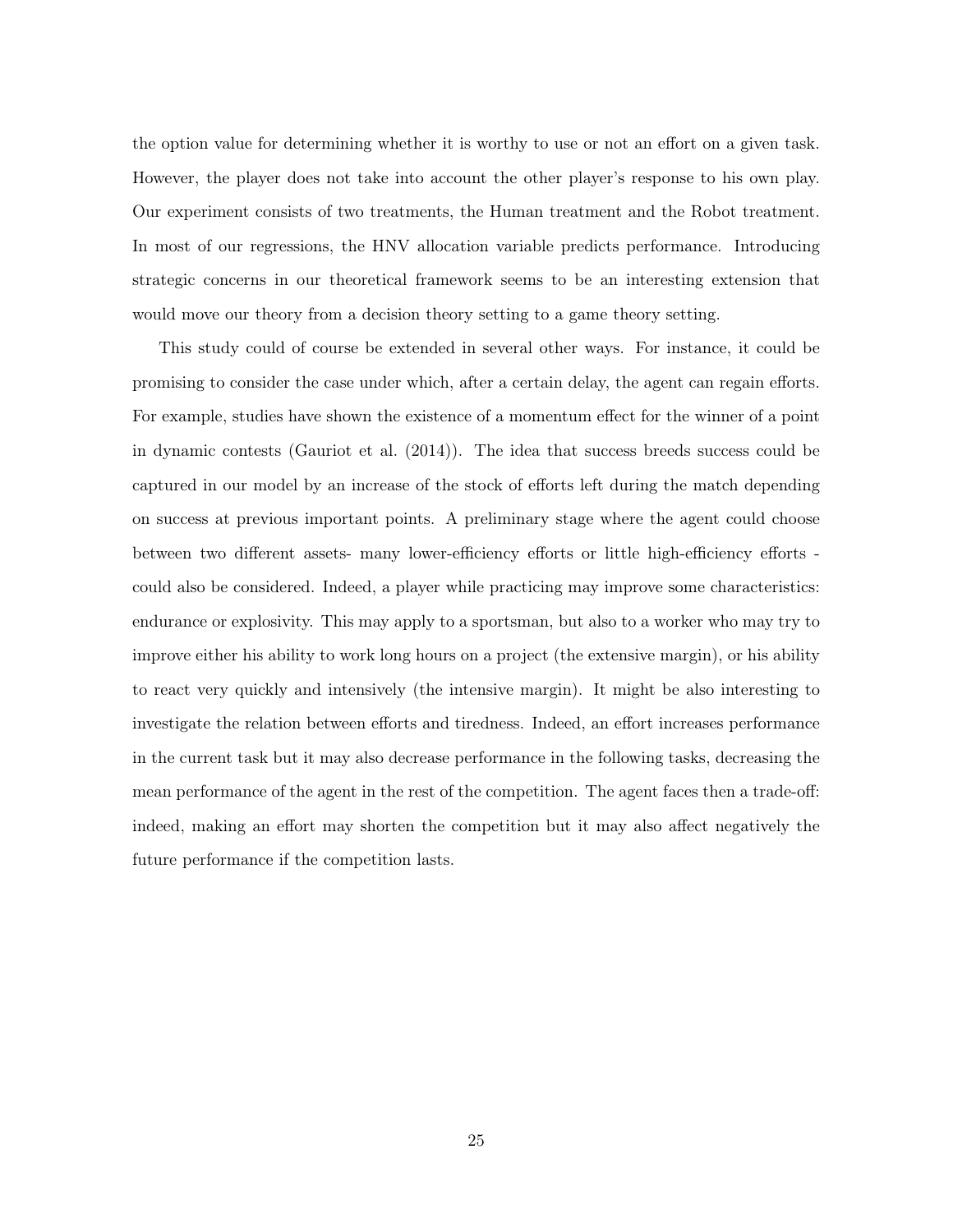#### References

- Apesteguia, J. and Palacios-Huerta, I. (2010). Psychological pressure in competitive environments: Evidence from a randomized natural experiment. The American Economic Review, 100(5):2548–2564.
- Ariely, D., Gneezy, U., Loewenstein, G., and Mazar, N. (2009). Large stakes and big mistakes. The Review of Economic Studies, 76(2):451–469.
- Baumeister, R. F. (1984). Choking under pressure: self-consciousness and paradoxical effects of incentives on skillful performance. Journal of personality and social psychology, 46(3):610.
- Blascovich, J., Seery, M. D., Mugridge, C. A., Norris, R. K., and Weisbuch, M. (2004). Predicting athletic performance from cardiovascular indexes of challenge and threat. Journal of Experimental Social Psychology, 40(5):683–688.
- Buckert, M., Schwieren, C., Kudielka, B. M., and Fiebach, C. J. (2015). How stressful are economic competitions in the lab? an investigation with physiological measures. Technical report, Discussion Paper Series, University of Heidelberg, Department of Economics.
- Dawson, M. E., Schell, A. M., and Filion, D. L. (2007). The electrodermal system. Handbook of psychophysiology, 159.
- Dohmen, T. J. (2008). Do professionals choke under pressure? Journal of Economic Behavior & Organization, 65(3):636–653.
- Gauriot, R., Page, L., et al. (2014). Does success breed success? a quasi-experiment on strategic momentum in dynamic contests. Technical report, QUT Business School.
- González-Díaz, J., Gossner, O., and Rogers, B. W. (2012). Performing best when it matters most: Evidence from professional tennis. Journal of Economic Behavior & Organization, 84(3):767–781.
- Greiner, B. et al. (2004). The online recruitment system orsee 2.0-a guide for the organization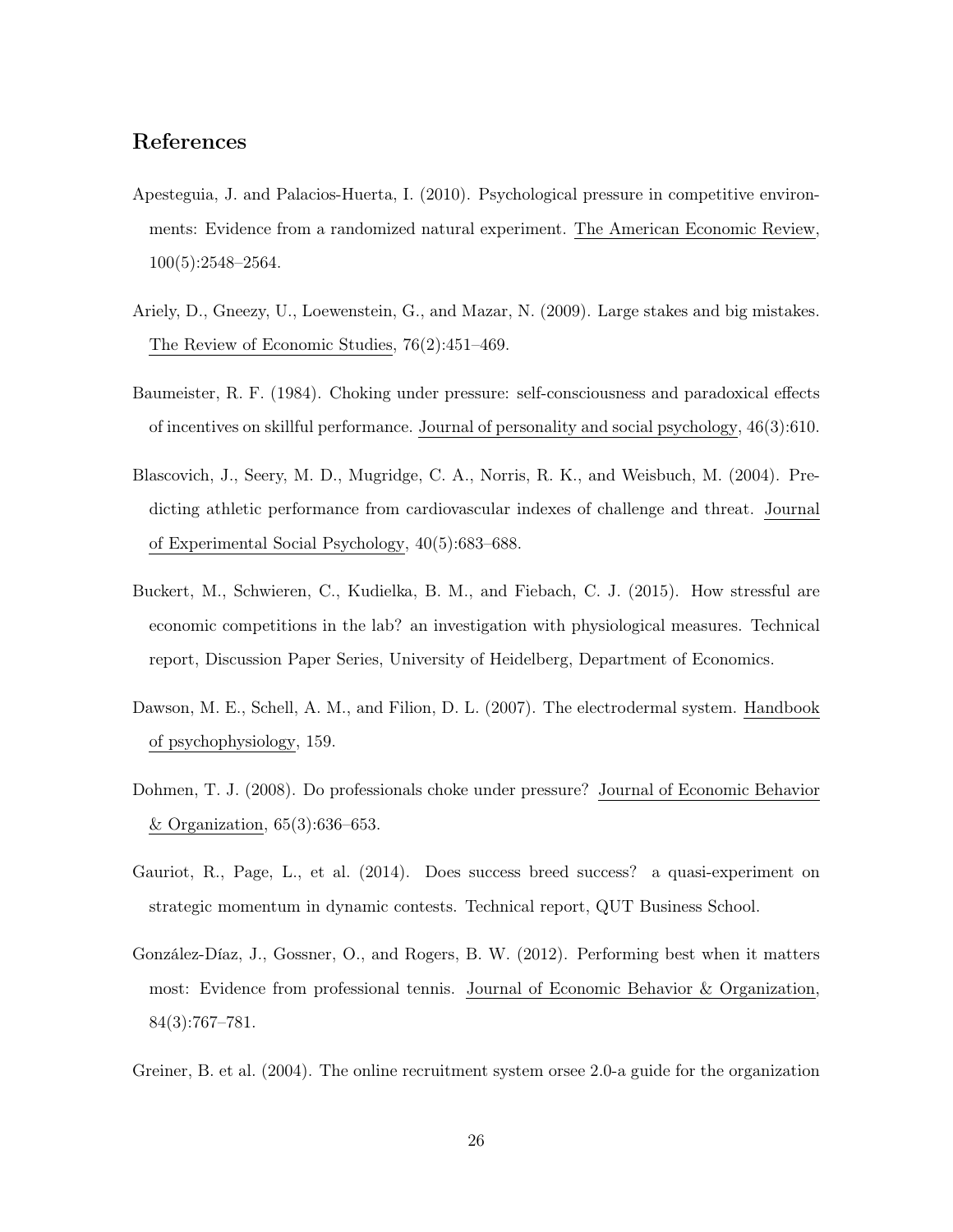of experiments in economics. University of Cologne, Working paper series in economics, 10(23):63–104.

- Kocher, M. G., Lenz, M. V., and Sutter, M. (2012). Psychological pressure in competitive environments: New evidence from randomized natural experiments. Management Science, 58(8):1585–1591.
- Magnus, J. and Klaassen, F. (1998). On the existence of âĂIJbig pointsâĂİ in tennis: four years at wimbledon. CentER for Economic Research, Tilburg University.
- Moore, L. J., Vine, S. J., Wilson, M. R., and Freeman, P. (2012). The effect of challenge and threat states on performance: An examination of potential mechanisms. Psychophysiology, 49(10):1417–1425.
- Morris, C. (1977). The most important points in tennis. Optimal strategies in sports, 5:131– 140.

Norris, J. (1998). Markov Chains, volume 2. Cambridge University Press.

Paserman, M. D. (2007). Gender differences in performance in competitive environments: Evidence from professional tennis players. CEPR Discussion Papers 6335, C.E.P.R. Discussion Papers.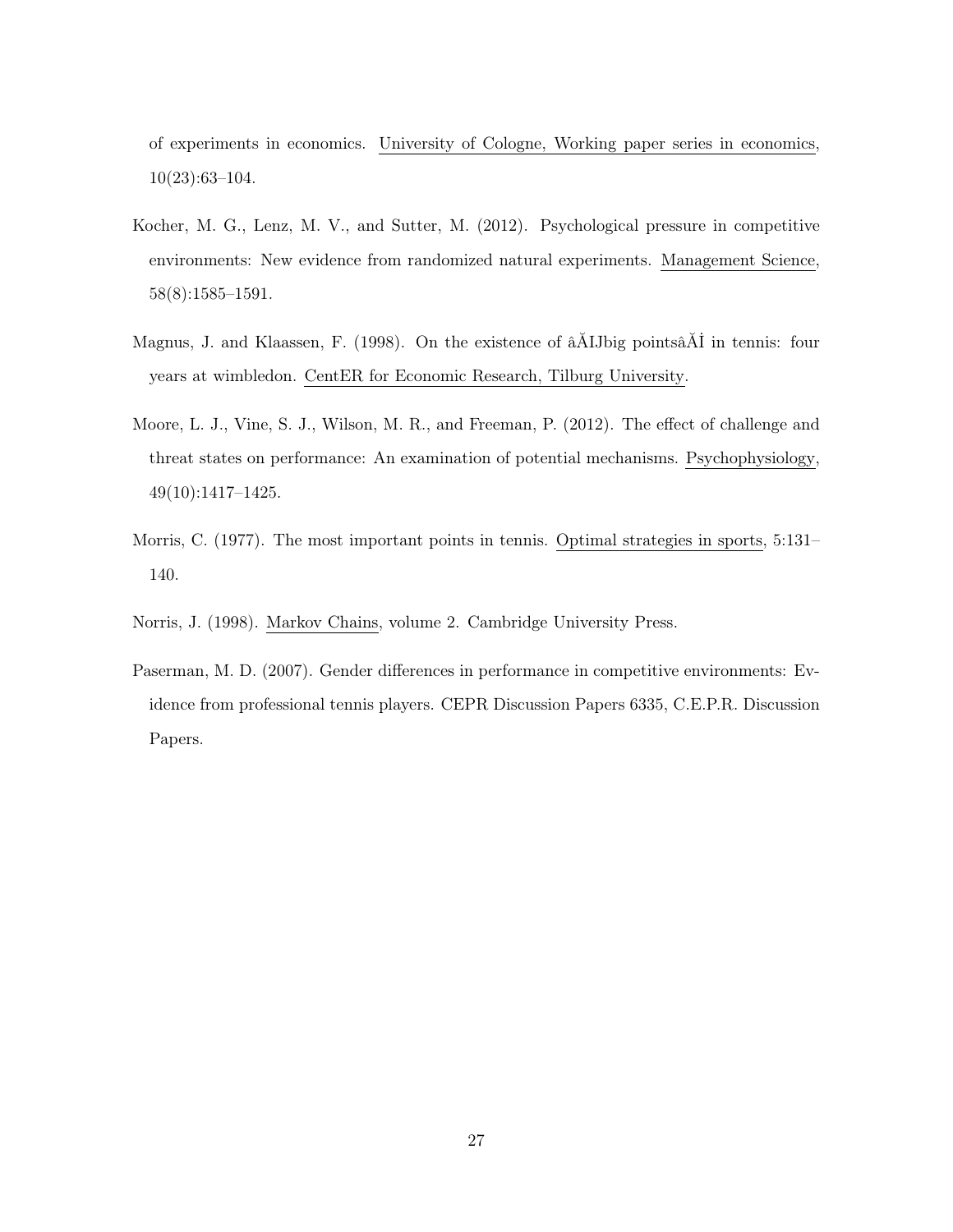### A Appendices

## A.1 Illustration of Morris-importance and  $HNV(k)$ -importance for tennis scores

Consider a tennis match between player 1 and player 2. Obviously, they both have the objective to win the match. We do not consider service and receive.

## A.1.1 Illustration of Morris-importance and  $HNV(k)$ -importance for a single game

We first focus on a single game and we assume that the player who wins the game is declared victorious. Note that a margin of two points is required. We assume that the probability to win one point is the same for both players  $(p = 0.5)$ .

Illustration of a single game. The X-axis (the Y-axis, respectively) counts the gains of player 1 (player 2, respectively). Each square in Figure A1 represents a potential point. The first square in the lower part of the figure on the left illustrates the starting point in the game  $(0,0)$ . The square on the right (above) depicts the score if player 1 (player 2) has won the point.



Figure A1: Illustration of a single game.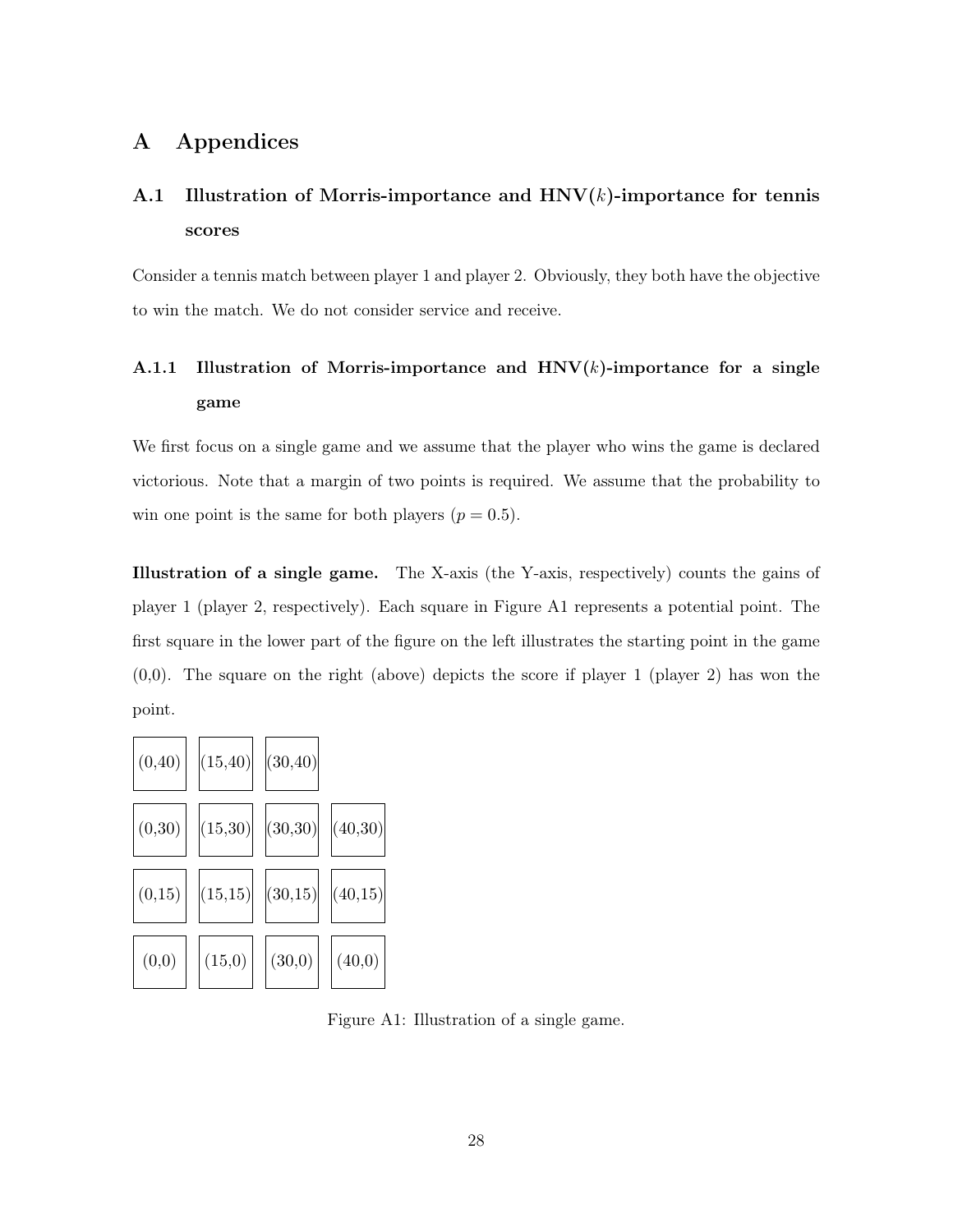

Figure A2: Morris-importance (left) and  $HNV(1)$ -importance (right) for all the scores of a single game for  $p = 0.5$ .

Morris-importance and  $HNV(1)$ -importance. We calculate, for each point, focusing on player 1's point-of-view, both Morris-importance and HNV(1)-importance. We illustrate these results in Figure A2. The following colour codes are used: green means high importance, light blue means somewhat high, dark blue means medium importance, purple means somewhat low importance and red means low importance.

Note that the two panels in Figure A2 are symmetric. Indeed, the probability to win one point is the same for both players. First of all, Morris-importance is the highest for the scores (30,30), (30,40) and (40,30). Morris-importance is the lowest when the score difference is equal to three points, *i.e.* for the scores  $(0,40)$  and  $(40,0)$ . The closer to the end of the game players are, the less likely the one who loses this point may win the game. In the case of a single effort left there are only two possibilities: the player has incentives to make an effort or not. Player 1 has positive incentives to exert effort only for (30,40) and (40,30). If player 1 wins at (30,40), the score will be draw (30,30), otherwise he will lose the match. In the case of (40,30), either he wins the match or there is draw.

We consider five different cases:

• For  $(30,40)$  and  $(40,30)$ , the two measures are similar and high.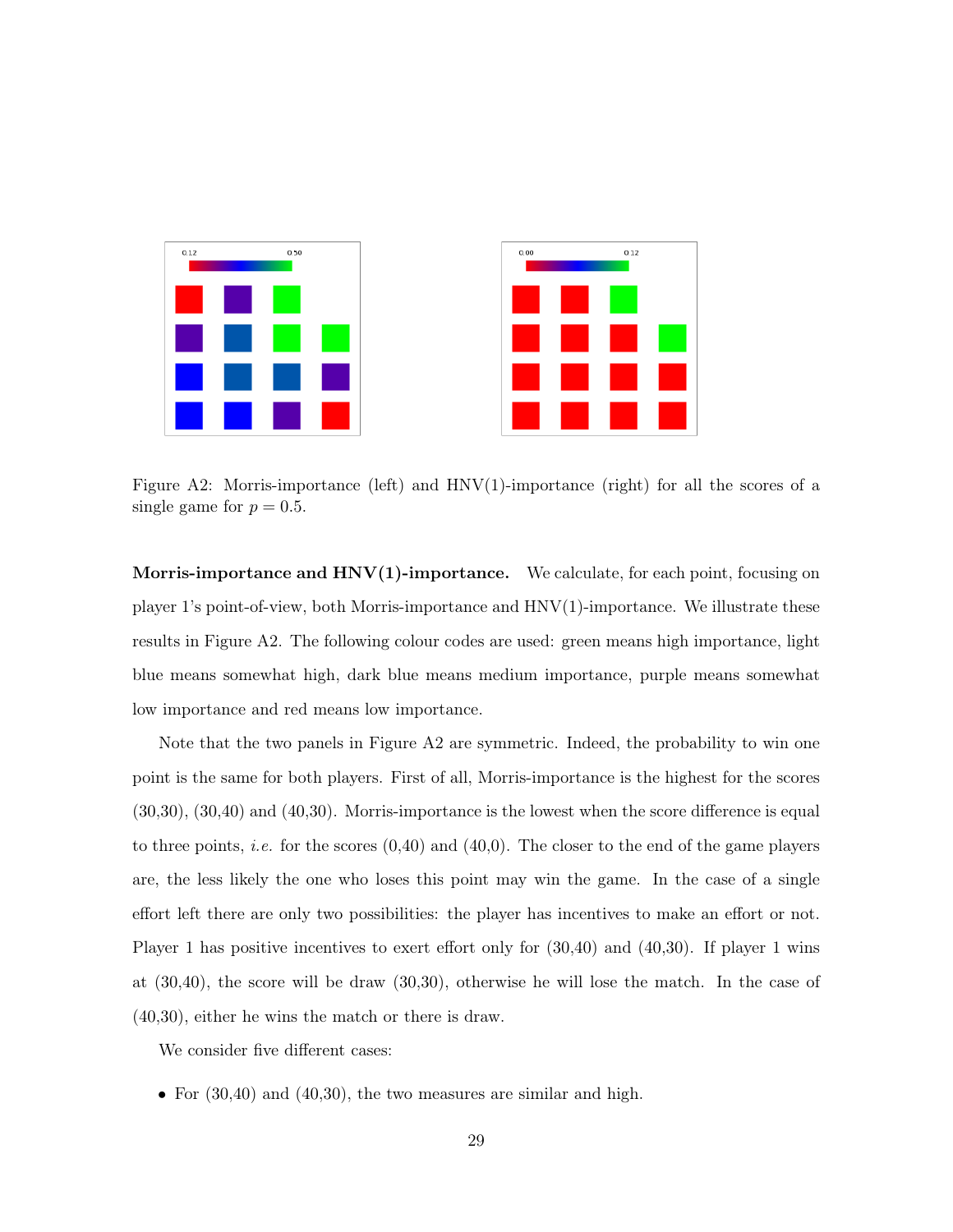- For (30,30) the Morris-importance is high although while player 1 has no incentives to make an effort. The intuition is the following. This point is not irreversible. If player 1 looses this point, he can always make an effort after and comes back to draw.
- For  $(15,15), (30,15)$  and  $(15,30),$  player 1 has no incentives to make an effort. Winning these points modifies the probability to win the game but these points are not irreversible: it is better to keep the effort and use it latter.
- For the scores  $(0,0)$ ,  $(0,15)$  and  $(15,0)$ , the Morris-importance is medium while HNV(1)importance is low.
- For the other scores, the two measures are similar and insignificant.

To conclude, there are only two possibilities: the player has incentives to make an effort or not. The closer to the end of the match players are, the less likely the player who loses this point may win the game. In other words, the closer to the end of the game the score is, the higher the HNV(1)-importance will be. We also show that the two measures are similar only at the end of a tight game or when the game is fairly one-sided and far from the end.

Two exhaustible efforts and  $HNV(2)$ -Importance. We also analyze the situation in which the player has two efforts left. Figure A3 depicts  $HNV(2)$ -importance for a single game. Note that when player 1 has two efforts left, the points for which he has incentives to use the first effort are clearly different from those for which he has incentives to use the second. The intuition is the following: with two remaining efforts, the goal is using the first effort to avoid losing the game with a close score and use the last effort to win the game.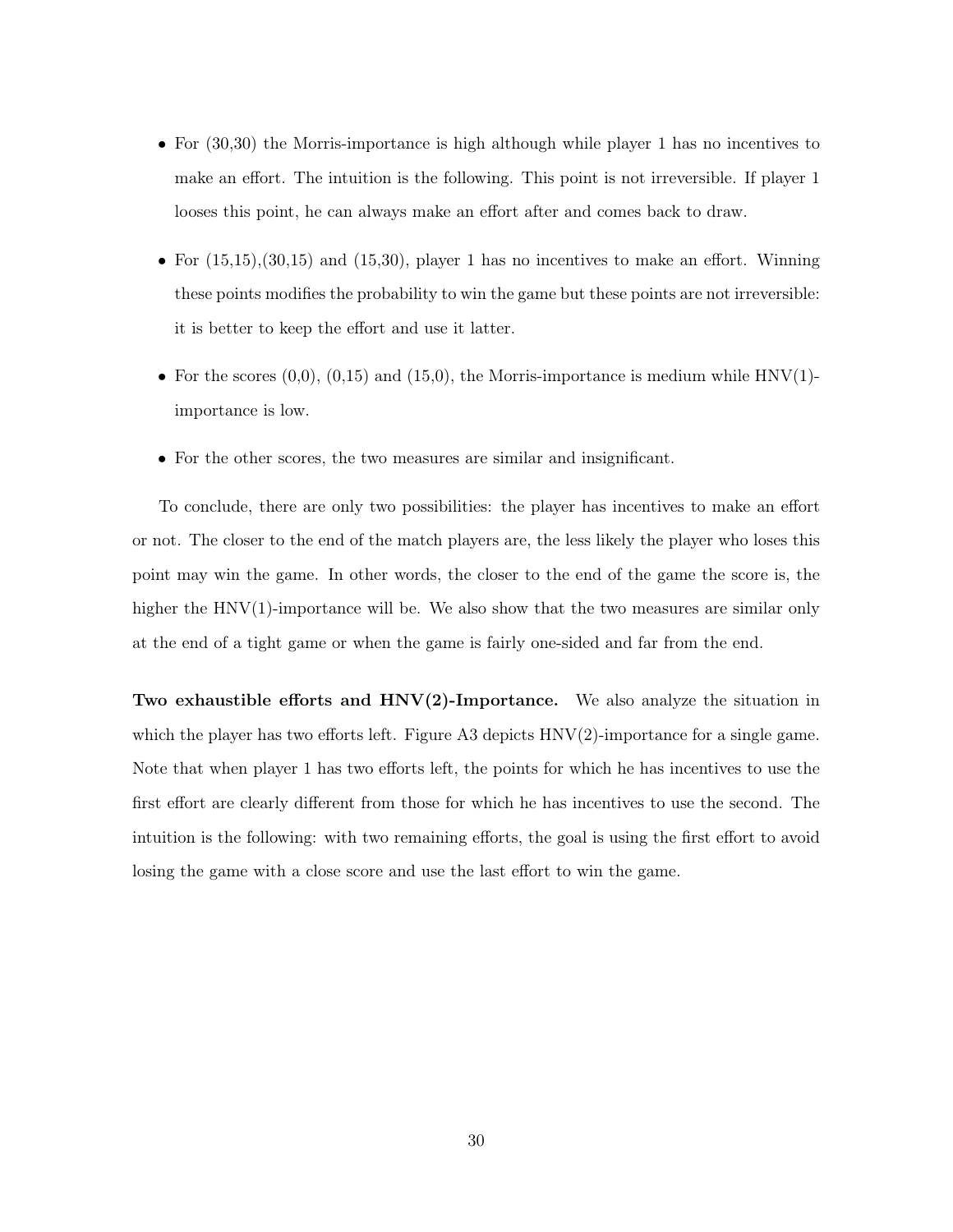

Figure A3: HNV(2)-importance for  $p = 0.5$ .

## A.1.2 Morris-importance and  $HNV(1)$ -importance for all the scores of a whole match.

We consider now a whole match and we calculate the Morris-importance and the  $HNV(1)$ importance for all the potential points, for the probability  $p=0.5$ . The results for a whole match extend the observations for a single game. Figures A4 and A5 illustrate Morris-importance and  $HNV(1)$ -importance for all the scores of a whole match with  $p=0.5$  and where the first player to win two sets is victorious.

- The X-axis (the Y-axis, respectively) displays the gains of player 1 (player 2, respectively).
- Each small square depicts a point. A game is modeled as previously.
- The same rules as in the experiment are used. The first of the two competitors who wins at least 4 points with at least 2 points ahead of the opponent wins the round. The first of the two competitors who wins 6 rounds wins the set. The first of the two competitors who wins 2 sets wins the match.
- We use the same colour codes as previously: high importance (green), somewhat high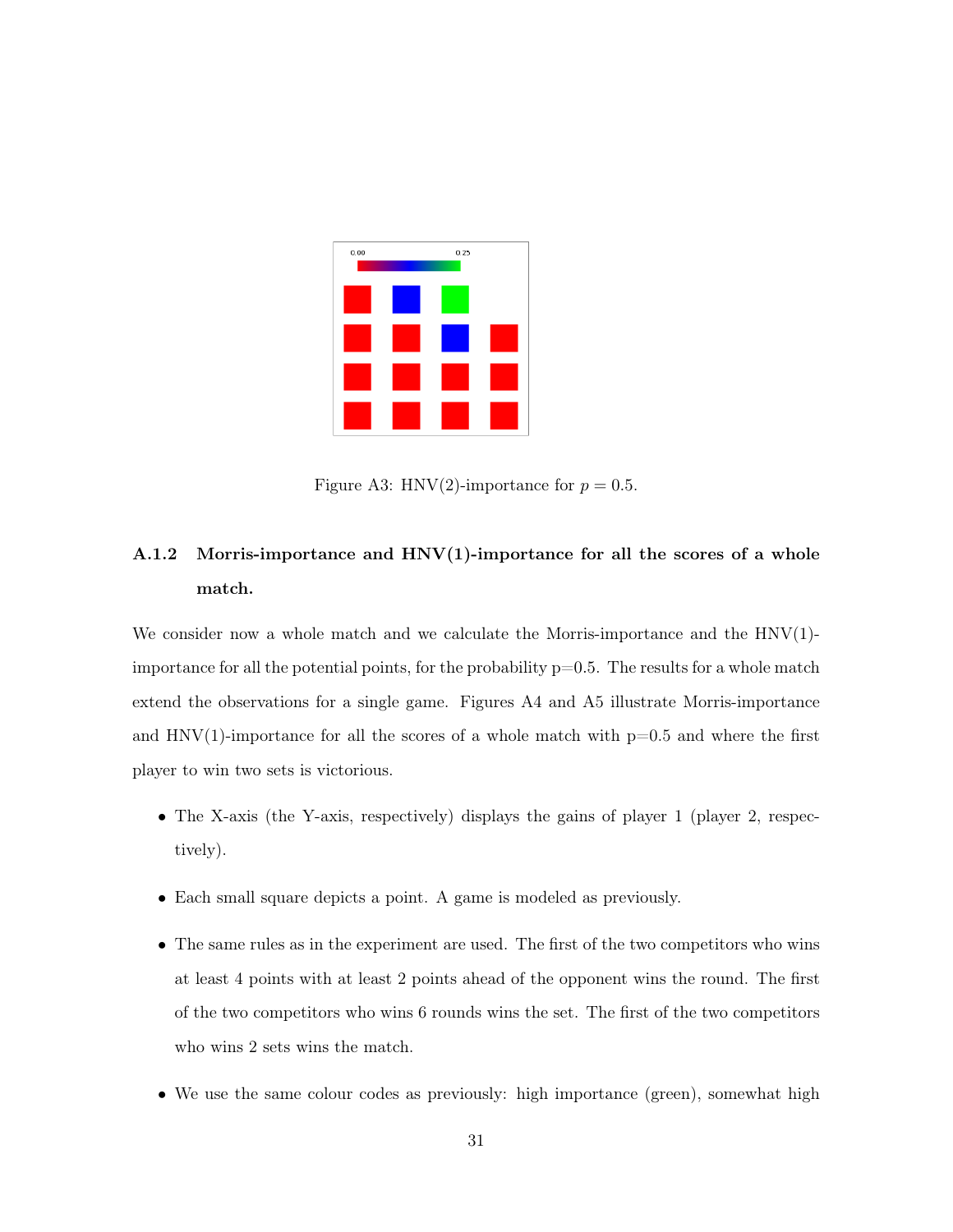importance (light blue), middle importance (dark blue), somewhat low importance (purple), low importance (red).

The figures show that the two measures are similar only at the end of a tight match and when the match is fairly one-sided and far from the end. The notion of irreversibility is crucial. When the match is tight, the individual should make an effort on the tasks which lead to an irreversibility: if this point is lost, the victory is almost impossible.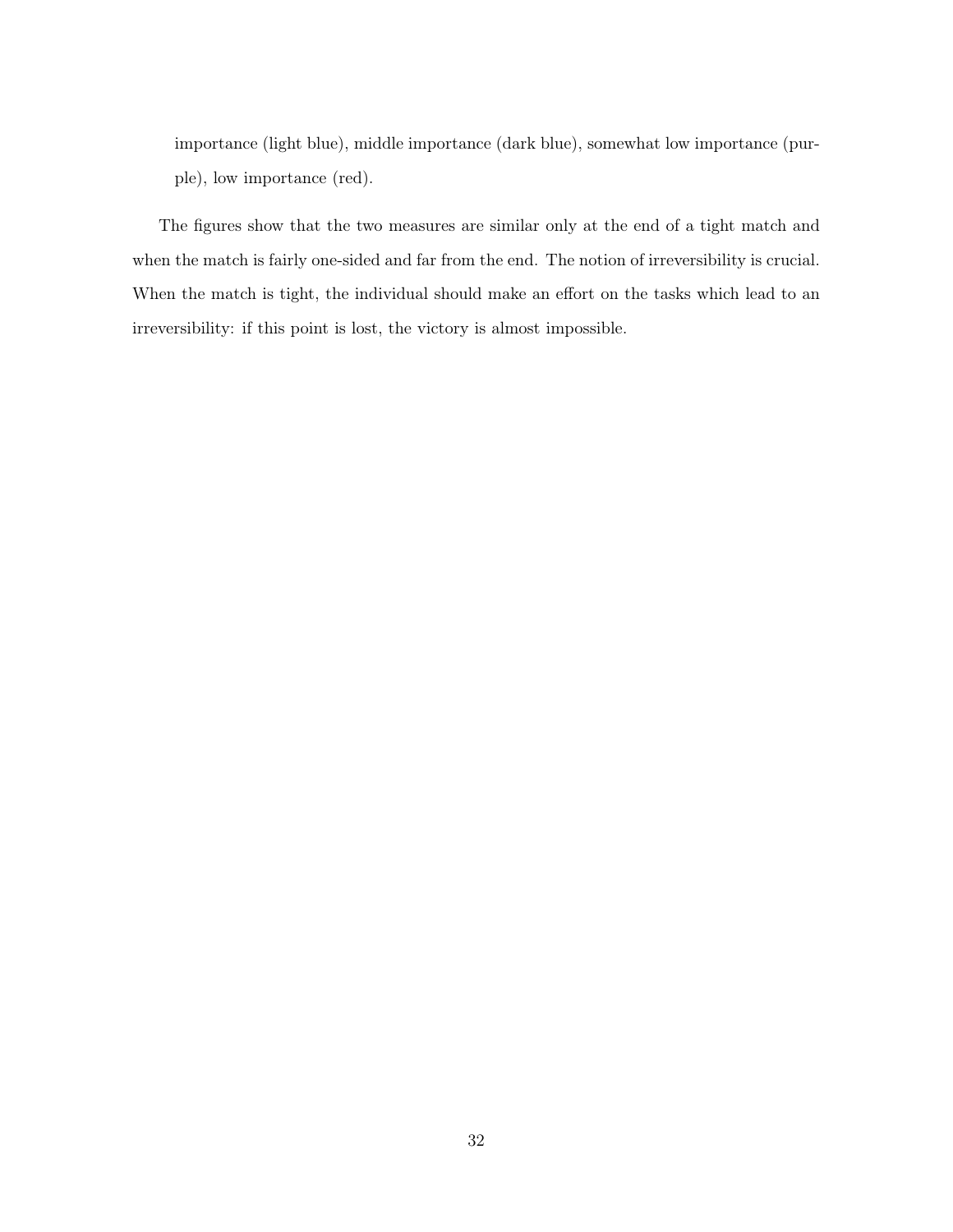|  | 0.00<br>0.50                         |  |
|--|--------------------------------------|--|
|  |                                      |  |
|  |                                      |  |
|  |                                      |  |
|  |                                      |  |
|  | <u> main main main an main main </u> |  |
|  |                                      |  |
|  |                                      |  |

Figure A4: Morris-importance for all the scores of a whole game for  $p = 0.5$ .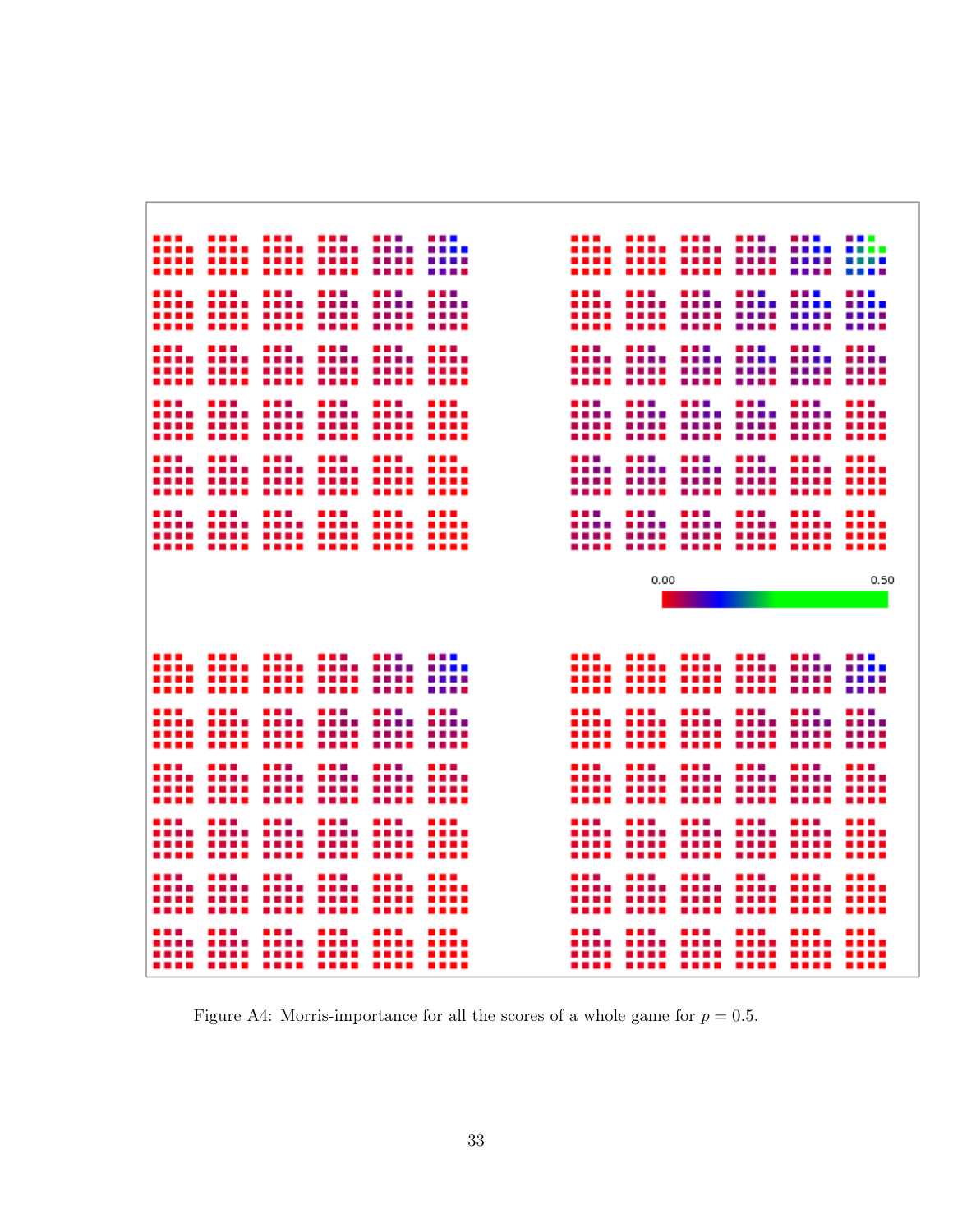|  |  |  |         | <br><b>Bandari</b> |                                                                      |      |
|--|--|--|---------|--------------------|----------------------------------------------------------------------|------|
|  |  |  |         |                    | <u> 1111 1111 1111 1111 1111</u><br><u> 1111 1111 1111 1111 1111</u> |      |
|  |  |  |         |                    | ---- ---- ---- ---- ----                                             |      |
|  |  |  |         |                    |                                                                      |      |
|  |  |  |         |                    |                                                                      |      |
|  |  |  |         |                    |                                                                      |      |
|  |  |  |         |                    |                                                                      |      |
|  |  |  |         |                    |                                                                      |      |
|  |  |  |         |                    |                                                                      |      |
|  |  |  |         |                    |                                                                      |      |
|  |  |  |         |                    |                                                                      |      |
|  |  |  |         |                    |                                                                      |      |
|  |  |  |         |                    |                                                                      |      |
|  |  |  |         |                    |                                                                      |      |
|  |  |  |         |                    |                                                                      |      |
|  |  |  |         |                    |                                                                      |      |
|  |  |  |         |                    |                                                                      |      |
|  |  |  |         |                    |                                                                      |      |
|  |  |  |         |                    |                                                                      |      |
|  |  |  |         |                    |                                                                      |      |
|  |  |  | $-0.12$ |                    |                                                                      | 0.12 |
|  |  |  |         |                    |                                                                      |      |
|  |  |  |         |                    |                                                                      |      |
|  |  |  |         |                    |                                                                      |      |
|  |  |  |         |                    |                                                                      |      |
|  |  |  |         |                    |                                                                      |      |
|  |  |  |         |                    |                                                                      |      |
|  |  |  |         |                    |                                                                      |      |
|  |  |  |         |                    |                                                                      |      |
|  |  |  |         |                    |                                                                      |      |
|  |  |  |         |                    |                                                                      |      |
|  |  |  |         |                    |                                                                      |      |
|  |  |  |         |                    |                                                                      |      |
|  |  |  |         |                    |                                                                      |      |
|  |  |  |         |                    |                                                                      |      |
|  |  |  |         |                    |                                                                      |      |
|  |  |  |         |                    |                                                                      |      |
|  |  |  |         |                    |                                                                      |      |
|  |  |  |         |                    |                                                                      |      |
|  |  |  |         |                    |                                                                      |      |
|  |  |  |         |                    |                                                                      |      |
|  |  |  |         |                    |                                                                      |      |
|  |  |  |         |                    |                                                                      |      |

Figure A5: HNV(1)-importance for all the scores of a whole game for  $p = 0.5$ .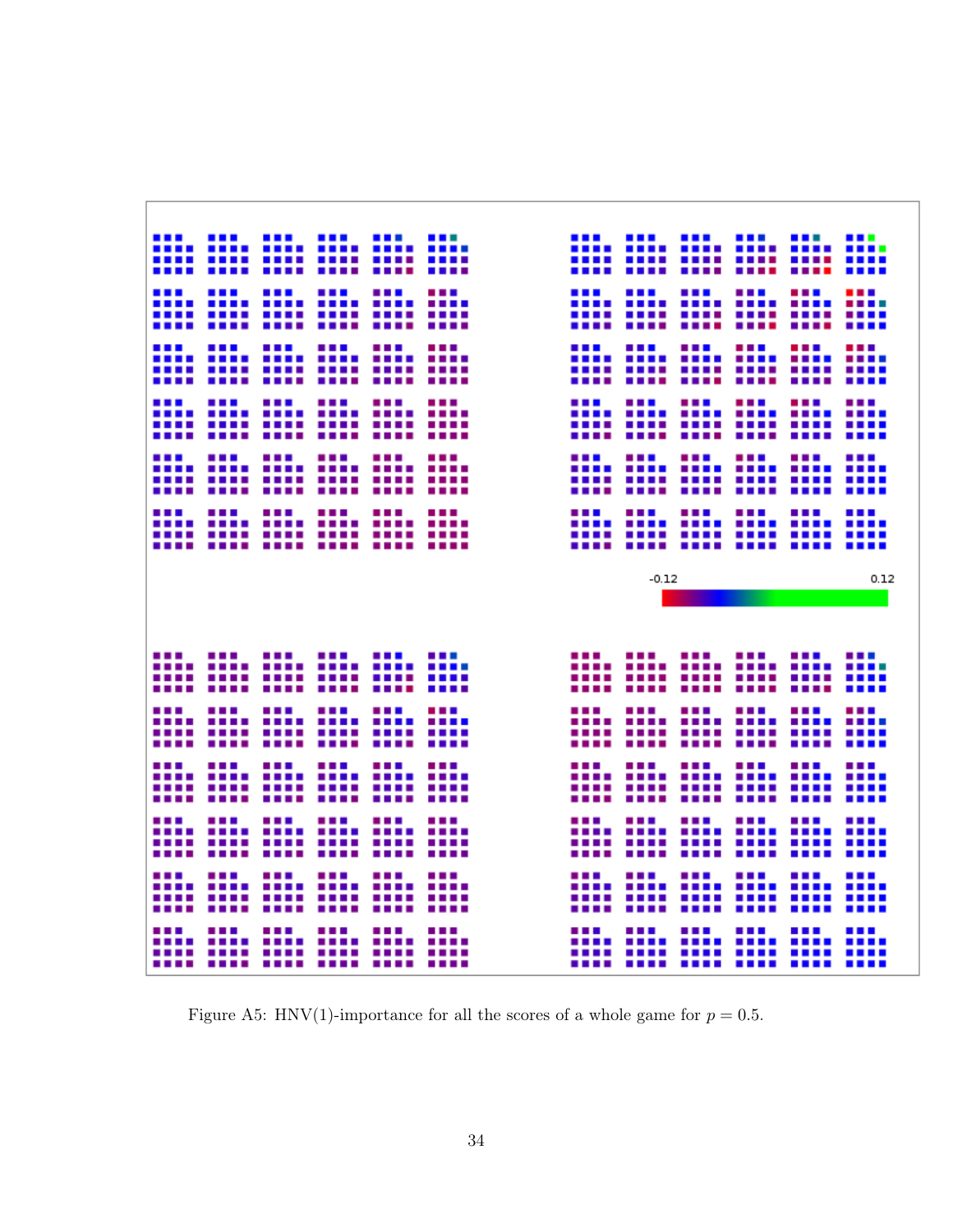#### A.2 Instructions for the experiment

These instructions, translated from French, are both for the Human treatment and the Robot treatment. When the instructions differ between the two treatments, those specific to the Robot treatment are put in italics and into brackets.

We thank you for participating in this experiment in economics in which you can earn a certain amount of money. You will also receive a 5 euros participation fee for showing up on time. You will be paid in cash and in private at the end of the session.

...

Throughout the session, we ask you not to communicate with other participants. All information entered into the computer will remain anonymous.

#### Description

This experience consists of one part in which you will be paired with one other person in the room. The identity of this person will remain unknown. Similarly, the other person with whom you will be paired will never be informed of your identity. This person will be called your "opponent" in the remainder of these instructions.

[Previous paragraph replaced by the following in the Robot treatment: This experience consists of one part in which you will be paired with one other player. This player is not a person, it is a computer. This player will be called your "opponent" in the remainder of these instructions.]

Your earnings in this part depend on your performance and of that of your opponent during the game. In addition to the participation fee, one of the two co-participants will earn 20 Euros and the other will earn 0 Euro, according to the rules detailed below.

[Previous sentence replaced by the following in the Robot treatment: In addition to the participation fee, you will earn either 20 Euros or 0 Euro, according to the rules detailed below.]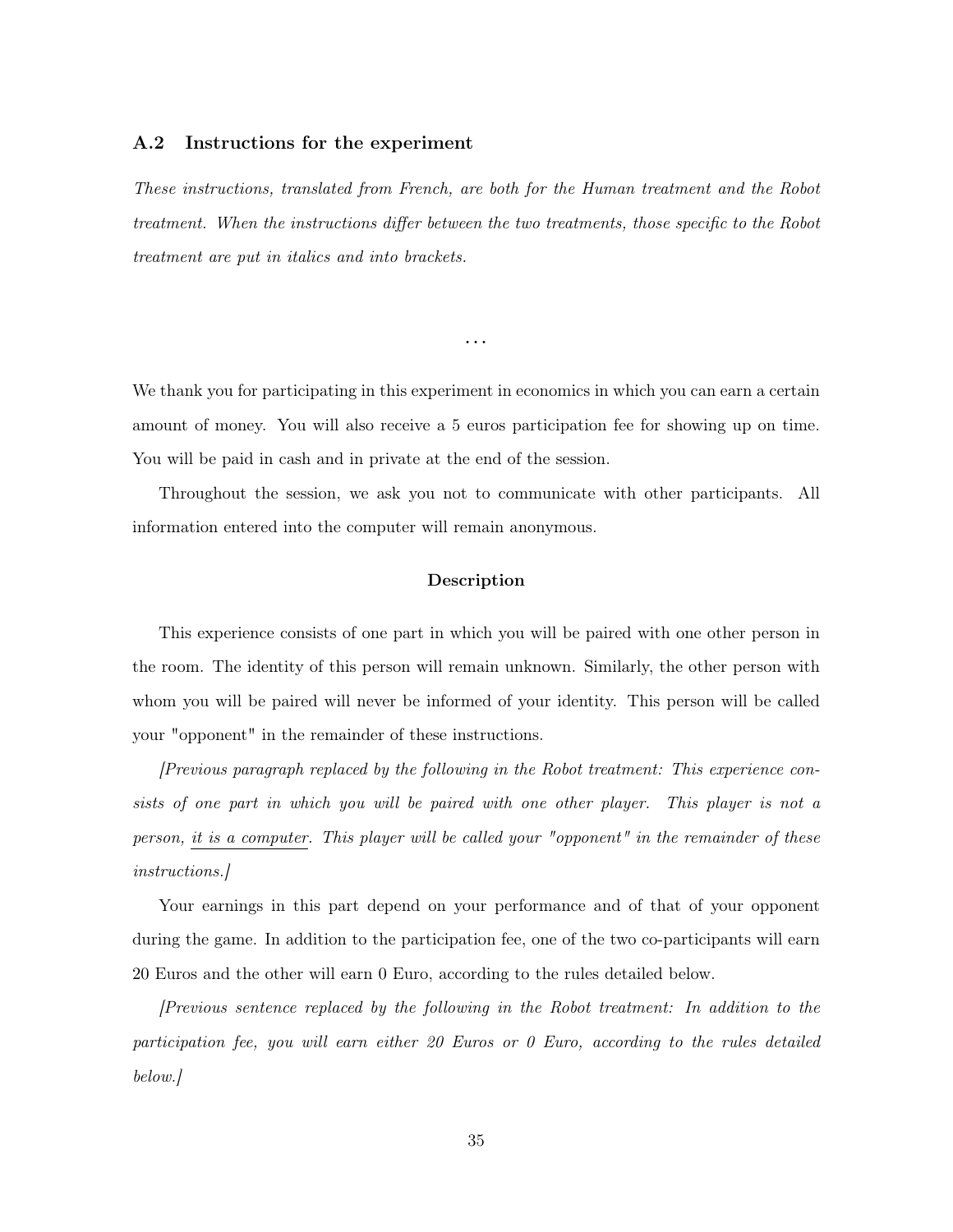This part consists of several stages; each stage is divided into several rounds. During each round, we ask you to perform the task described below.

The task The task consists of using your mouse pointer to reach the center of a target that appears on your computer screen. You have to shoot as accurately as possible in the center of the target. The difficulty differs according to a perturbation of the position of the pointer which is random in each shot. The difficulty is the same for each participant.

Each participant has 8 seconds maximum to shoot. If the shot was not performed before the 8 seconds have elapsed, the distance to the target center is arbitrarily set to 1000.

During each round, you will have to shoot several times.

[Only in the Robot treatment:

How does your computer-opponent play?

For each shot of your robot, the program randomly selects a shot among the shots of the human participants in a previous session. During this previous session, only human participants were involved and they were paired together randomly. The "robot shot" is therefore not random: it is the shot of a human participant in a previous session aimed at the center of the target.]

Performance and the number of points Your performance in this task is indicated by the distance between the impact of your shot and the center of the target. The smaller is this distance, the better is your performance.

Once the two co-participants have shot, the performances of the two co-participants are compared. The co-participant with the best performance (that is to say, the lowest distance to the center of the target) scores one point.

In case of a tie between the two co-participants, a random draw determines which of the two participants is awarded the point.

The first of the two co-participants who wins at least 4 points with at least 2 points ahead of the opponent wins the round.

The first of the two co-participants who wins 6 rounds wins the set.

The first of the two co-participants who wins 2 sets wins the game.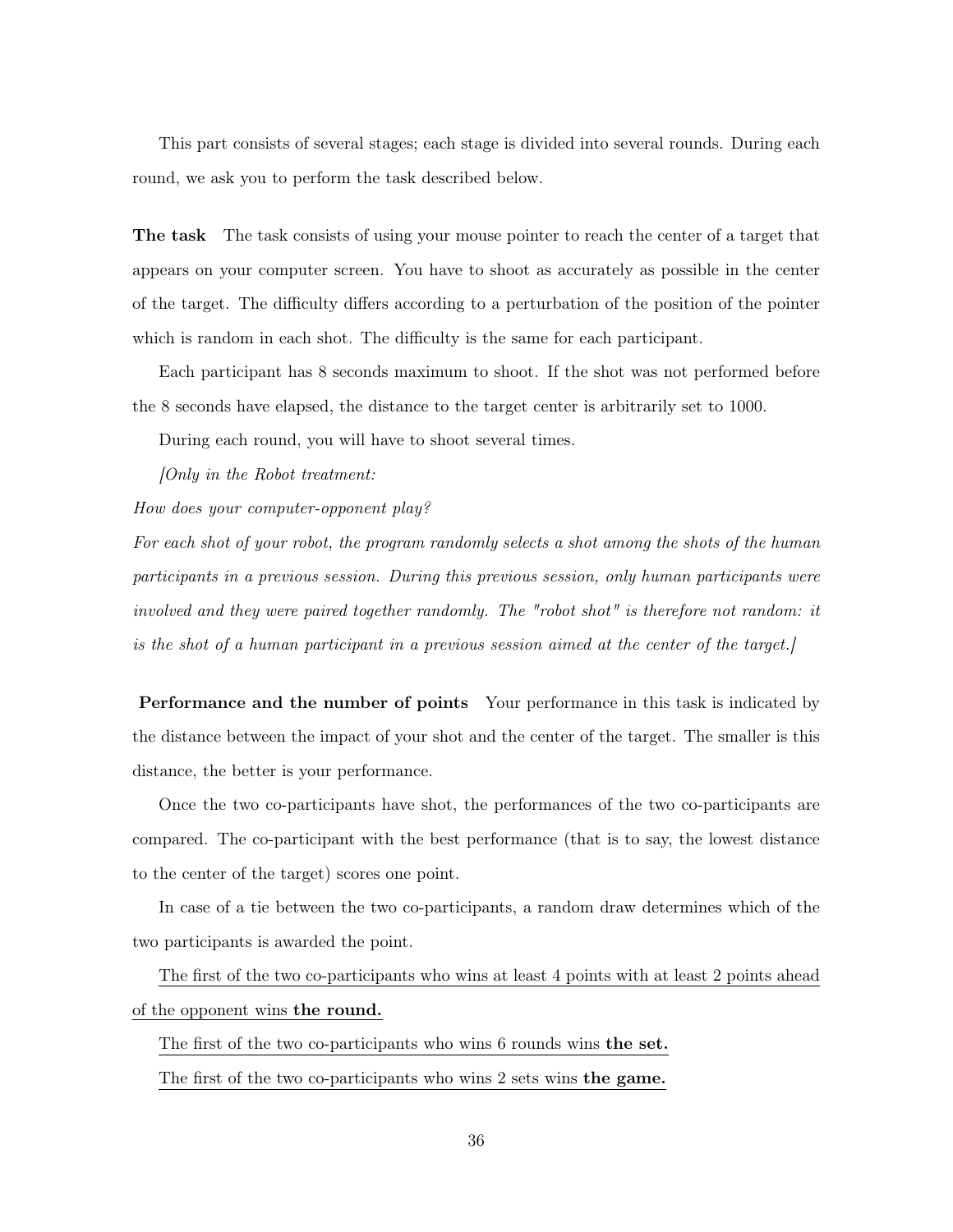Determination of payoffs Within the pair, if you win the game you earn 20 Euros in addition to your participation fee. If you do not win the game, you earn nothing; you only receive your participation fee.

Information As shown in the screenshot below, the screen displays a target. Below the target you can see a time counter that indicates the remaining time to shoot. After each shot, you are informed on your screen of your performance and that of your opponent. Finally, you are informed on whether you or your opponent scores the current point. The bottom of the screen permanently shows:

- the number of sets won so far,
- the number of rounds won in the current set,
- the number of points earned in the current round, both for yourself and for your opponent.

Your screen also informs you whether the next shot is a shot that decides the winner of the round, the set or game.

Beginning of the session Before the game starts, you have to make 5 test shots and 10 practice shots. The five test shots are intended to familiarize you with the task. After each shot, you are informed of your own performance (your distance to the center of the target).

The 10 practice shots are used to calculate your ability at this task compared to that of your opponent. After each of these shots, you are informed of your own performance.

After the 10 practice shots, the computer program compares your performance in each of the 10 practice shots to the performance of your opponent in each of those 10 shots, taking into account all the possible combinations of these shots. The shots that have not been done in the allotted time are not included in this calculation. This calculation will tell you what is the theoretical number of chances out of 100 that you should win the point on your opponent for a given shot.

Your performance during these test and practice shots will not be taken into account in the calculation of the points in the actual game.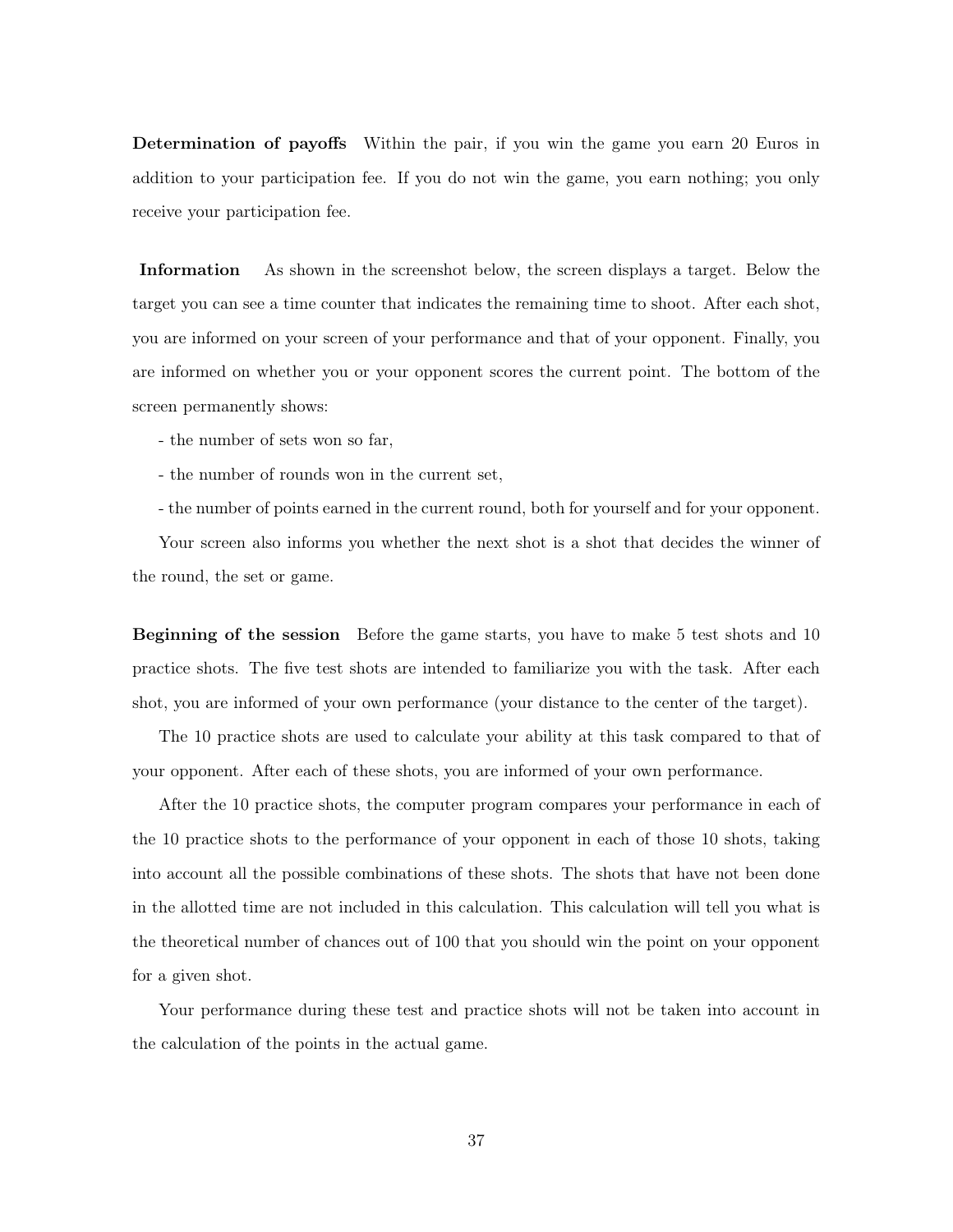

Figure A6: Screenshot of the task.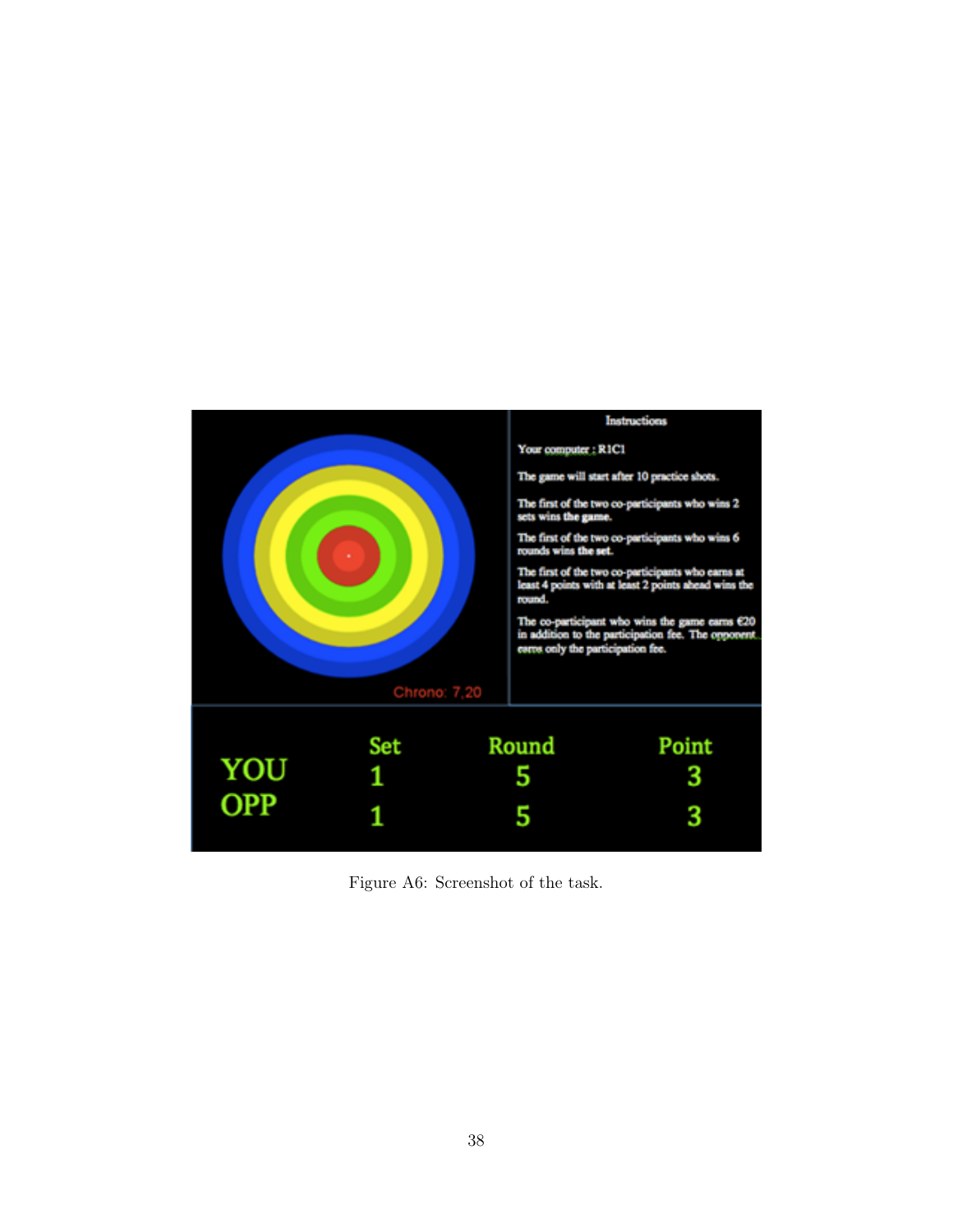End of the session At the end of the game, you will see on your screen a final questionnaire. Once you have completed this questionnaire, we ask you to wait quietly until the end of the session without communicating with other participants. The session will end once all session participants have finished their game. To wait, you can read the magazines that are available on your desk or any document that you brought with you. You can also enjoy all the activities that will be available on your computer screen.

...

To sum up:

- The task consists of shooting on a target.
- The winner of the game earns 20 Euros and the loser gets 0.
- The winner of the game is the one of the two co-participants who won two sets.
- To win a set, one must be the first co-participant to win 6 rounds.\*
- To win a round, one must be the first co-participant to win at least 4 points with at least 2 points ahead of his opponent.

Please read these instructions again and answer the questionnaire that was distributed. If you have any question, please raise your hand and we will answer your questions in private. Once you have completed the questionnaire, raise your hand so we can come and check your answers.

...

#### Questionnaire

Thank you for answering these questions to familiarize yourself with the rules of the experiment.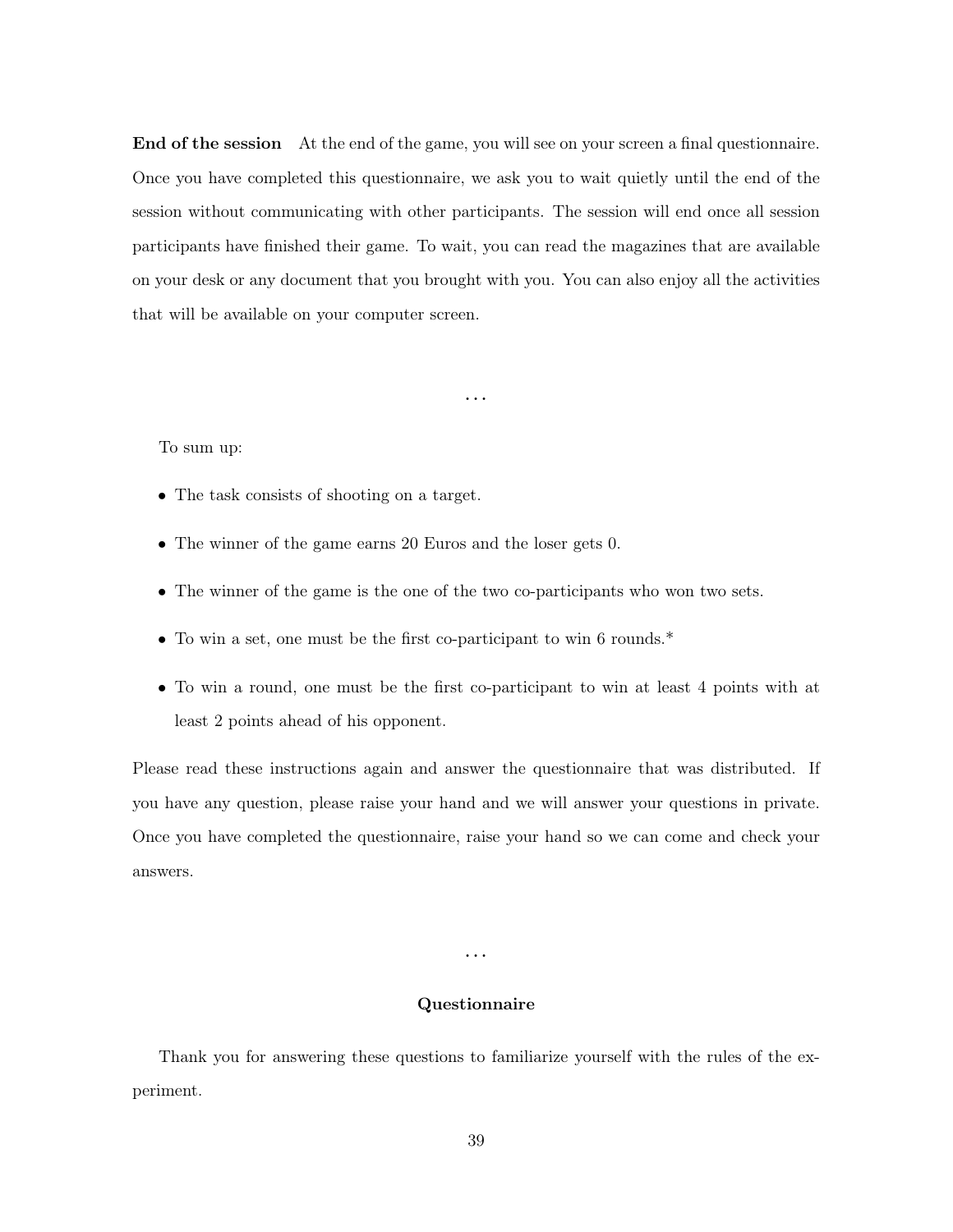| Propositions                                                            | Yes | Nο |
|-------------------------------------------------------------------------|-----|----|
| [Robot treatment: You play against another person present in the room.] |     |    |
| In a round, imagine the current score:                                  |     |    |
| 3 points for participant 1 and 2 points for participant 2.              |     |    |
| - Does participant 1 win the round by winning the next point?           |     |    |
| - Does participant 2 win the round by winning the next point?           |     |    |
| Does a participant win the set as soon as the participant               |     |    |
| has won one round more than the opponent?                               |     |    |
| The game ends as soon as a participant has won two sets.                |     |    |
| The earnings of each set are 20 Euros.                                  |     |    |
| There may be three sets in the game.                                    |     |    |
| There may be four sets in the game.                                     |     |    |

## A.3 Determinants of performance in the Robot treatment